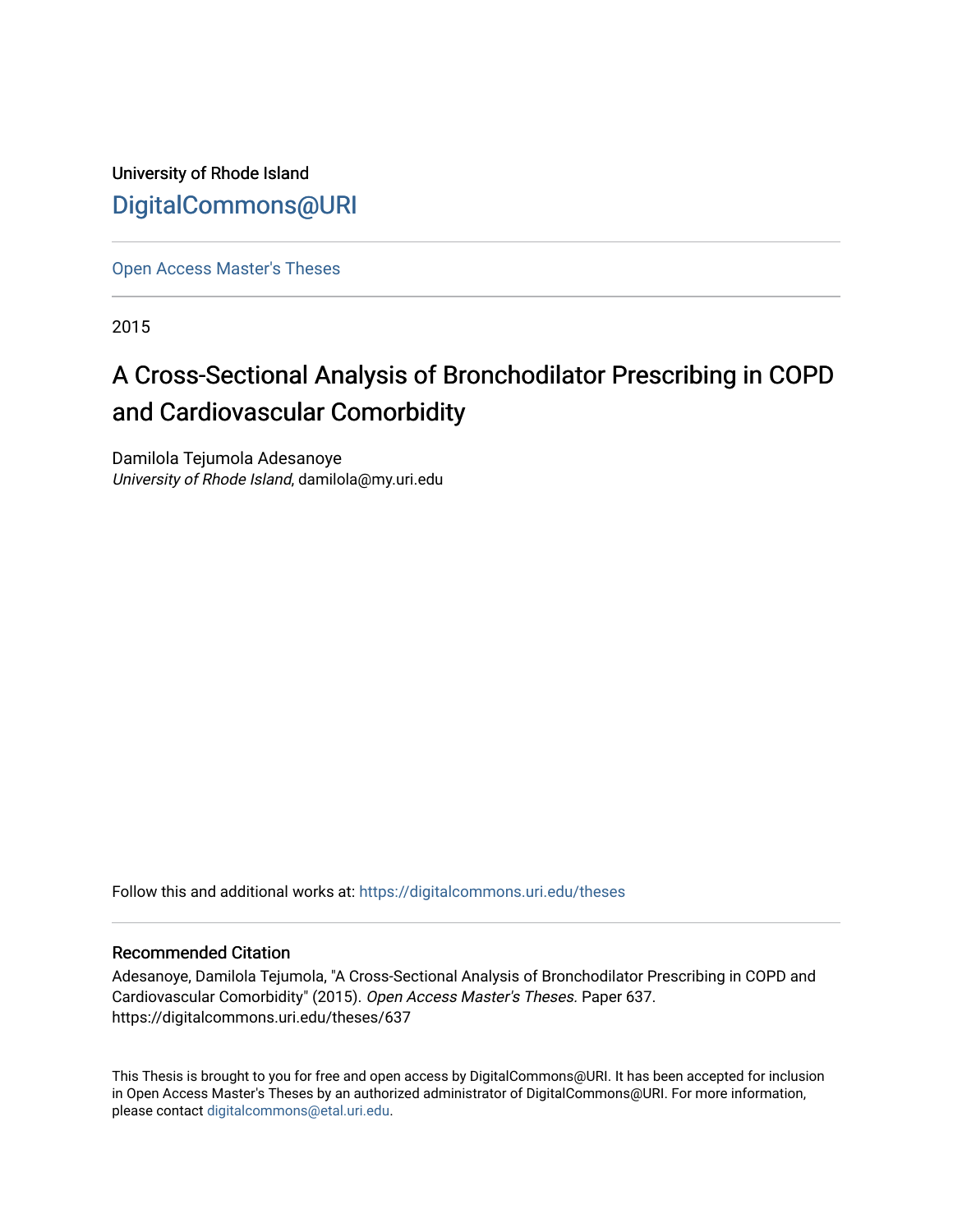### A CROSS-SECTIONAL ANALYSIS OF

## BRONCHODILATOR PRESCRIBING IN COPD AND

## CARDIOVASCULAR COMORBIDITY

BY

### DAMILOLA ADESANOYE

## A THESIS SUBMITTED IN PARTIAL FULFILLMENT OF THE

### REQUIREMENTS FOR THE DEGREE OF

## MASTER OF SCIENCE

IN

### PHARMACEUTCIAL SCIENCES

#### UNIVERSITY OF RHODE ISLAND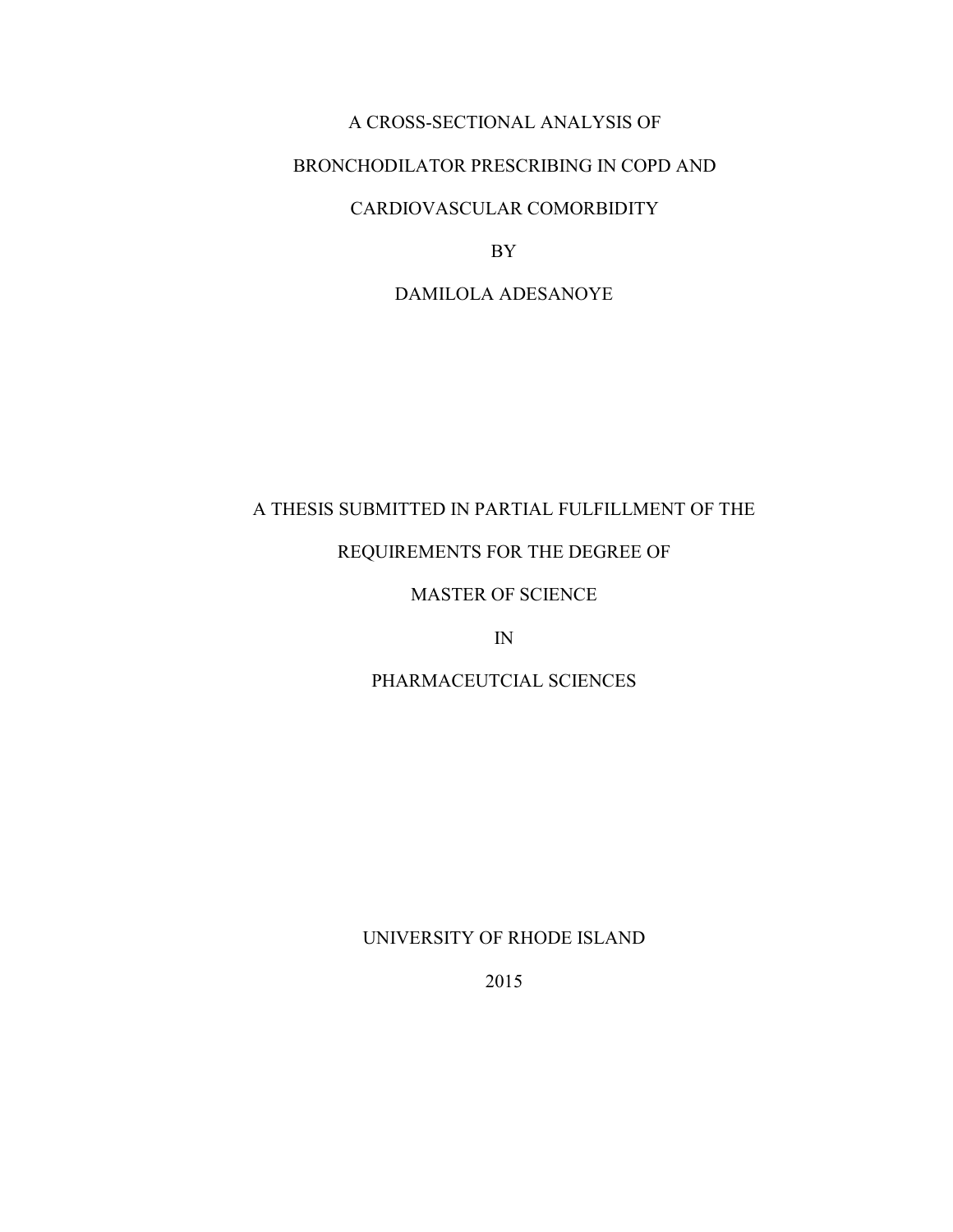## MASTER OF SCIENCE THESIS

### OF

## DAMILOLA ADESANOYE

## APPROVED:

Thesis Committee:

Major Professor Cynthia Willey

Stephen Kogut

Liliana Gonzalez

 Nasser H. Zawia DEAN OF THE GRADUATE SCHOOL

UNIVERSITY OF RHODE ISLAND 2015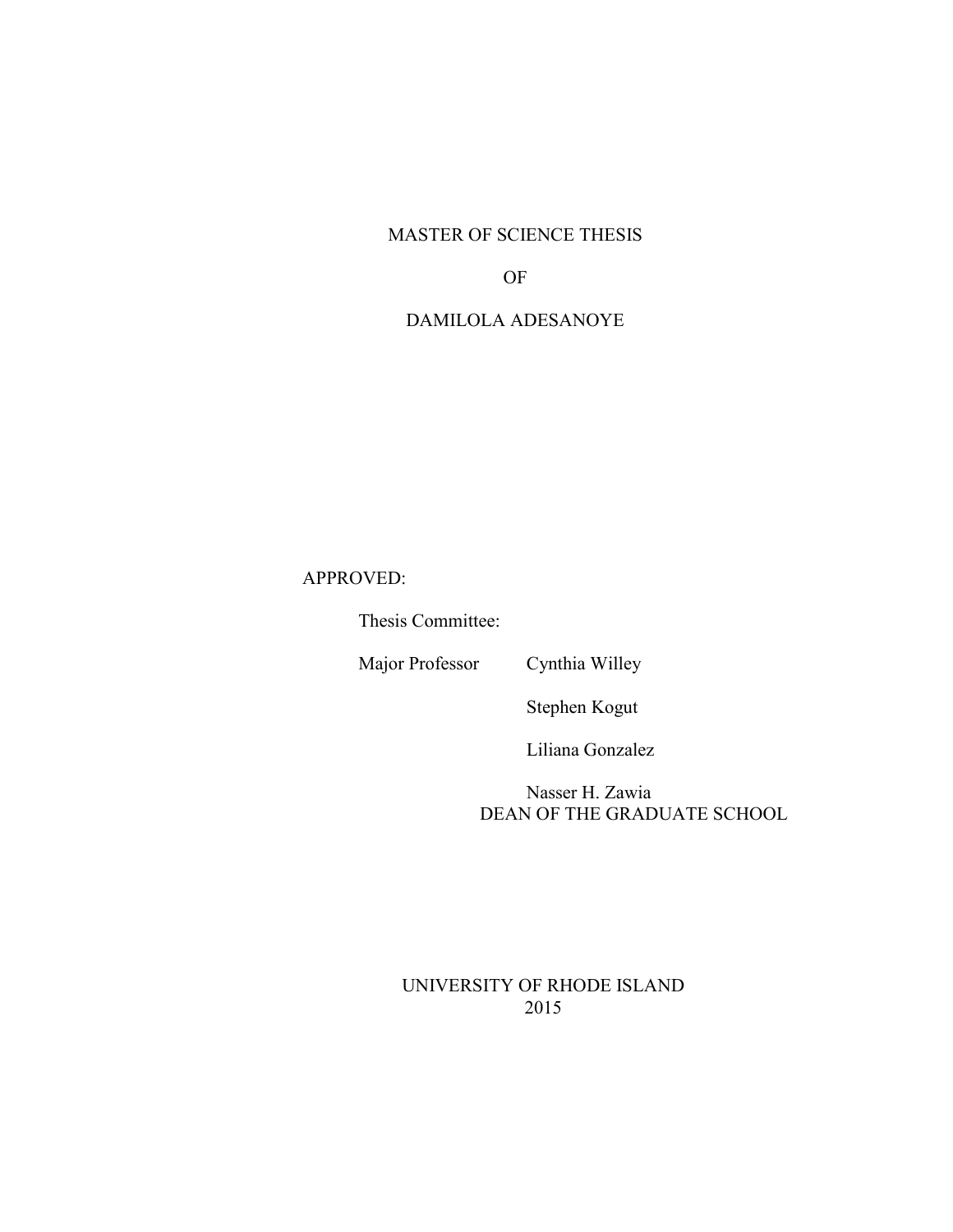#### **ABSTRACT**

**Background:** Bronchodilators used to treat Chronic Obstructive Pulmonary disease have been associated with adverse cardiovascular events. Moreover, the high prevalence of cardiovascular diseases (CVD) in COPD (8-40%) requires an evaluation of treatment differences between comorbid groups in order to understand the appropriateness of drug prescribing.

**Objective:** To determine whether COPD patients with concurrent CVD are less likely to be prescribed bronchodilators compared to those without CVD.

**Methods:** A retrospective cross-sectional study was conducted using the 2010 National Ambulatory Medical Care Survey (NAMCS) to quantify the association between concurrent CVD morbidity and the probability of receiving a bronchodilator prescription. Visits included patients ≥40 years who had COPD diagnosis. Surveyweighted data were analyzed through descriptive analysis, univariate (unadjusted) and multivariate (adjusted) logistic regression models. Demographics, patient, physician and visit characteristics were assessed as covariates in the models.

**Results:** Out of 11,627,061 ambulatory visits recorded by patients  $\geq 40$  years with COPD diagnosis, majority was male (57%), non-Hispanic White (80%) and used at least one bronchodilator (55.5%). We found that a significantly lower proportion of the COPD-CVD group (32.3%) was treated with bronchodilators versus 57.6% for the non-comorbid group. The effect of CVD on bronchodilator prescribing was modified by gender, beta-blockers and asthma. CVD patients who were female, not prescribed beta-blockers and not having concomitant asthma were 94% less likely to be prescribed bronchodilators compared the non-CVD females with the same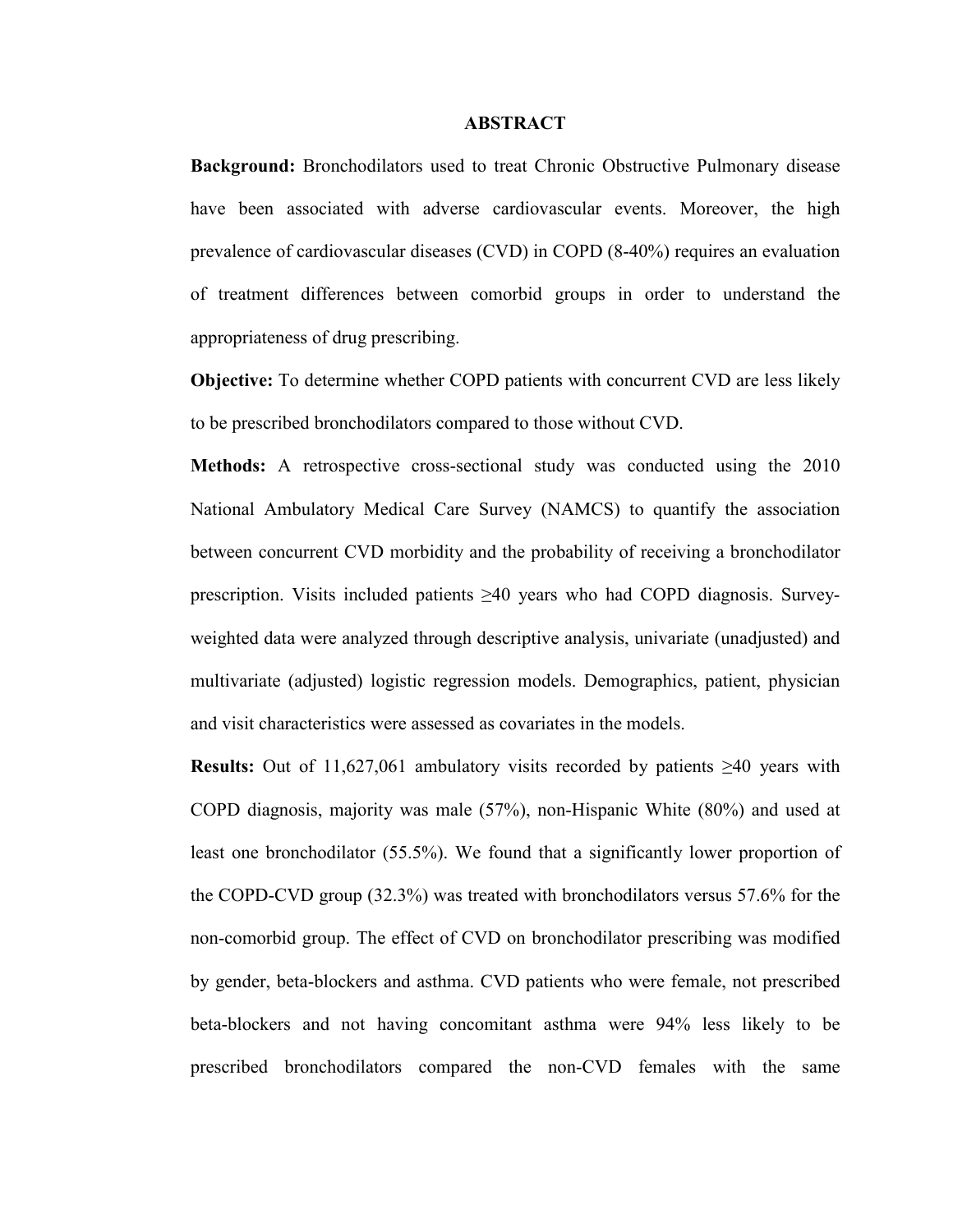characteristics. On the other hand, males not prescribed beta-blockers and not having concomitant asthma had 68% lower probability when CVD coexisted with COPD. Female CVD patients prescribed beta-blockers and not living with asthma had only a 20% chance of being a bronchodilator user than those without CVD. Cardiovascular disease did not affect the utilization of bronchodilators in males taking beta-blockers who either had or did not have asthma.

**Conclusion:** Concurrent CVD diagnosis is a significant factor for reducing the probability of prescribing bronchodilators for COPD and our findings provide evidence of variations in bronchodilator prescribing for stratified groups of COPD-CVD patients. Most patients with COPD and CVD are less likely to be prescribed bronchodilators, with the exception of males who were also prescribed beta-blockers. Thus, this study highlights a specific patient subgroup for whom the guidelines are less likely to be observed.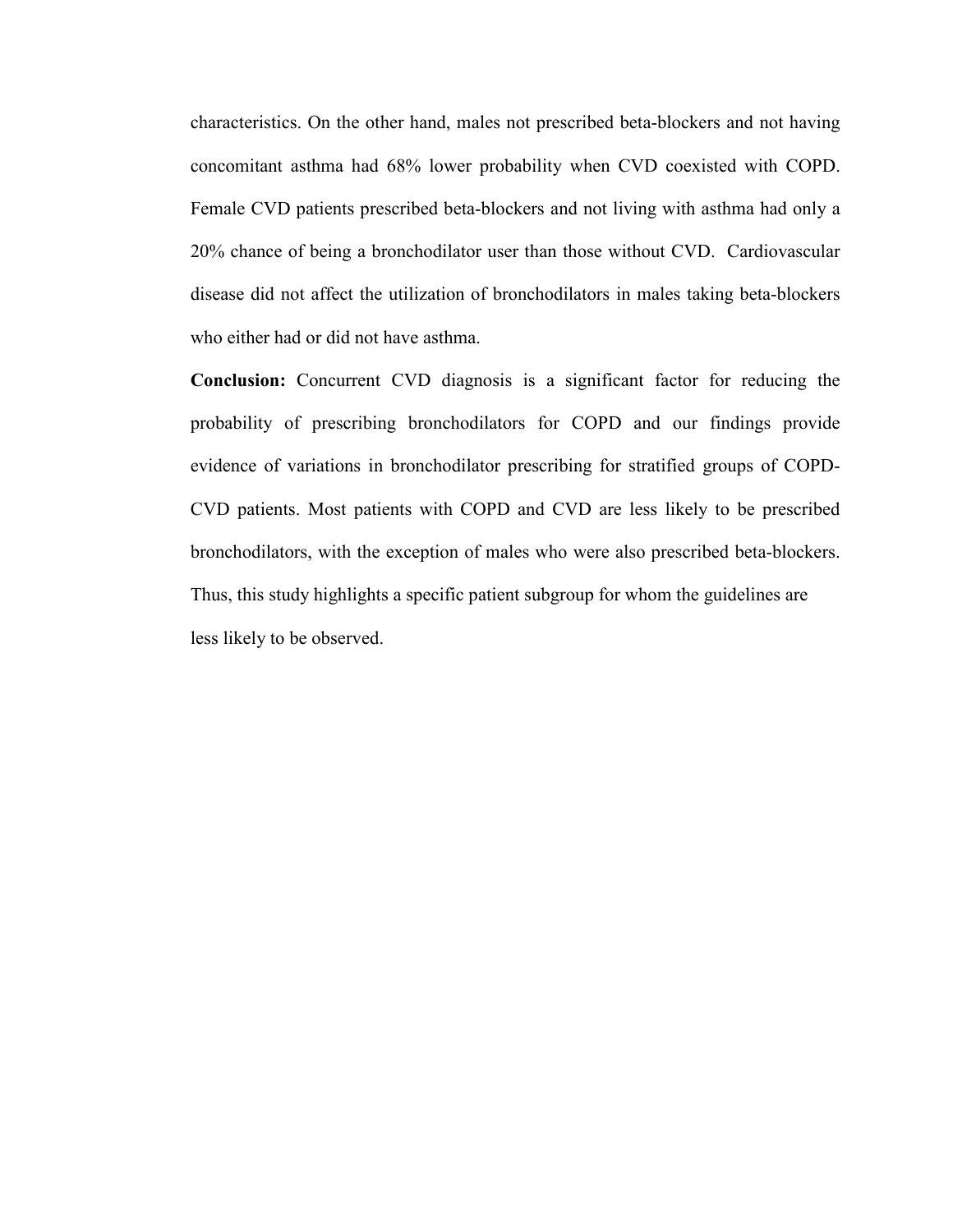#### **ACKNOWLEDGMENTS**

I would like to thank my major professor, Dr. Willey for her continuous mentorship and supervision. Her thoughtful and practical advice was appropriate and concisely delivered to keep me focused and on track during the preparation of this thesis. Dr. Willey's class on advanced epidemiologic methods was crucial to being able to design and conduct the current pharmacoepidemiologic study.

I am thankful to have a thesis committee that is dedicated to my success as a graduate student and professional. I feel lucky to have the opportunity to learn from Dr. Kogut, Professor of Pharmacoeconomics and Health systems. His support to attend scientific conferences has been instrumental to exposing me to the outcomes research field. My outside committee member from the Statistics Department, Dr. Gonzalez provided timely and unreserved assistance in making my research work better.

I acknowledge the tremendous support and love from my family and friends. Special thanks to my parents Jose and Margaret Adesanoye and siblings (Ade, Sanmi and Tobi), who sacrificed personal comfort and faithfully committed resources in order to sponsor my education. I appreciate my friends that provided practical help, prayers and encouragement to strengthen me in many ways - Femi, Wen, Jing, Enoch, Mohan, Kehan, Rick, Doris, and Harvey. You have shown me that distance, nationality, age or gender differences are not confounders to building great relationships.

I owe my greatest appreciation to God Almighty who has bestowed his unfailing love and divine grace on me. He has been my faithful companion, friend, teacher, provider and inspiration in all endeavors, including this research project.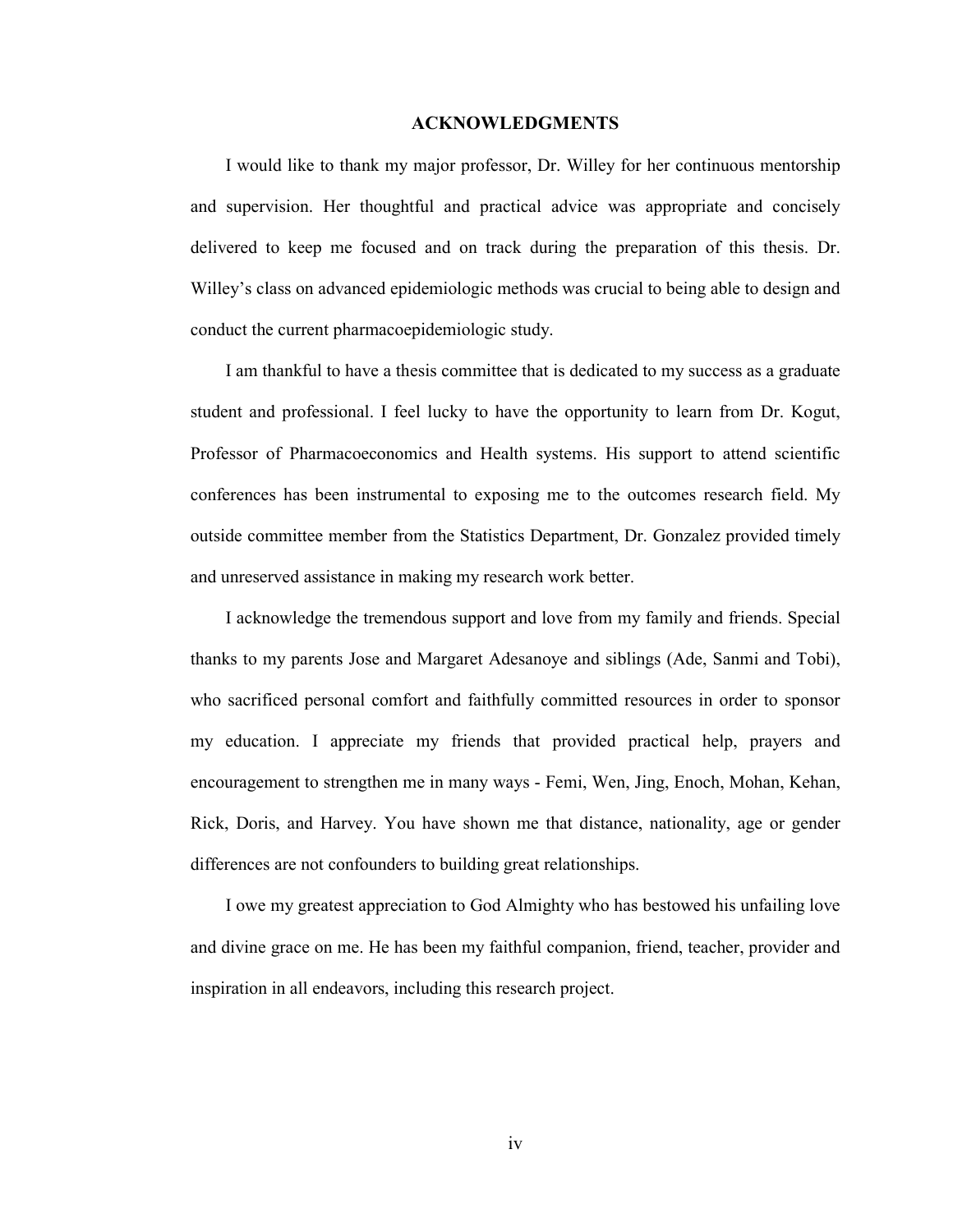## **TABLE OF CONTENTS**

| Appendix A: University of Rhode Island IRB Exemption Letter 32 |  |
|----------------------------------------------------------------|--|
|                                                                |  |
|                                                                |  |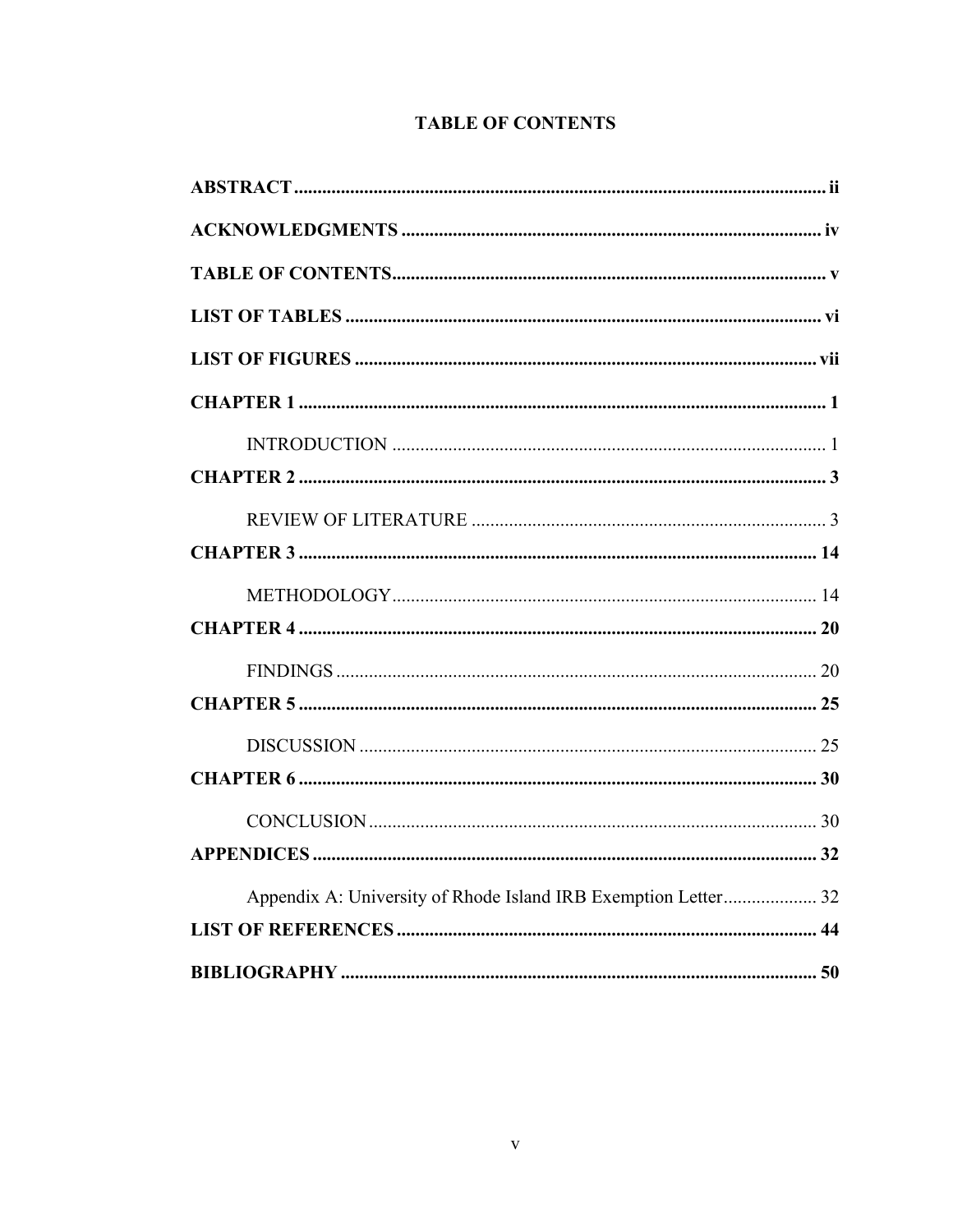## **LIST OF TABLES**

| <b>TABLE</b><br><b>PAGE</b>                                                       |
|-----------------------------------------------------------------------------------|
| Table 1. Selected Information on the 2010 NAMCS Data and Analytic Sample. 33      |
| Table 2. ICD-9-CM diagnosis codes for COPD and cardiovascular diseases  34        |
| Table 3. List of NAMCS 2010 Pharmacologic classes and codes of bronchodilator     |
|                                                                                   |
| Table 4. Demographic and Clinical characteristics of COPD visits 36               |
|                                                                                   |
|                                                                                   |
| Table 7. Modification of the effect of cardiovascular disease comorbidity on      |
|                                                                                   |
| Table 8. Multivariate Logistic Regression Analysis without effect modification 40 |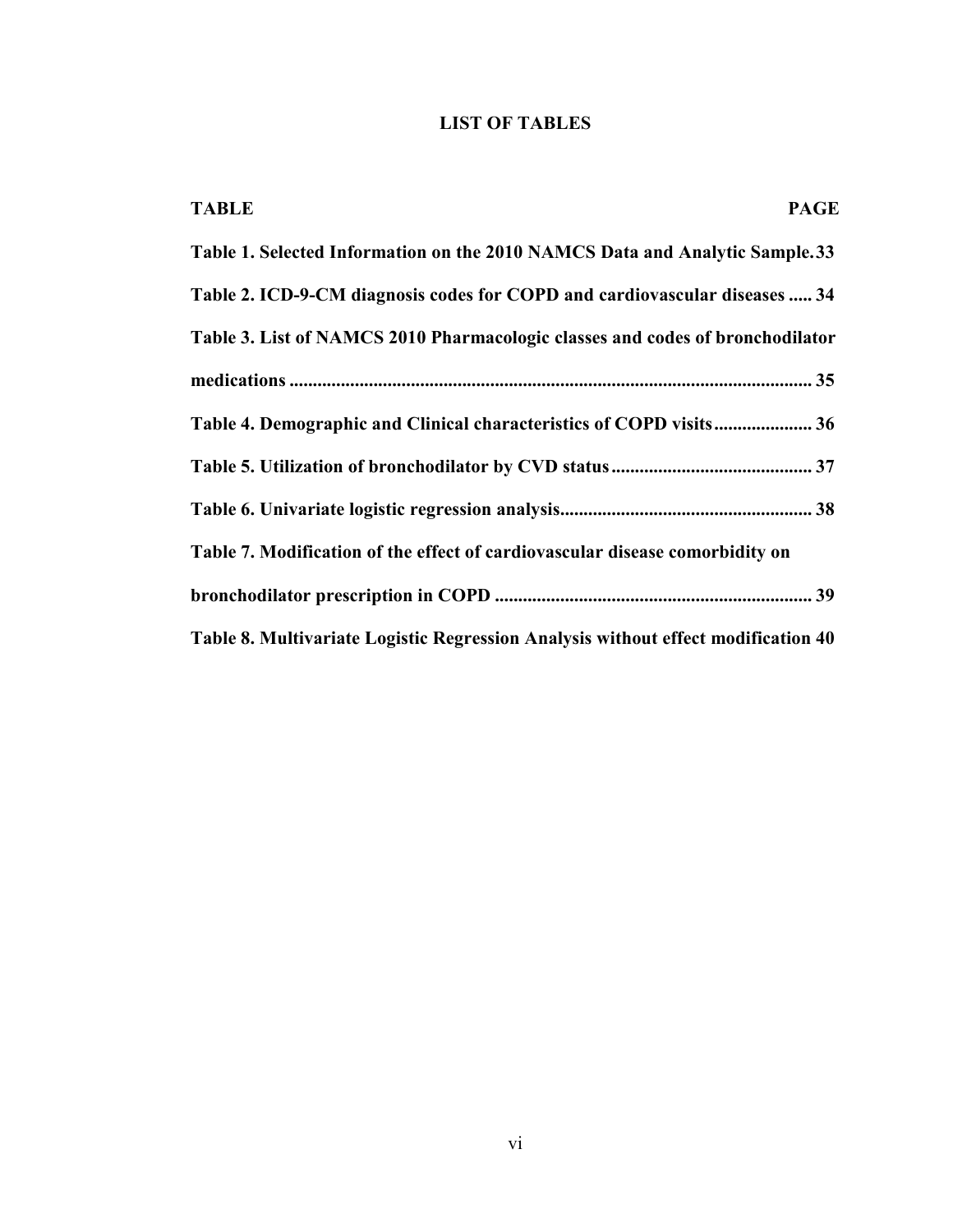## **LIST OF FIGURES**

| <b>FIGURE</b> | <b>PAGE</b> |
|---------------|-------------|
|               |             |
|               |             |
|               |             |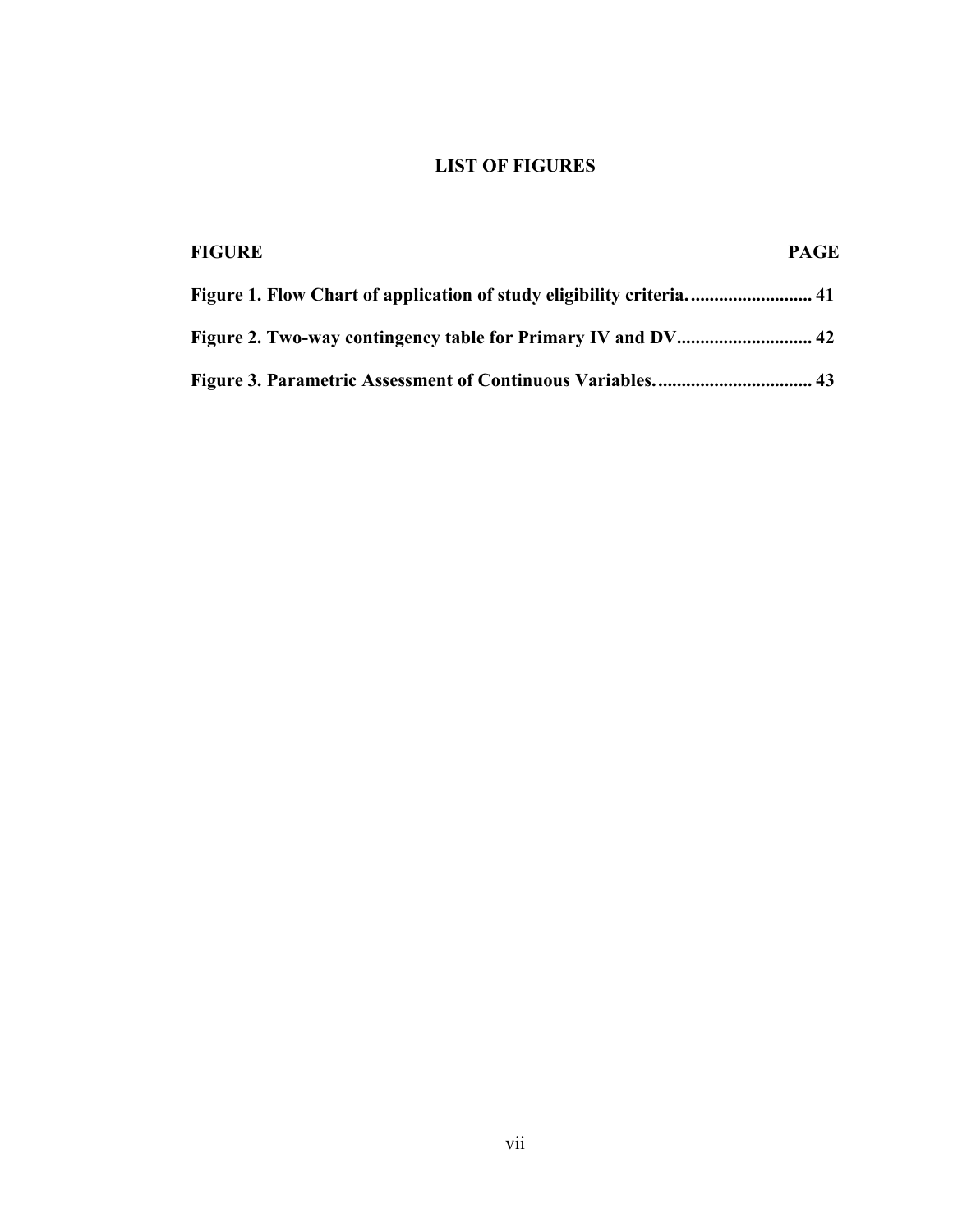#### **CHAPTER 1**

#### **INTRODUCTION**

Chronic Obstructive Pulmonary Disease (COPD) is defined as a "preventable and treatable disease characterized by persistent airflow limitation that is usually progressive and associated with an abnormal inflammatory response of the lung to noxious particles or gases. Exacerbations and comorbidities contribute to the overall severity in individual patients."<sup>1</sup> The disease is clinically diagnosed as one or more of 3 subtypes – chronic bronchitis, emphysema and chronic airway obstruction. $2$ 

COPD is the fourth leading cause of chronic morbidity and mortality in the United States affecting 6.5% of adults (13.7 million diagnosed cases) and leading to 133,575 deaths.<sup>2</sup> In 2010, there were 10.3 million physician office visits, 1.5 million emergency department visits, and 699,000 hospital discharges for COPD.<sup>2</sup> Globally, COPD ranked fifth cause of years lived with disability (YLDs) in the 2010 global burden of disease study.<sup>3</sup> The World Health Organization predicts that COPD will become the third leading cause of death worldwide by 2030.<sup>4</sup> Inevitably, COPD is and will continue to be a major global health problem.<sup>5</sup>

Bronchodilators are the mainstay for symptomatic treatment of COPD due to their ability to relieve bronchial obstruction and airflow limitation, improve emptying of the lungs and reduce hyperinflation during rest and exercise.<sup>6,7</sup> Three major classes are recommended as first-line agents - beta-(β) 2-agonists, anticholinergics (AC), and methylxanthines, used alone or in combination or as single or combination drugs.<sup>7</sup>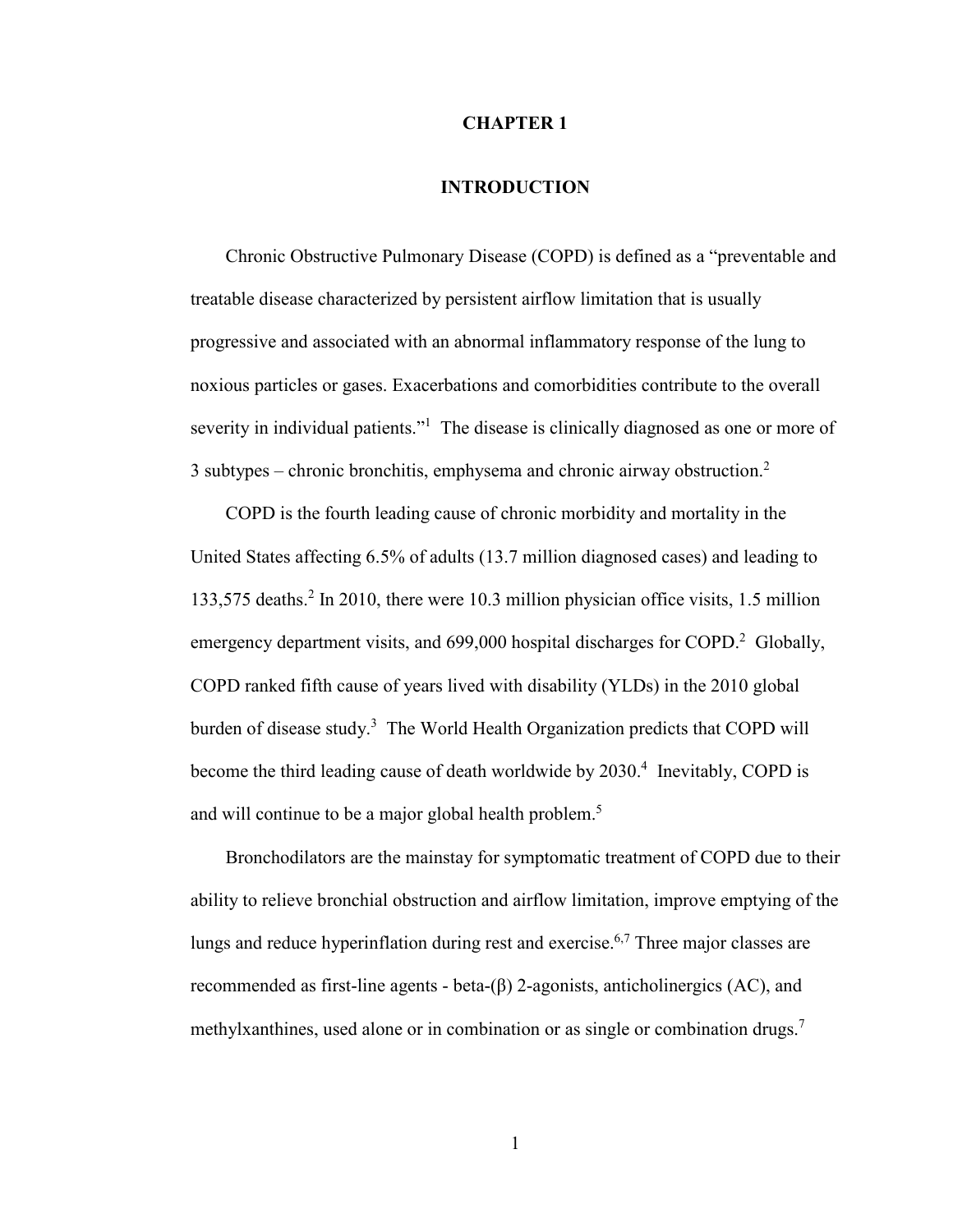Despite the benefits of bronchodilator agents in the treatment of COPD, patients may be at an increased risk of cardiovascular (CV) toxicity due to beta-adrenergic stimulation. Previous studies showing an association between bronchodilators and adverse cardiovascular events such as arrhythmias, myocardial ischemia, heart failure and sudden cardiac death, will be discussed in detail in the literature review section.<sup>8-13</sup>

The potential cardiovascular risk of bronchodilators in COPD has important therapeutic implications for two main reasons: First of all, the prevalence of cardiovascular-related diseases (CVD) in COPD is estimated to range from 8% to as high as  $40\%^{1,14-16}$  making it the most frequent and most important disease group coexisting with COPD. Secondly, the exclusion of comorbid subjects from clinical trials often limits the use of trial data in providing practical treatment recommendations for the real world COPD patient population where multiple morbidities are highly prevalent.

We hypothesize that cardiac disorders play an independent role in the lesser probability of receiving a bronchodilator prescription for COPD. The objective of this study is to provide descriptive data on the classes of bronchodilator medications prescribed to ambulatory patients with diagnosed COPD in the United States and examine whether COPD patients with CVD are less likely to be prescribed bronchodilators compared to COPD patients without CVD.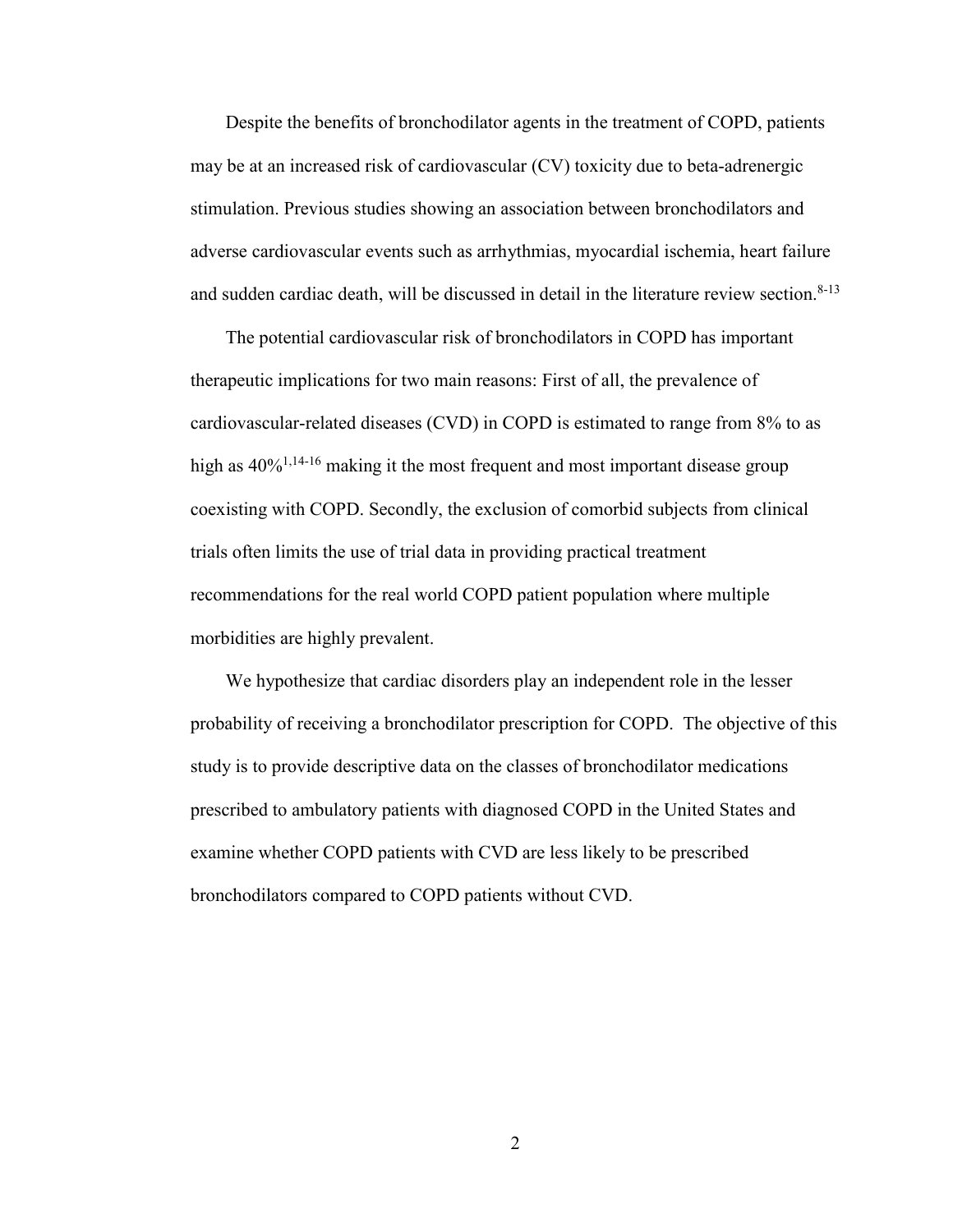#### **CHAPTER 2**

#### **REVIEW OF LITERATURE**

#### Etiology and Epidemiology of COPD and its Comorbidities

Cigarette smoking is the dominant and best-studied risk factor for COPD, though a substantial burden of disease occurs in nonsmokers.17-19 Other etiologic factors such as advanced age, occupational exposure to dust, fumes and gases, indoor and outdoor air pollution, airway hyper-responsiveness, asthma, infections and genetic predisposition ( $\alpha$ -antitrypsin deficiency) are also important.<sup>1</sup> Furthermore, it has been increasingly recognized that COPD is more than just a lung disease: it is a complex heterogeneous systemic disease, frequently associated with other chronic diseases including coronary heart disease, cardiovascular, respiratory tract, metabolic, hematological, musculoskeletal, gastrointestinal, renal diseases, psychiatric disorders and neoplasias. $14,15,20-23$ 

The prevalence of comorbidity in COPD has been studied using nationallyrepresentative data, National Health and Nutrition Examination Survey (NHANES) 1999-2008.<sup>24</sup> Using a ten-year analytic sample of 14,828 subjects (995 COPD cases) aged ≥45, subjects with self-reported physician diagnosis of COPD were more likely than subjects without physician-diagnosed COPD to have coexisting arthritis (54.6% vs. 36.9%), depression (20.6% vs. 12.5%), osteoporosis (16.9% vs. 8.5%), cancer (16.5% vs. 9.9%), coronary heart disease (12.7% vs. 6.1%), congestive heart failure  $(12.1\% \text{ vs. } 3.9\%)$ , and stroke  $(8.9\% \text{ vs. } 4.6\%)$ .<sup>24</sup>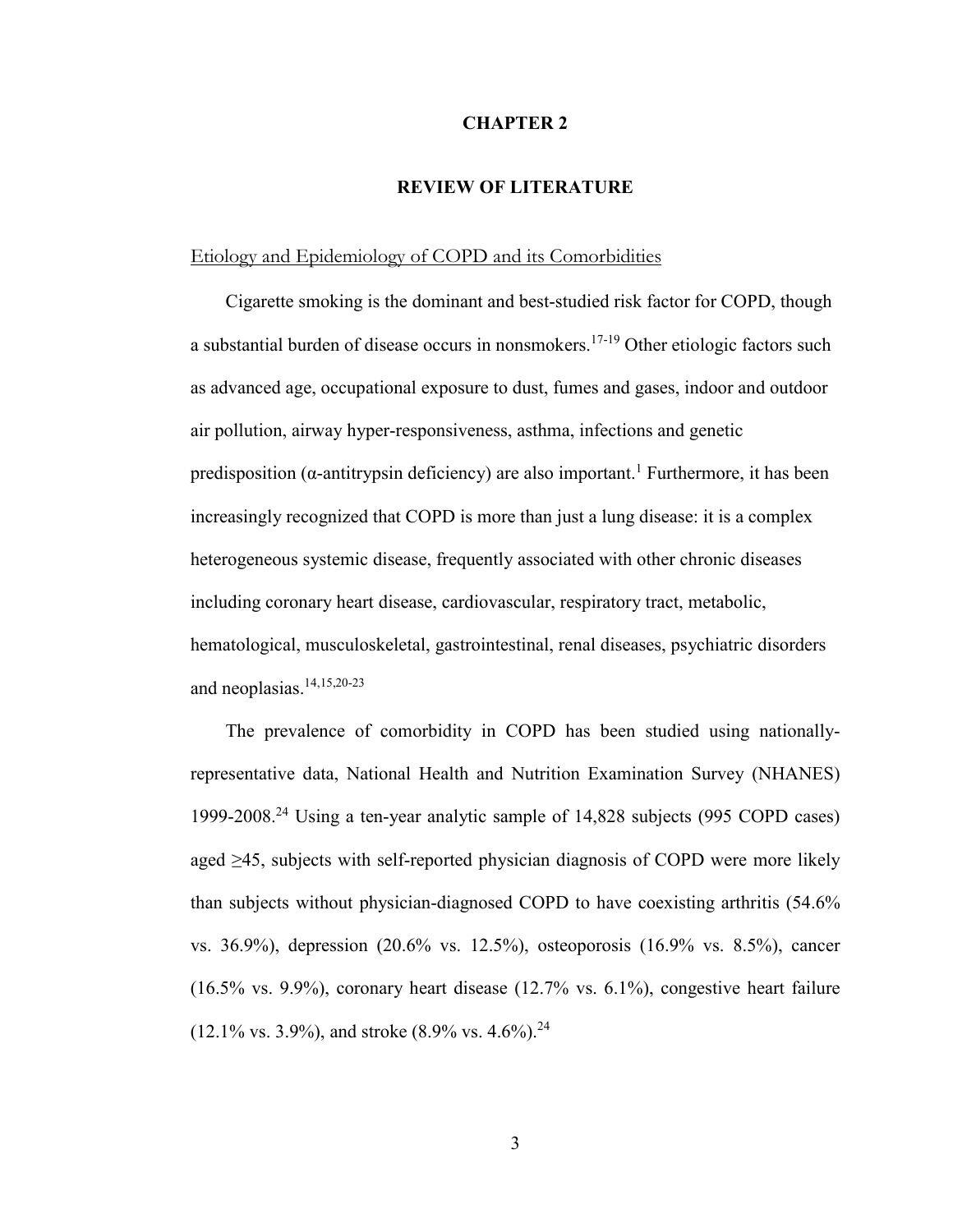Vanfleteren and colleagues used a cluster analysis approach to assess the prevalence and severity of objectively identified chronic concomitant disorders in a cohort of 213 patients with moderate to very severe COPD.<sup>25</sup> The CIRO COmorbidity (CIROCO) study was an observational single-center study and almost all subjects (97.7%) had one or more comorbidities. More than half (53.5%) of the patients had at least four comorbidities.

Another study in a sample of COPD patients referred to an Australian outpatient hospital-based pulmonary rehabilitation program reported that 96% of patients had at least 1 other chronic conditions and 29% had 5 or more comorbidities.<sup>26</sup> Data were available on 70 patients and 64% of patients had multiple morbidities associated with cardiovascular disease.

While it is likely that the prevalence of comorbidities in people with COPD is influenced by common risk factors, such as smoking, advanced age, chronic systemic inflammation, physical inactivity and low socioeconomic status, studies have confirmed that concurrent conditions worsen health outcomes independent of preexisting risk factors.<sup>26</sup> Comorbidities in COPD lead to lower health-related quality of life,<sup>27,28</sup> more hospitalizations, severe disabilities<sup>5</sup> and higher rates of mortality<sup>29,30</sup> compared to those without comorbidities.

#### Burden of comorbid COPD and Cardiovascular disease (CVD)

Observational studies indicate that COPD is associated with a high prevalence of coronary artery disease, cardiac arrhythmias, cerebrovascular disease, peripheral vascular disease and congestive heart failure.<sup>31-33</sup> In addition, COPD patients with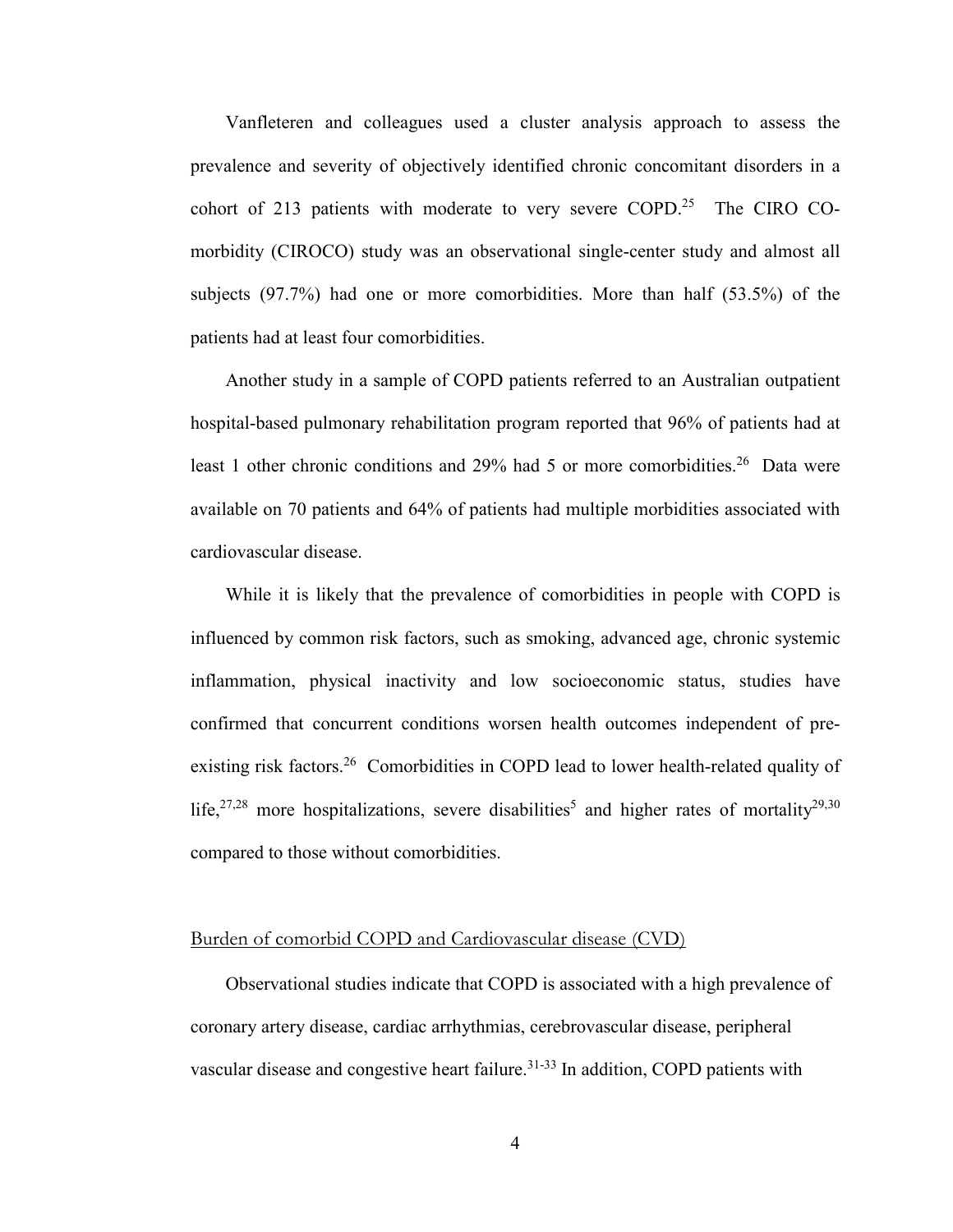CVD pose significantly higher clinical and economic burden on patients and healthcare system than COPD patients without CVD.

One large retrospective cross-sectional survey involving 618,090 subjects quantified the association between COPD and diagnosis of CVD and stroke and revealed that COPD was associated with a fivefold increase in the odds of having had CVD (OR 4.98, 95% CI 4.85 to 5.81;  $p<0.001$ ), and a threefold increase in the odds of having had a stroke (OR 3.34, 95% CI 3.21 to 3.48;  $p \le 0.001$ ).<sup>34</sup>

Curkendall and colleagues found that the prevalence of all cardiovascular diseases was higher in the COPD group than in the comparison group  $subjects(n=11,493)$  in a retrospective cohort study in Saskatchewan longitudinal health care databases in Canada.<sup>35</sup> After adjusting for cardiovascular risk, odds ratios of prevalence were: arrhythmia 1.76 (CI: 1.64–1.89), angina 1.61 (CI: 1.47–1.76), acute myocardial infarction 1.61 (CI: 1.43–1.81), congestive heart failure 3.84 (CI: 3.56– 4.14), stroke 1.11 (CI: 1.02–1.21), pulmonary embolism 5.46 (CI: 4.25–7.02). COPD patients also had an elevated risk of hospitalization and death (OR 2.7 CI: 1.82–2.36) due to cardiovascular causes.<sup>35</sup> One limitation of the study was the lack of baseline smoking data which made it difficult to separate the cardiovascular effects of smoking, a major risk factor for both COPD and CVD, from the effects of COPD.

Similar results on the impact of comorbid COPD-CVD on healthcare utilization were obtained in a retrospective matched-cohort of 4594 patients each with COPD and  $CVD \ge 40$  years of age using administrative claims data and propensity score technique for matching.<sup>36</sup> The data source for this study was the IMS Lifelink Database containing medical and pharmacy claims data from over 100 different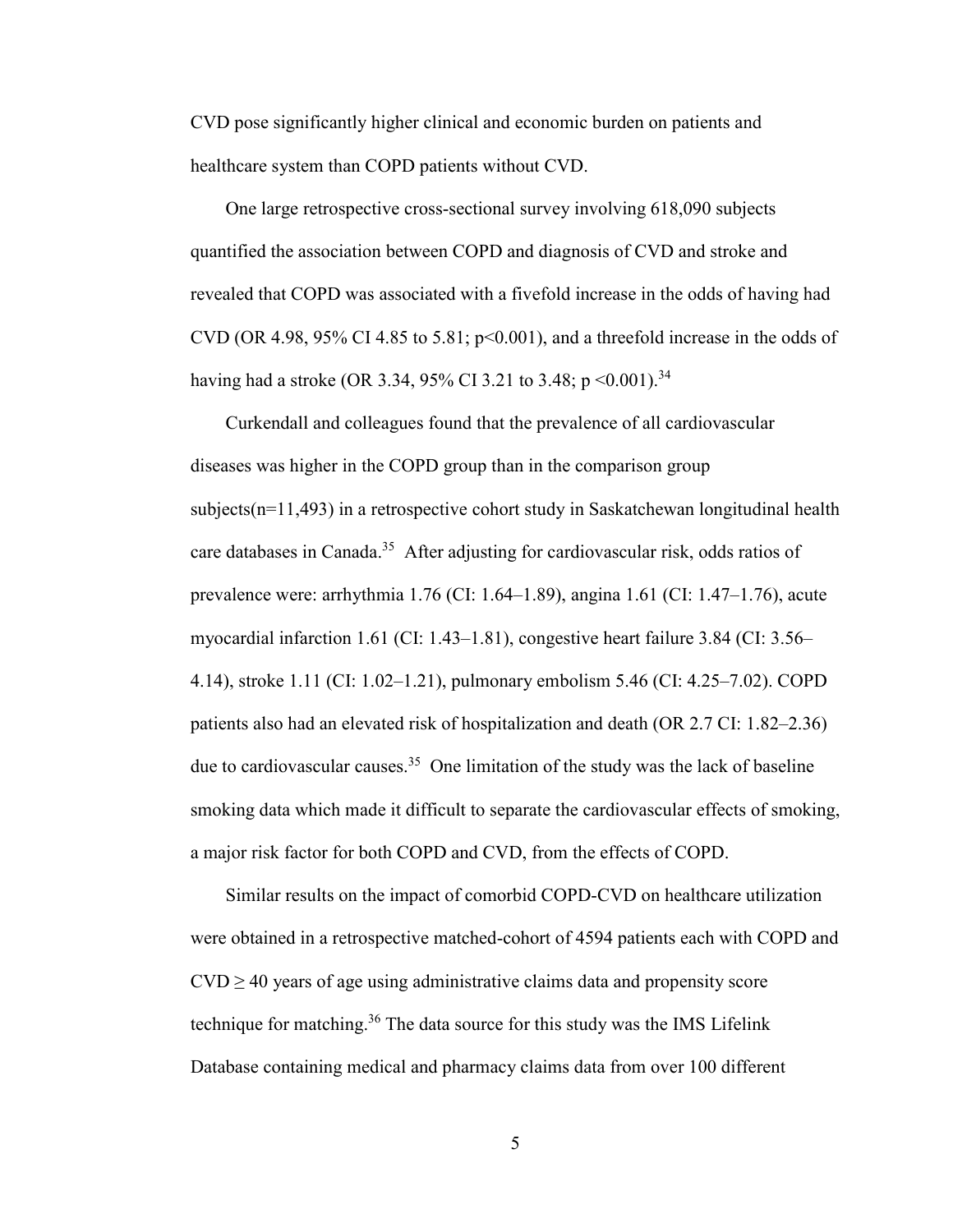managed healthcare plans (encompassing over 60 million patients) in the United States. The COPD-CVD cohort was about twice as likely than the COPD-only cohort to require COPD-related hospitalization (OR 1.95;  $p < 0.001$ ), 47% more likely to have an ER visit (OR 1.47;  $p < 0.001$ ) and 62% more likely to require hospitalization and/or ER visit (OR, 1.62;  $p \le 0.001$ )<sup>36</sup> Significant differences in healthcare costs were found as the average annual all-cause medical costs per patient were \$22,755 vs \$8,036 (p<0.001), and total costs were \$27,032 vs \$11,506 (p<0.001), for COPD-CVD and for COPD-only groups respectively.<sup>36</sup> Corresponding average COPD-related annual medical costs were  $$1891$  vs  $$1060$  ( $p<0.001$ ) and total costs were  $$3295$  vs \$2379 ( $p < 0.001$ ).

#### COPD Treatment

The most widely applied guideline for treatment is the Global Strategy for the Diagnosis, Management, and Prevention of COPD (GOLD strategy), revised in 2014 containing summaries of current evidence on management and prevention strategies.<sup>1</sup> Four grades of disease are defined according to severity of airflow obstruction; mild disease A (FEV1  $\geq$ 80% predicted), moderate disease B (50%  $\leq$  FEV1 <80% predicted), C severe disease  $(30\% \leq FEV1 \leq 50\%)$ , and very severe disease D (FEV1) <30% predicted); and the result of this classification leads to treatment choice.

Pharmacotherapy constitutes the major intervention used in COPD patients. Medications commonly used for COPD are bronchodilators, corticosteroids and phosphodiesterase-4 inhibitors.<sup>37</sup> None of the existing medications have been proven to change long-term decline in lung function, as such, the main goal of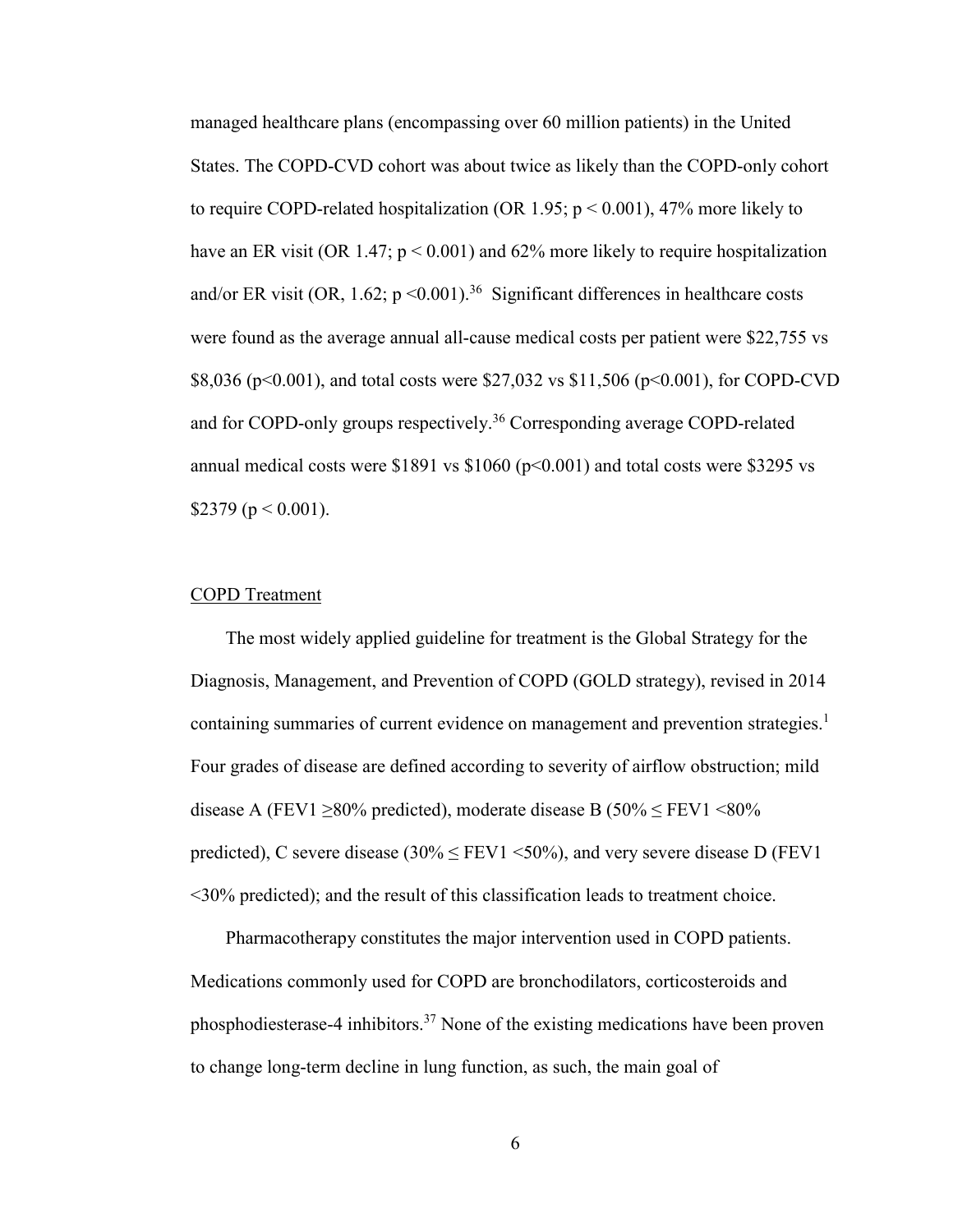pharmacological therapy is to reduce symptoms, decrease the frequency and severity of exacerbations, improve quality of life and exercise tolerance.<sup>1</sup>

Non-pharmacological treatment modalities include pulmonary rehabilitation, oxygen therapy, ventilation support and surgical treatments.<sup>1</sup> Regardless of disease stage, the identification and reduction of risk factors are important in COPD prevention and treatment. Smoking cessation is the first and most crucial step in COPD therapy for all COPD patients who smoke, and has greatly influenced the natural history of COPD and lowered mortality with long-term quit rates as high as 25%.<sup>1</sup> Use of smoking cessation products (Bupropion, Varenicline and Nortriptyline) combined with behavioral support is reported to increase successful smoking cessation compared with either intervention alone. $1,37$ 

#### Safety of Bronchodilators in COPD

Bronchodilators are the mainstay for symptomatic treatment of COPD due to their ability to relieve bronchial obstruction and airflow limitation, improve emptying of the lungs and reduce hyperinflation during rest and exercise.<sup>6,7</sup> Bronchodilator treatments include beta-(β) 2-agonists, anticholinergics (AC), and methylxanthines, used alone or in combination. They are recommended as first-line agents useful to prevent or reduce symptoms as-needed or on a regular basis.<sup>7</sup> Short-acting bronchodilators are typically used as rescue medication for immediate symptom relief, routinely in the early disease stages or in COPD patients with a low symptom burden whereas long-acting bronchodilators are used as regular maintenance therapy and are generally more effective and convenient.<sup>7</sup> Combinations of bronchodilators may improve efficacy and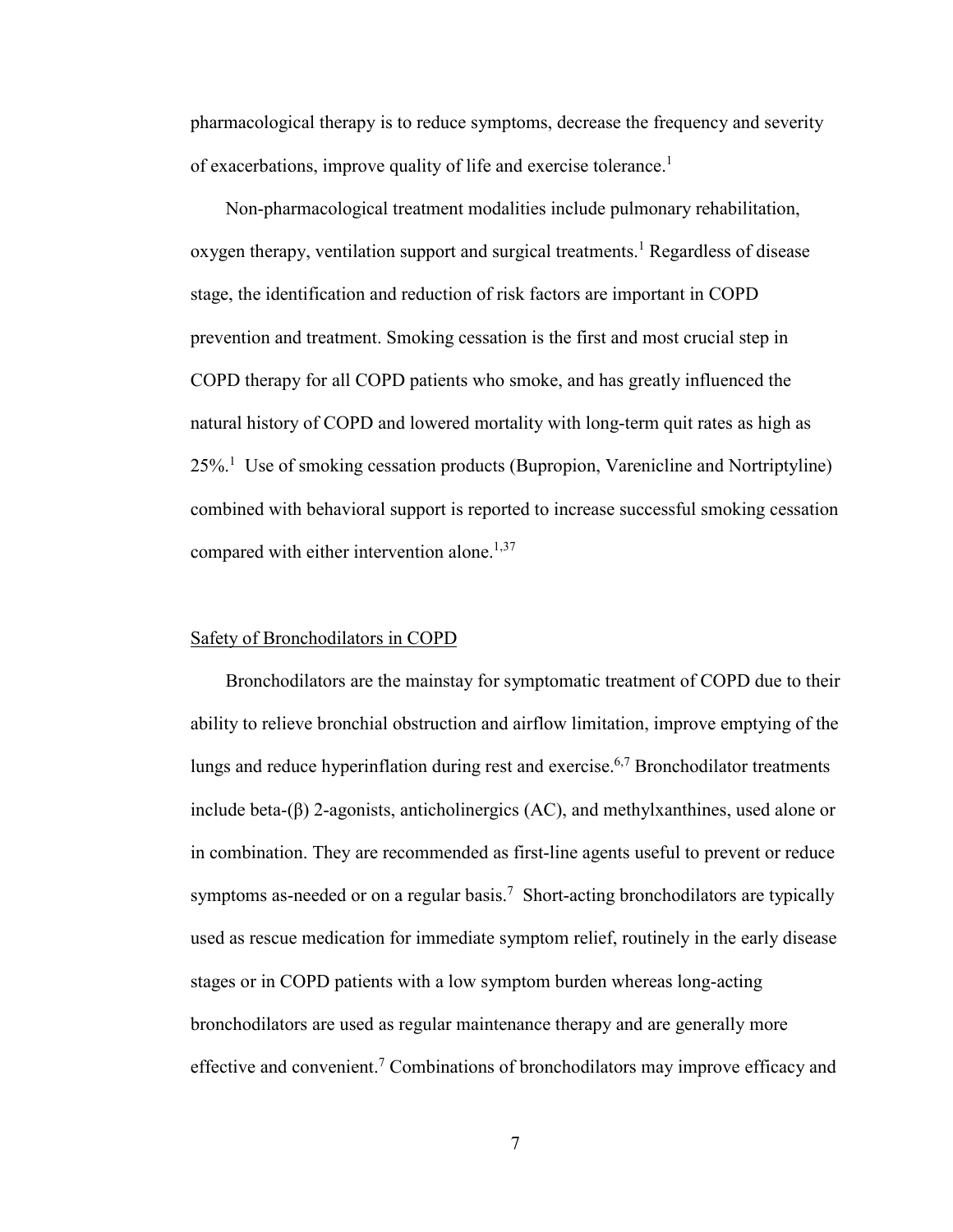reduce risk of adverse effects rather than increasing the dose of a single agent.<sup>7</sup> Inhaled bronchodilators are preferred over oral preparations based on favorable efficacy and side effect profile. $<sup>1</sup>$ </sup>

Despite the benefits of bronchodilator agents in the treatment of COPD, patients may be at an increased risk of cardiovascular (CV) toxicity due to beta-adrenergic stimulation. Evidence on the safety of bronchodilator therapy in COPD is mixed. There have been reports on the relative safety of bronchodilator use in COPD <sup>38</sup> whereas some researchers have found clinically significant higher risks in the incidence of cardiovascular events in patients on selected bronchodilator agents than control groups.8,11,12,39,40

In 2003, Ferguson and coworkers<sup>38</sup> evaluated the cardiovascular safety of salmeterol (a beta-2-agonist), in COPD patients by reviewing safety data from randomized, double-blind, parallel group, multiple-dose studies. Pooling results from 7 clinical trials, the authors concluded that though both salmeterol and placebo groups had an increased incidence of adverse CV events with age, concurrent cardiovascular conditions, and treatment with antiarrhythmic/bradycardic agents, the incidence of cardiovascular events (8%), including cardiovascular deaths, was similar in both groups.

However, a meta-analysis of randomized placebo-controlled trials of beta-2 agonists in patients with obstructive airway disease (asthma and COPD) performed a year later, revealed opposite results.<sup>39</sup> This study included longer duration trials in the analysis to evaluate both the short-term effect on heart rate and potassium concentrations, and the long-term outcome of adverse cardiovascular events. Adverse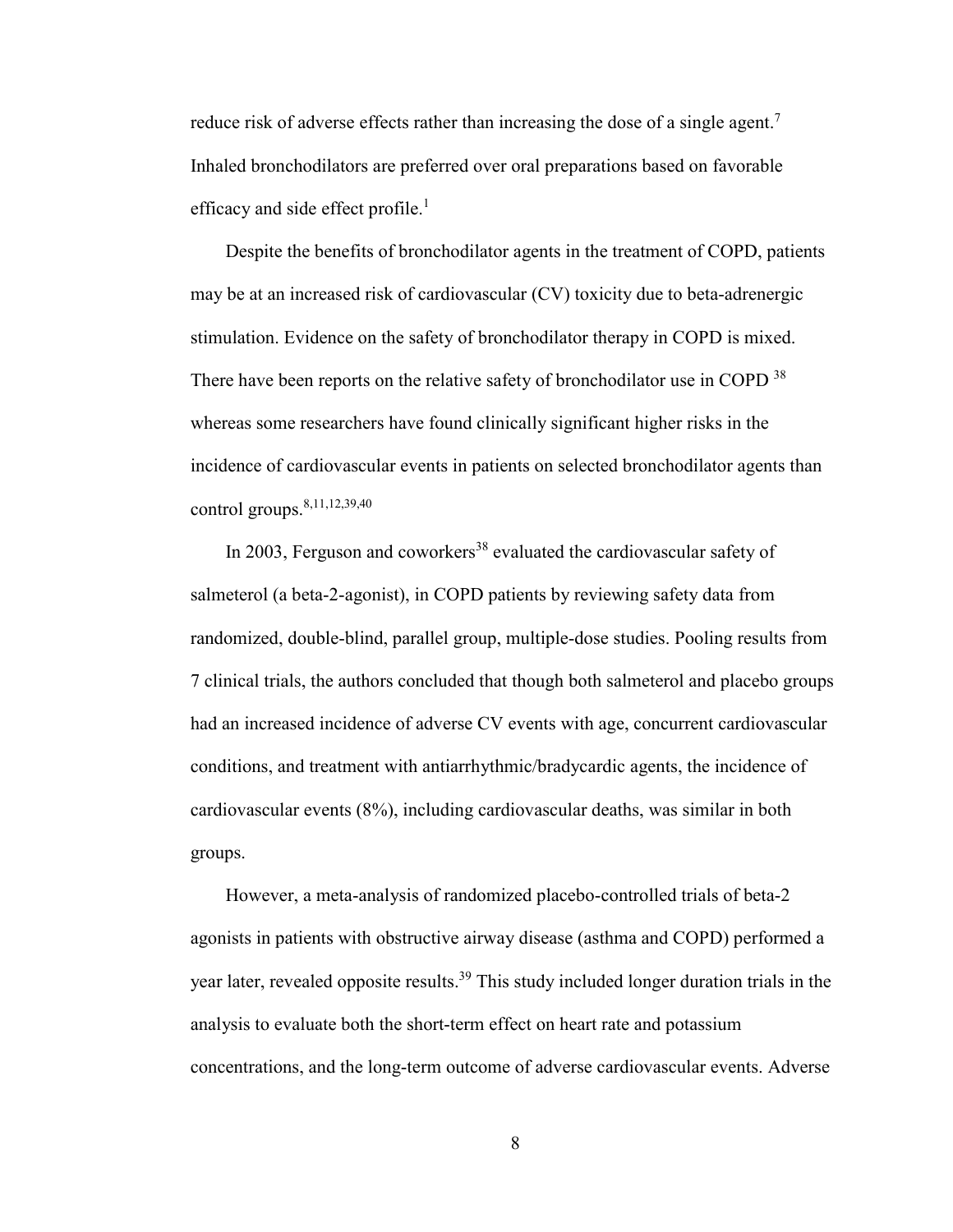events included sinus and ventricular tachycardia, syncope, atrial fibrillation, congestive heart failure, myocardial infarction, cardiac arrest, or sudden death. From among 33 trials, the conclusion was that beta-2 agonist treatment significantly increased the risk for a cardiovascular event (relative risk RR 2.54; 95% CI, 1.59 to 4.05) compared to placebo mainly because of the short term effects of tachycardia and hypokalemia.

In 2008, Macie et al<sup>8</sup> examined the relationship between use of inhaled respiratory drugs in people with chronic obstructive respiratory diseases and cardiovascular hospitalizations for 5years from 1996 through 2000 using the Manitoba Health Database. The nested case control study included exposure to beta agonists, anticholinergic (ipratropium bromide), and inhaled corticosteroids (ICS) and outcomes were first hospitalizations for supraventricular tachycardia, myocardial infarction, heart failure or stroke. The likelihood of a hospitalization for SVT, MI, and HF was significantly increased for those to whom beta agonists [OR 1.68, 95% CI 1.41–2.00], ipratropium [OR 1.48, 95% CI 1.29–1.70] but not ICS [OR 1.13, 95% CI 0.95–1.35] were dispensed within 60 days prior to the hospitalization. While it is likely that bronchodilator use was simply a marker of disease severity and this accounted for their association with cardiovascular disease, the authors note that ICS was not associated with these outcomes. The findings on specific drug interactions were that each case the receipt of cardiac drugs decreased the likelihood of hospitalizations associated with bronchodilator. For example, bronchodilators increased the risk of stroke in patients who were not taking cardiac drugs but did not increase the risk of arrhythmia in the presence of anti-arrhythmic agents.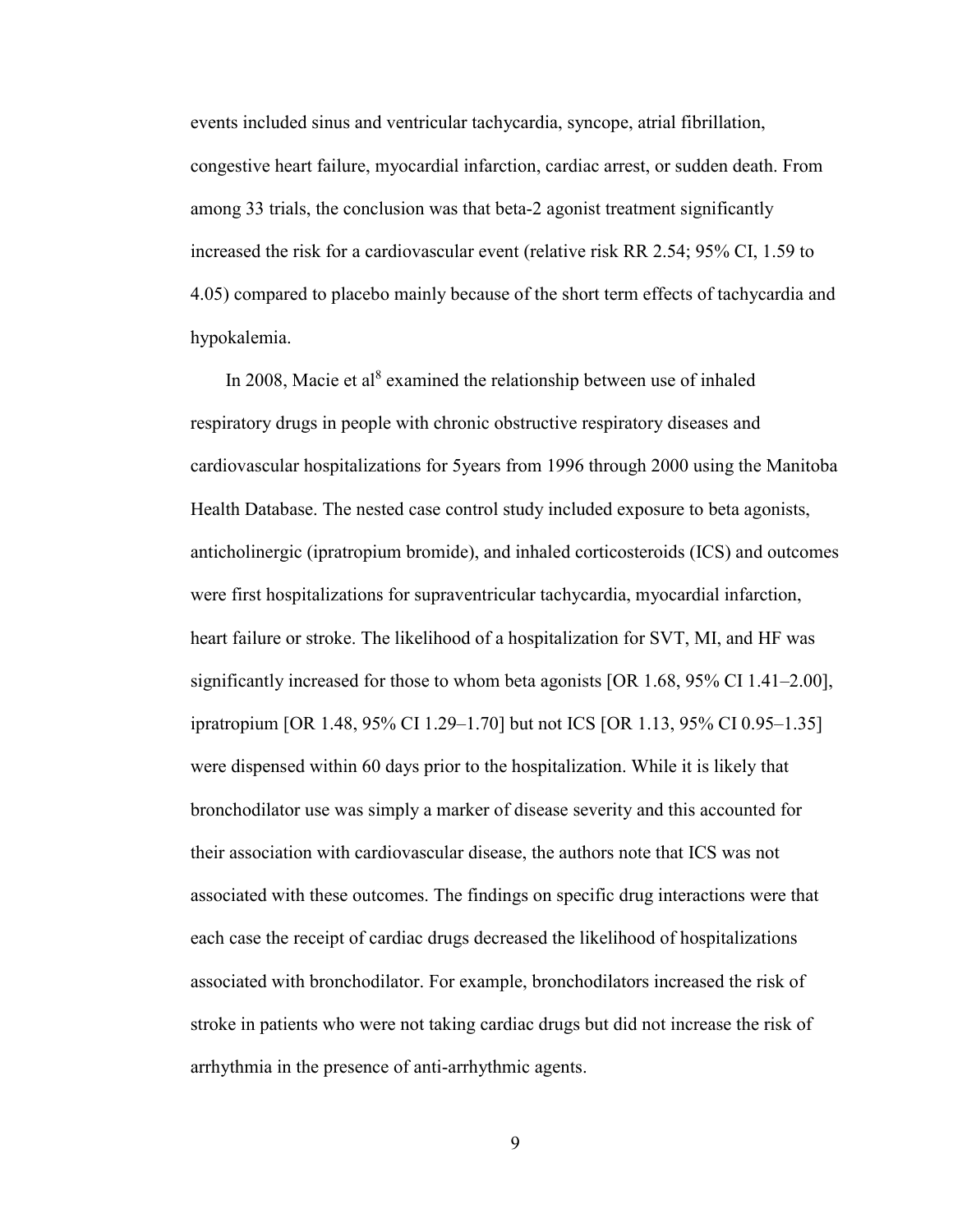In 2012, another nested case-control study involving 6018 subjects with COPD from the Saskatchewan Cohort Study<sup>9</sup> found that the rate of arrhythmia was elevated with the new use of ipratropium, a short-acting anticholinergic agent (RR 2.4; 95% CI, 1.4–4.0) and of long-acting β-agonists (RR, 4.5; 95% CI, 1.4–14.4). The researchers did not find an elevated risk with short-acting beta-2-agonists or methylxanthines and proceeded to ascertain the results in a larger patient pool. For the reassessment, the larger Quebec cohort of 76,661 subjects was analyzed.<sup>10</sup> They found that the rate of arrhythmias increased with the new use of short-acting beta-2-agonists (RR, 1.27, 95% CI, 1.03–1.57) and long-acting beta-2-agonists (RR 1.47; 95% CI, 1.01–2.15), but not with ipratropium and methylxanthines. This slightly increased risk for short-acting beta-2 agonists and ipratropium corroborates evidence earlier obtained from the Manitoba Health Database.<sup>8</sup>

Tiotropium, a once daily long-acting anticholinergic bronchodilator has also been reported for safety concerns regarding its use in the COPD patient population. In 2013, Singh *et al* <sup>13</sup> reported that an increased risk of all-cause mortality (RR 1.52; 95% CI, 1.06–2.16) and CVD mortality (RR 2.05; 95% CI, 1.06–3.99) was associated with tiotropium use. Patients with known cardiac disease were also reported to have significantly high risk of dying from cardiac causes though the risk estimates largely varied among patients (RR 8.6; 95% CI, 1.1–67.2).

In 2011, a retrospective cohort study of patients attending a Heart Failure (HF) Disease Management Programme was done by Bermingham and colleagues.<sup>11</sup> The cohort size was 1294 patients (age 70.6+11.5 years) of whom 64% were male and 22.2% were taking  $\beta$ 2 agonists. The mean follow-up was 2.9+2.4 years. The study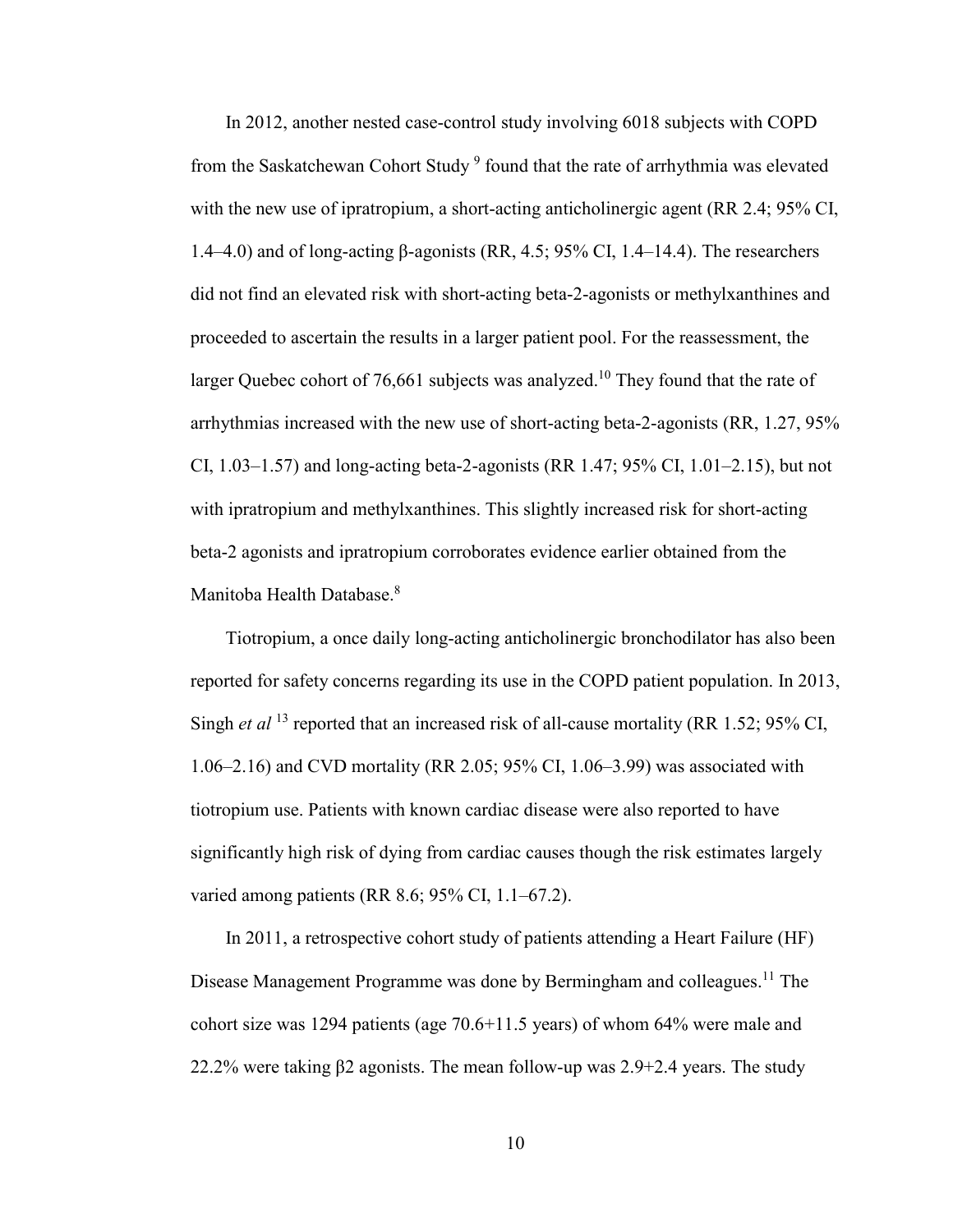intended to address gaps in literature that did not consider the influence of factors such as the dose, duration, or type of bronchodilator therapy (long acting vs. short acting) on outcomes. The primary endpoint was the effect of β2 agonist use compared with no β2 agonist use on mortality using unadjusted and adjusted Kaplan2Meier survival curves. Beta-agonist users were older, more likely to be male, to have smoked, to have chronic obstructive pulmonary disease (COPD) and asthma, and less likely to take beta-blockers. Unadjusted mortality rates for β2 agonist users were found to be significantly higher than non-β2 agonist users [hazard ratio (HR) 1.304, 95% CI 1.030–1.652, P= 0.028]. Overall mortality rates were similar [HR 1.043, 95% CI  $(0.771-1.412)$ , P=0.783] after adjusting for covariates like age, sex, beta-blocker use, co-morbidity, smoking, COPD, and differences in B-type natriuretic peptide (BNP). There was no influence of  $\beta$ 2 agonist duration of use, dose, or type on outcome in fully adjusted models.

The possible role of the mode of administration of bronchodilators in observed differences in treatment effects has also been explored. Available formulations include metered dose inhalers (MDI), dry powder inhalers (DPI) and soft mist inhalers (SMI). Using a retrospective study, Verhamme and colleagues<sup>12</sup> investigated the risk of mortality between tiotropium Respimat (an SMI) vs Handihaler (DPI) and showed that the use of Respimat was associated with about 30% increased mortality (adjusted HR 1.27; 95% CI, 1.03–1.57) compared with Handihaler and the association was strongest for cardiovascular /cerebrovascular death (adjusted HR 1.56, 95% CI 1.08-2.25). The reason for this apparent elevated risk is not clear, though it may be related to rapid peak drug concentrations achieved after mist inhalation.<sup>40</sup>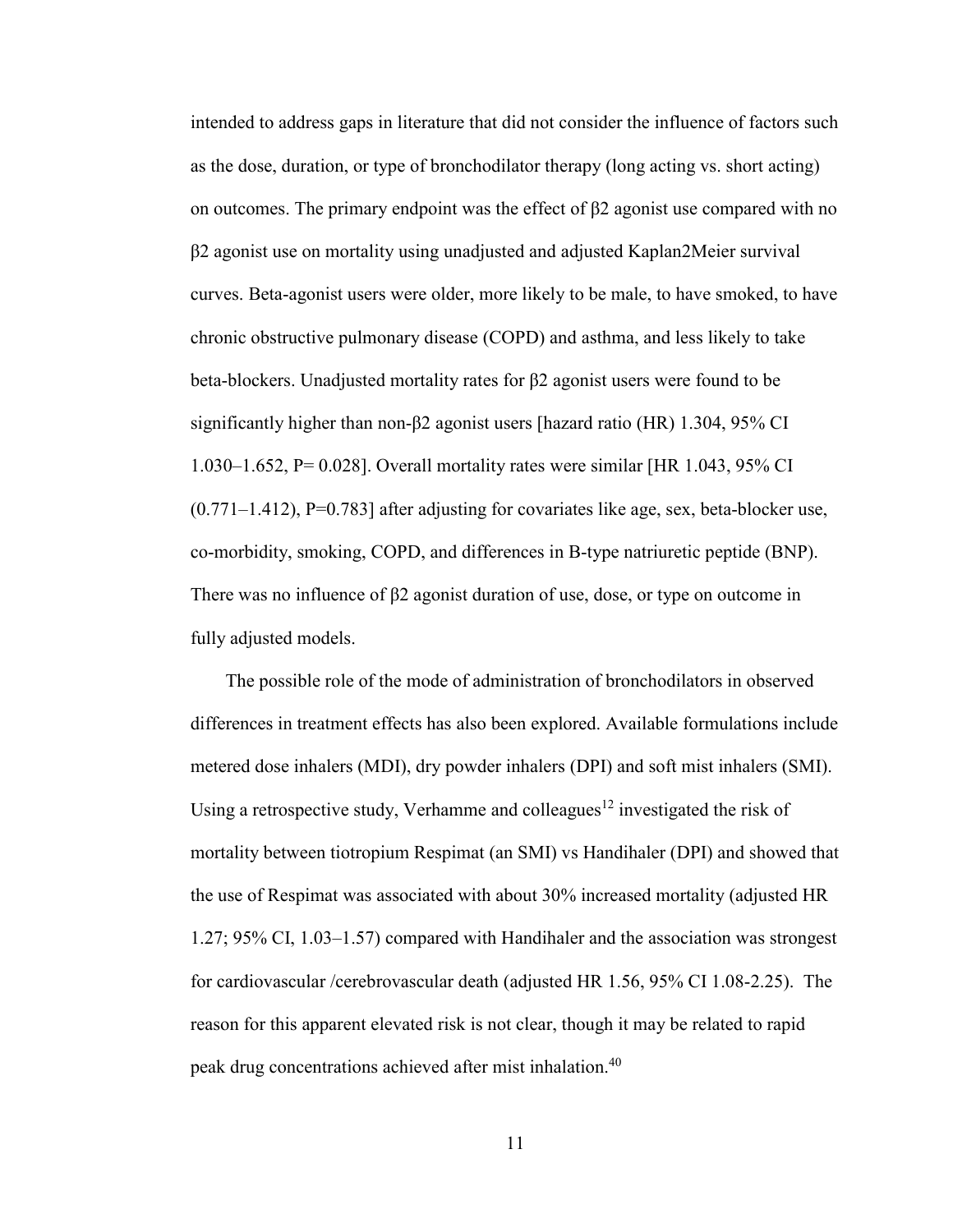The publications on safety of bronchodilators reveal the likelihood of different study designs to bias and confounding. Smoking status, non-respiratory drugs with known arrhythmogenic properties taken concomitantly may bias the study results. The adverse cardiovascular outcomes may reflect COPD severity or confounding by indication rather than an adverse effect of bronchodilator therapy. It is also possible that bronchodilators impose a larger relative risk in people with undiagnosed cardiovascular disease than in people with known disorders since bronchodilators did not increase the risk of arrhythmia in the presence of anti-arrhythmic agents.

#### Utilization of Bronchodilators

Although, long-term decline in lung function is irreversible in COPD, bronchodilators are recommended to reduce airflow obstruction, reduce the frequency of exacerbations, improve health status and decrease mortality.<sup>1</sup> Therapy usually includes a short-acting bronchodilator or a long-acting bronchodilator (either a Beta-2 agonist or an anticholinergic drug or a methylxanthine) or combination products for adequate clinical response and tolerance of side effects.<sup>1</sup>

A case-control study was conducted on the use of bronchodilators and arrhythmias in COPD in  $2012<sup>9</sup>$  Out of 469 cases of arrhythmias, the proportion taking at least one short-acting β-agonist was 37.9%, long-acting β-agonists 1.9%, Ipratropium bromide 29.4% and Methylxanthine 10.2% compared to the controls where use was short-acting β-agonist was 35.2%, long-acting β-agonists 1.6%, Ipratropium bromide 22.2% and Methylxanthine 8.7%. The percentage of β-blocker users in the study sample was 11.6% and overall cardiovascular medication prescribed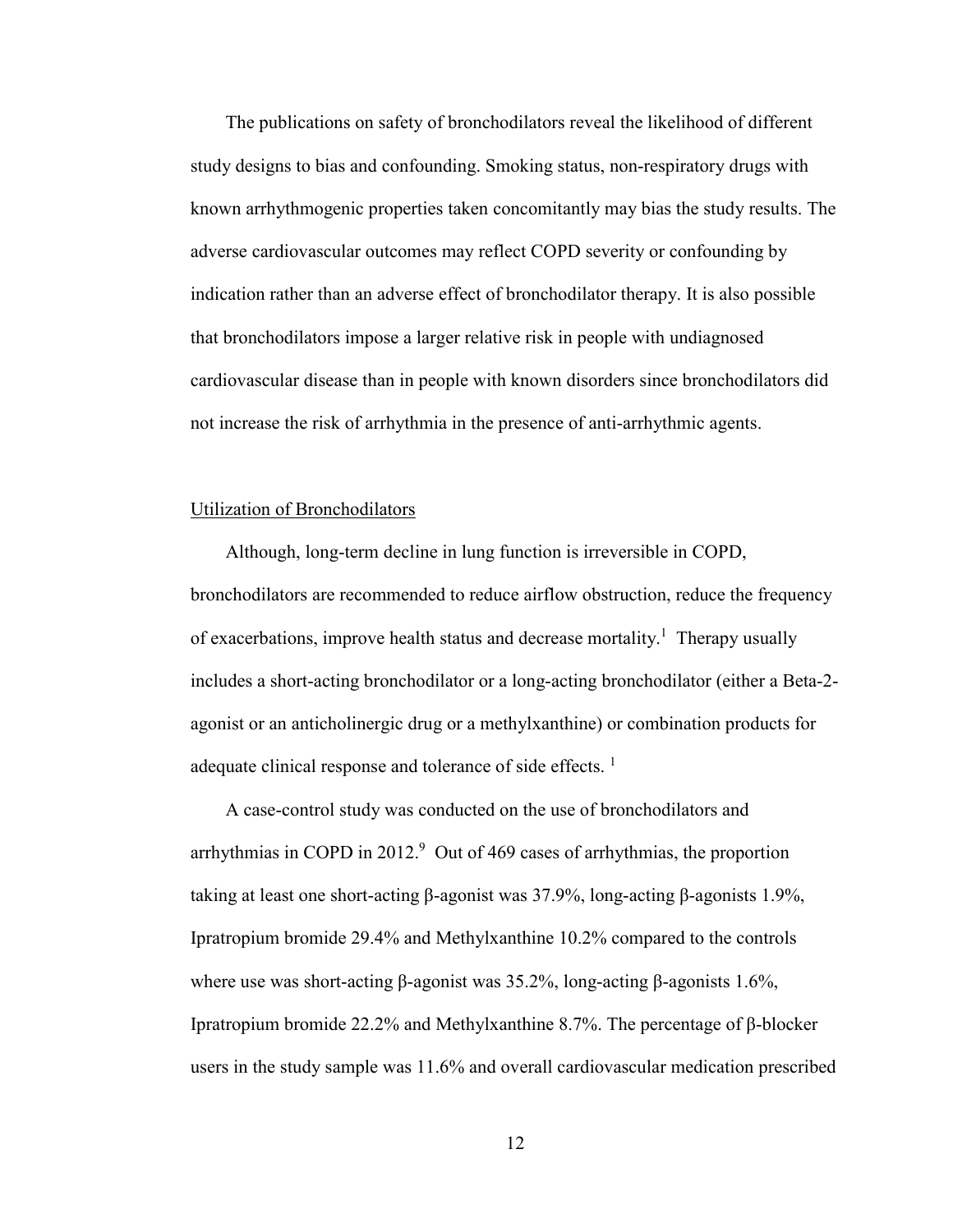is 22.4%. Groenwold and colleagues described the characteristics of a cohort of 3376 COPD/ asthma patients that were beta-agonist users and non-users.<sup>41</sup> 47.5% were female, 16.7% of the medication users had diagnosed cardiovascular disease, 29.1% utilized beta-agonist and 16.7% had prescriptions for anticholinergic drugs.

In addition to the relationship between bronchodilators and cardiovascular disease in COPD, evidence that medication prescribing may differ by patient demographic characteristics exists. Treatment differences by sex in the utilization of bronchodilators and other COPD medications were investigated in a cross-sectional analysis based on 10 year data from two national datasets - National Ambulatory Medical Care Survey (NAMCS) and the National Hospital Ambulatory Medical Care Survey (NHAMCS).<sup>42</sup> Women had a consistently higher proportion of visits with COPD medication prescriptions than visits by men. The frequency of COPD medications prescribed to women decreased by 7% (from 73% to 67%) during the study period (1995-2004). The average number of COPD drug mentions per visit decreased for both women and men and trends were significantly different between men and women  $(P < 0.001)$ . Prescription of methylxanthines decreased in visits by women and men, whereas prescription of anticholinergics increased continuously in the recent years.

Certainly, the high prevalence of COPD and cardiovascular disease warrant further study of prescribing patterns in COPD patients with cardiac conditions. Thus, the purpose of the present study is to determine whether COPD patients in ambulatory care in the United States have a lower likelihood of being prescribed bronchodilators if they have concurrent CVD compared to those without CVD.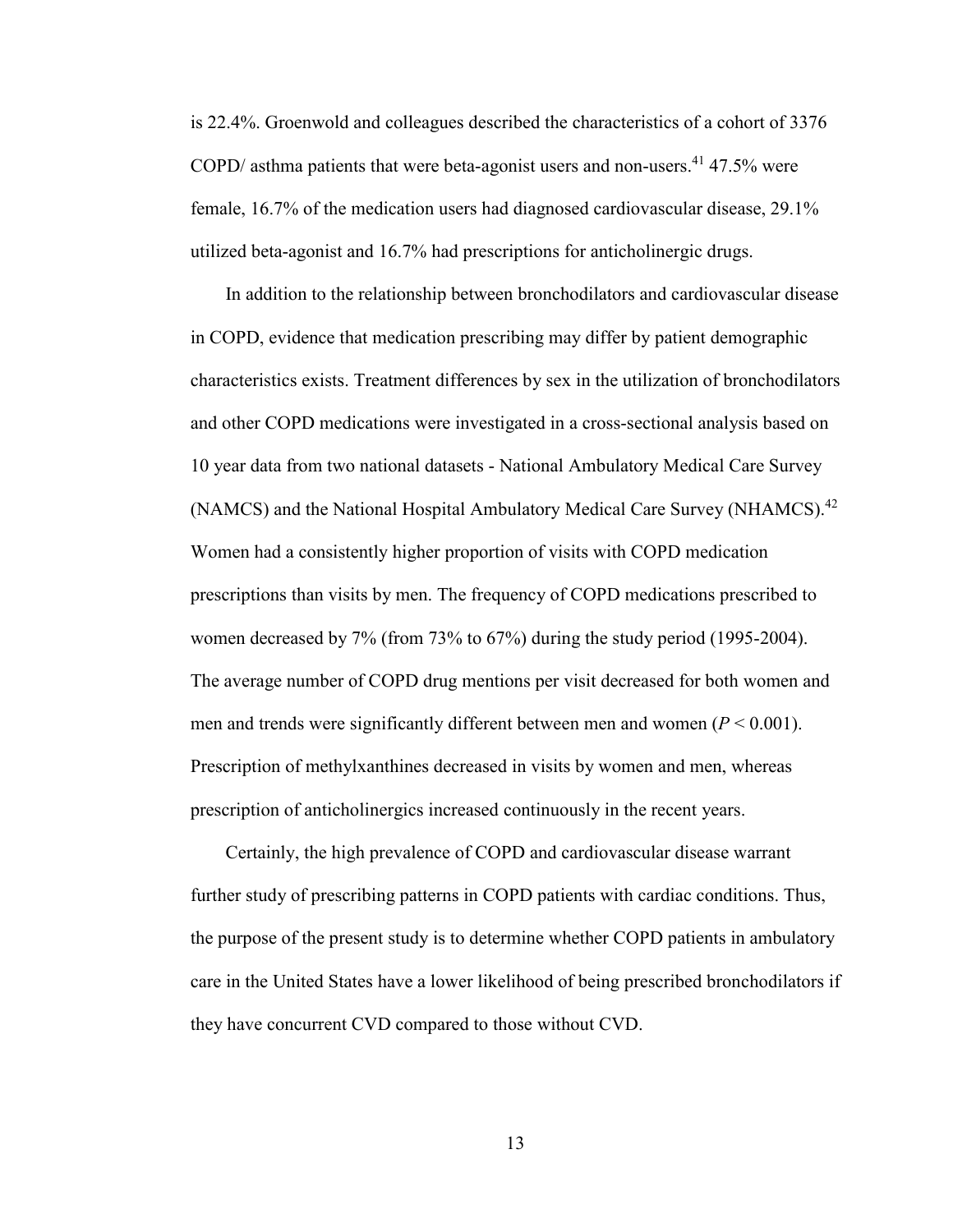#### **CHAPTER 3**

#### **METHODOLOGY**

#### Data Source

The 2010 National Ambulatory Medical Care Survey (NAMCS)<sup>43</sup> was the source of data used to assess COPD patient visits. The NAMCS is designed to collect data on outpatient visits from non-federally employed office-based physicians in the United States and it is conducted annually by the National Center for Health Statistics (NCHS), a division of the Centers for Disease Control and Prevention (CDC). The survey employs multistage probability sampling design to generate unbiased national estimates. These data are weighted to be nationally representative of outpatient doctor visits throughout the United States.

The unit of data collection is the visit or encounter not patient-level. NAMCS data contains variables on reason for visit, diagnoses, diagnostic/screening services provided, medication therapy, demographic characteristics of patients, specialty of physician seen, and certain characteristics of the facility, such as geographic region and metropolitan status for a randomized sample of patient visits during a randomly selected 1-week time period. The NAMCS has gained enormous popularity as a choice dataset to assess national trends in ambulatory medical care utilization and examine concordance of prescribing patterns with evidence-based treatment guidelines. Therefore, we consider the dataset suitable for this analysis. The 2010 NAMCS data were used because they were the most recently available.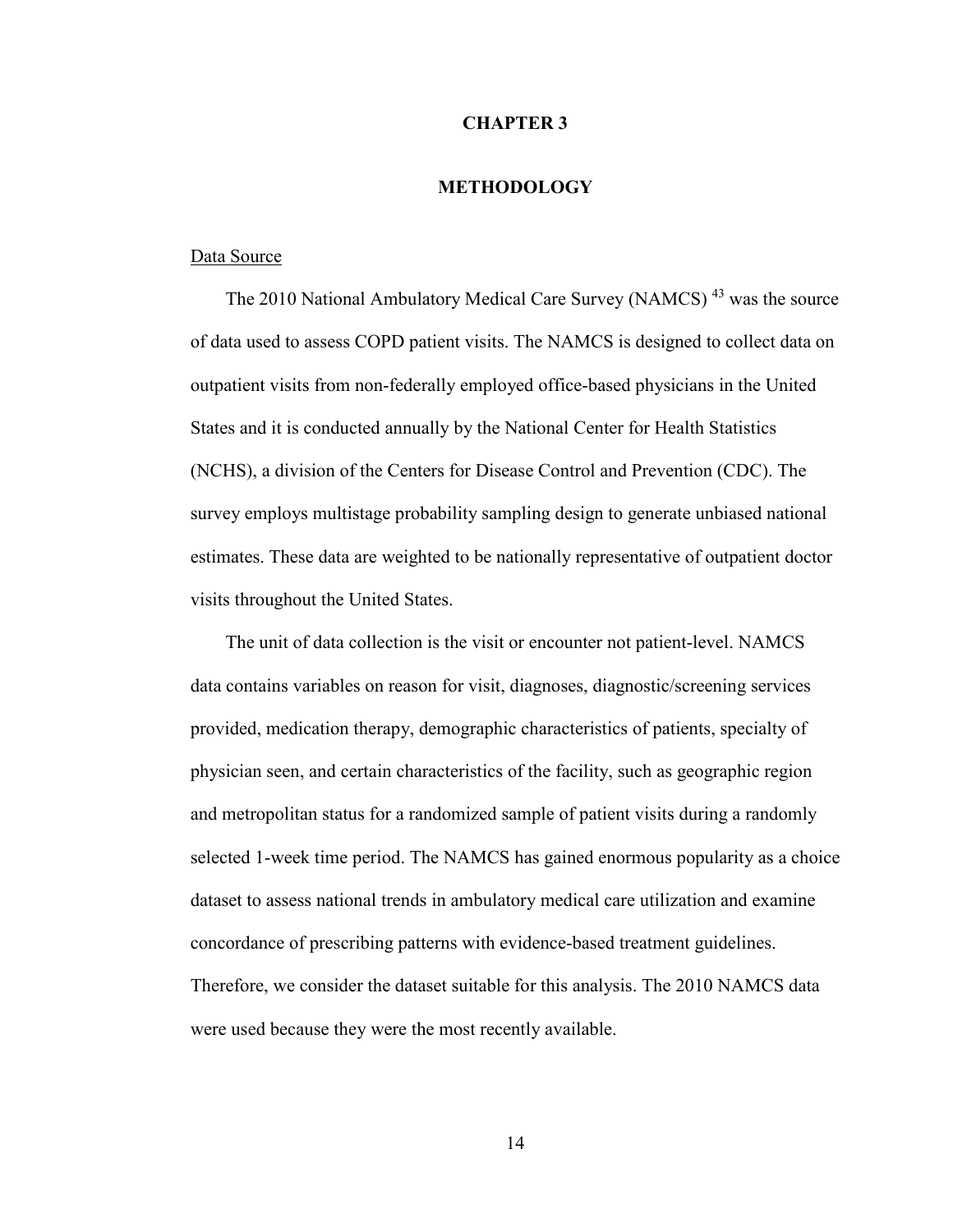The Institutional Review Board of the University of Rhode Island recognizes that studies using de-identified, publicly available data do not constitute human subjects research and granted exempt status for this study.

#### Analytic sample

The study population consisted of patients aged 40 years and over, who had visits where chronic obstructive pulmonary disease (COPD) was diagnosed. A patient visit was included if the COPD International Classification of Diseases, 9th revision, Clinical Modification ICD-9-CM codes 491, 492 and 496 were listed as 1 of 3 diagnoses for that visit. COPD visits were compared to number of 'Yes' responses to the question "Does the patient now have COPD (Yes/No)" captured on the patient record form. Figure 1 depicts the inclusion and exclusion criteria.

Further stratification of COPD sub-groups was done by presence or absence of concurrent diagnosis of cardiovascular conditions of interest. Based on previous studies, the following cardiovascular diseases were selected: myocardial infarction, angina, coronary artery disease, cardiac arrhythmias (including tachycardia, atrial fibrillation, and cardiac arrest), and congestive heart failure. The ICD-9 diagnosis codes are presented in Table 2.

#### Variables Specification

 The dependent variable is defined as the prescription of a bronchodilator at a visit ( $Rx = 1$  or 0). New or continued bronchodilators recorded in any of the 32 therapeutic class fields were identified using the therapeutic class codes extracted from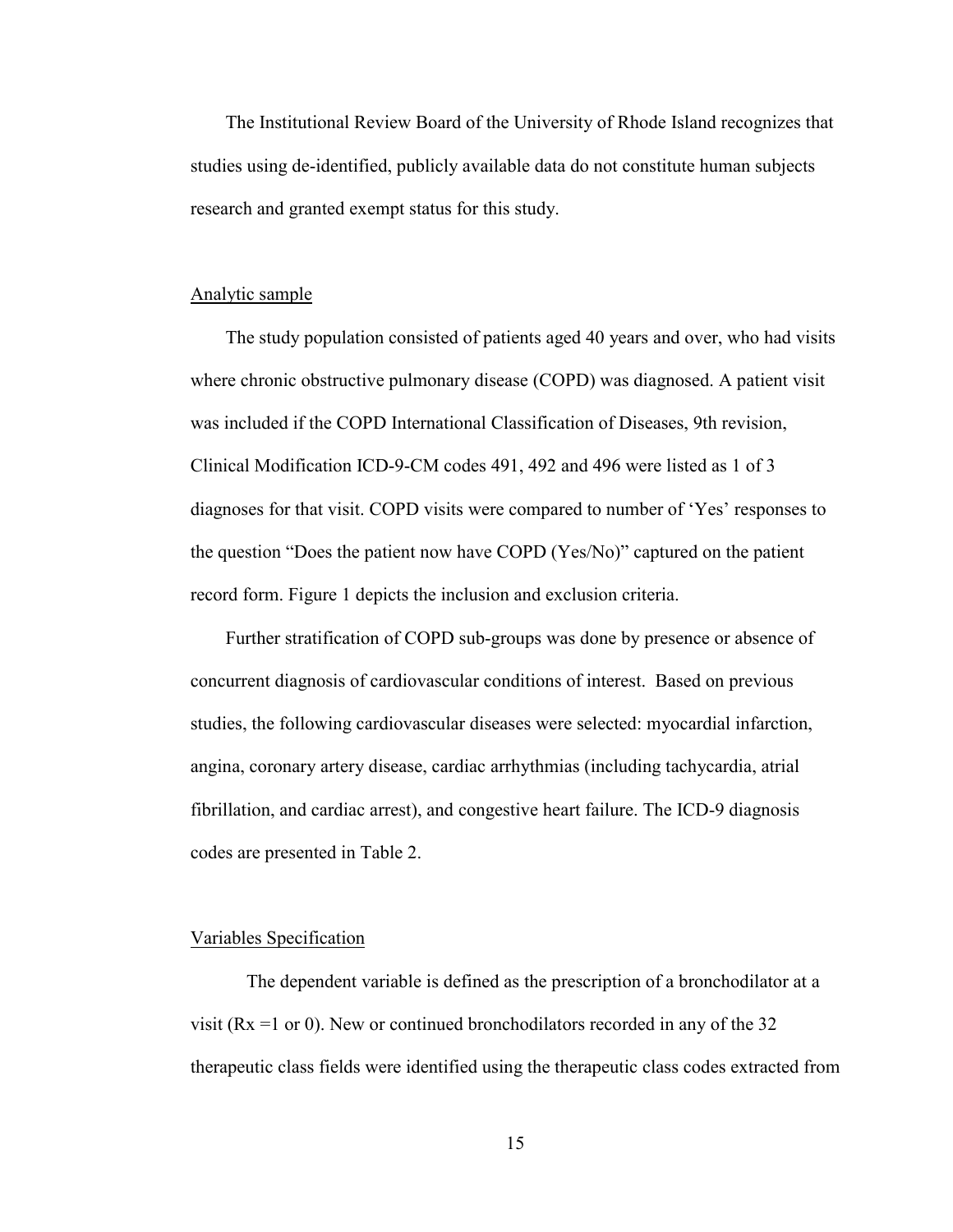NCHS's Ambulatory Care Drug Database. Table 3 shows the relevant drug codes. The drug visits strategy was used instead of drug mentions because we are interested in a binary response per visit (any bronchodilator treatment Rx=1 *vs* no bronchodilator treatment Rx=0) not the total number of times bronchodilators are mentioned in the entire study population, which was more than one bronchodilator medication for each ambulatory medical care visit, on the average.

Bronchodilator users were stratified into 4 therapeutic categories (beta- $(\beta)$ ) 2agonists, anticholinergics (AC), methylxanthines and combination bronchodilators) to estimate the proportion of users in each subclass and compare bronchodilator therapy across CVD exposure variable and other visit characteristics. Table 3 outlines the commercially available bronchodilator medications according to pharmacological classes. It should be noted that all bronchodilator-containing drugs whether single agents or in combination with corticosteroids were included in the outcome variable definition.

The independent variable of interest is CVD status ( $Dx = 1$  or No  $Dx = 0$ ). Age was modeled as a continuous variable. All other explanatory variables (confounders/effect modifiers): tobacco smoking, physician specialty, type of healthcare insurance, use of inhaled corticosteroids, cardiac medications (antiarrhythmic and beta-blockers) and asthma were measured as categorical variables.

Some study covariates had to be re-coded by removing unknown or missing responses, collapsing/combining categories and dummy coding. Categorical independent variables were dummy coded as follows: Race/ethnicity was recoded into 4 groups as Non-Hispanic White (0), Non-Hispanic Black (1), Hispanic (2) and Non-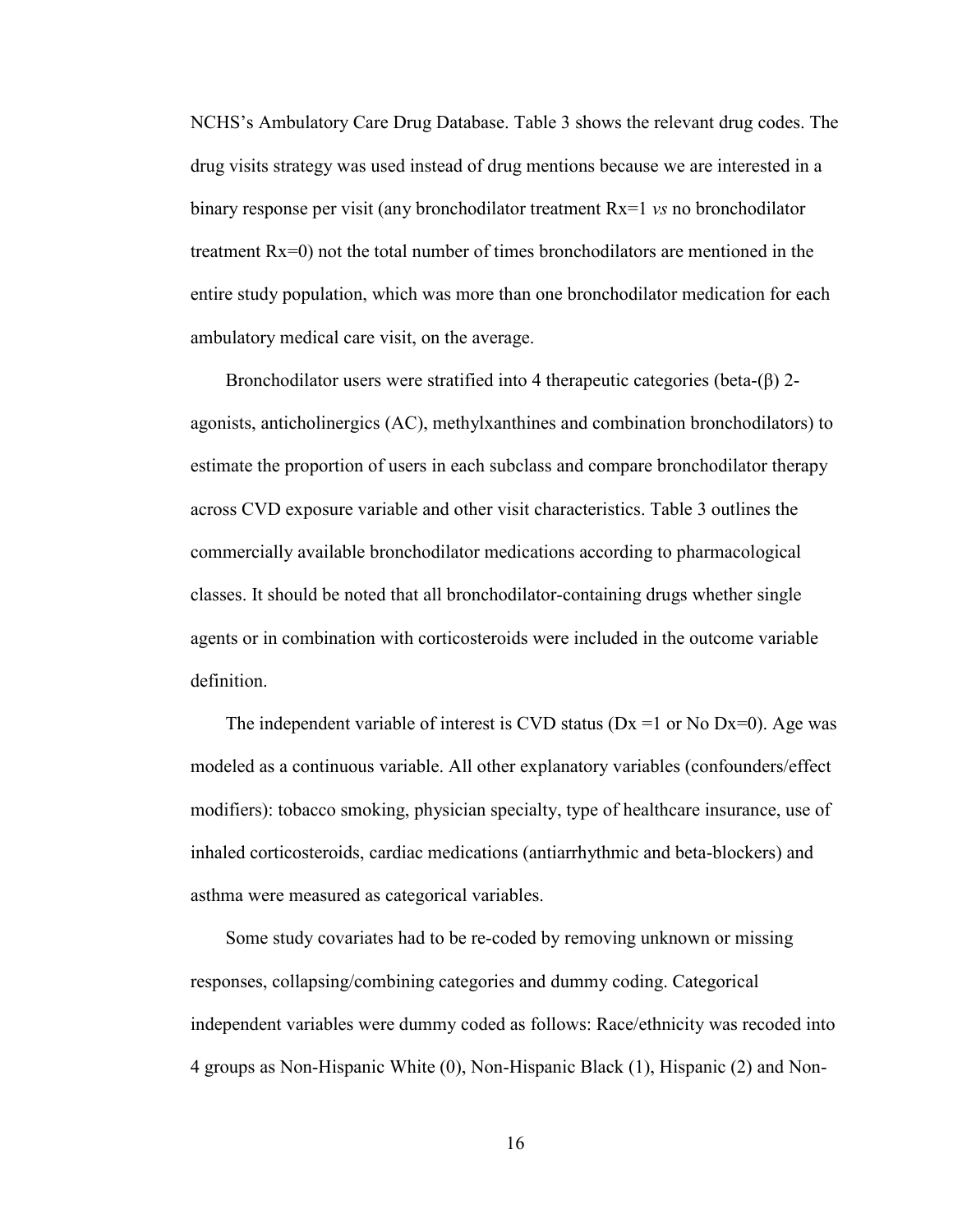Hispanic Other (3). Tobacco use was recoded into Non-current (0) and Current (1). Use of selected medications including inhaled corticosteroids, antiarrhythmic drugs and beta-blockers were recoded into No (0) and Yes (1) values. Health insurance coverage was collapsed into 4 categories and dummy coded - Medicare (0), Private insurance (1), Medicaid (2) and Other (3). The last group combined other sources of payment like self-pay, worker's compensation, no Charge/Charity. Similarly, physician specialty initially presented as 15 groups was collapsed into 4 groups since some specialties had no or very few COPD patient visit to have meaningful interpretation. General/Family Practice, Internal Medicine, Cardiology and Other were the 4 dummy variables created.

#### Parametric Assessment

A parametric assessment was done to determine if continuous independent variables satisfied the assumption of linearity in the logit. Age was the only continuous variable and was categorized into 3 groups 40-54, 55-74 and 75 & over for the univariate logistic regression analysis. In the results obtained, the Odds Ratios followed a positive linear relationship with bronchodilator prescription across the different age groups (Appendix - Figure 3) and implies it can be coded as either a continuous or categorical variable. Age was modeled as a continuous variable for the purpose of this study.

#### Descriptive Statistics and Modeling Strategy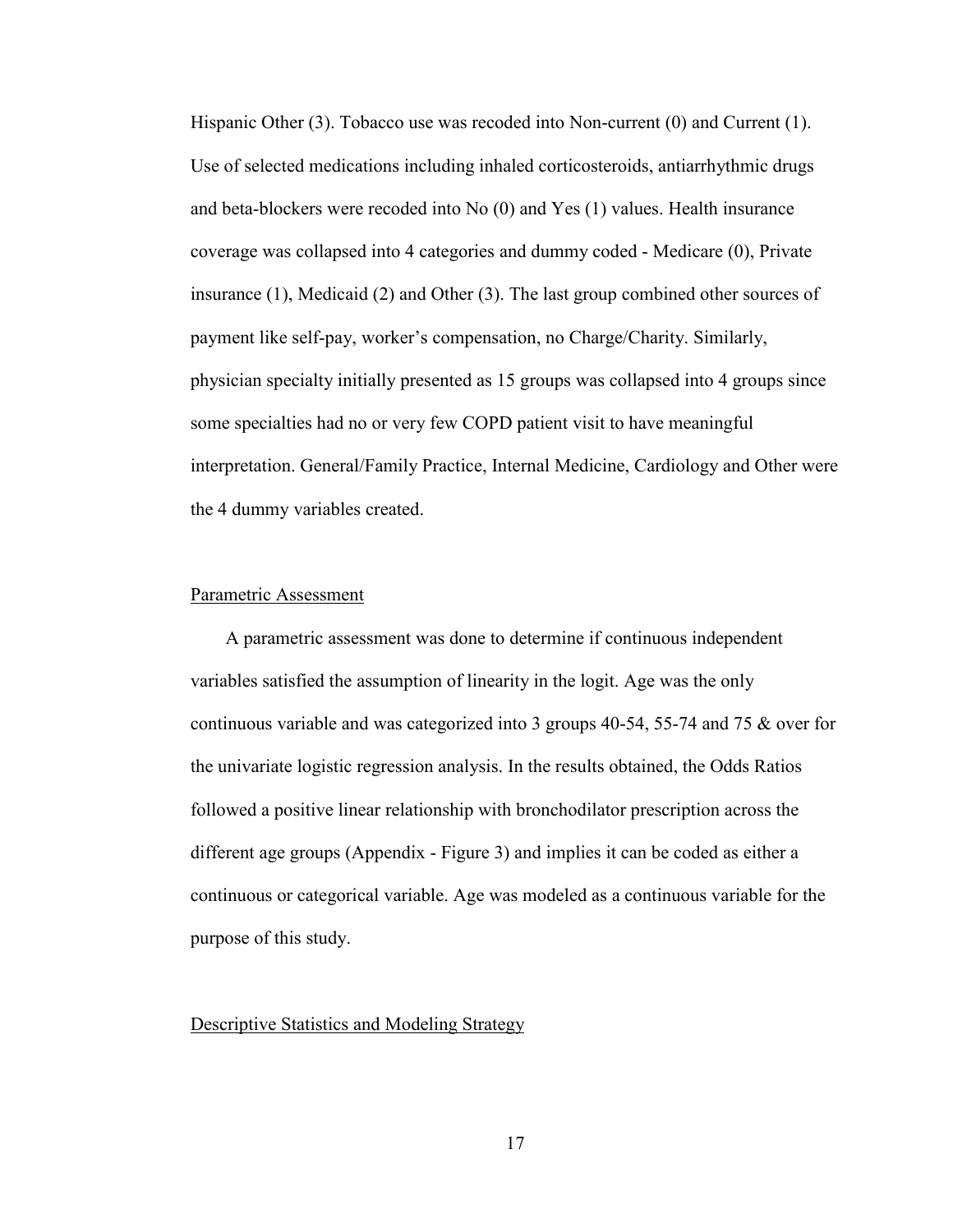Descriptive statistics, univariate and multivariate techniques were used. All analyses were performed on weighted data as recommended by the NCHS. The patient visit weighting, as provided, uses the most recently available census data to provide a stratified representation of the nation's patient population. All statistical analyses were done using SAS version 9.3 and the results report weighted information.

For descriptive analysis, the means (with standard error) and proportions of demographic, clinical and medication utilization characteristics for the study population were calculated. Rates of drug visits were computed for the sub-categories of bronchodilator medications. Bivariate associations between the dependent variable (prescription of one or more bronchodilators) and each independent variable were separately estimated using univariate logistic regression to obtain unadjusted Odds Ratios and 95% confidence intervals. This will enable inferences to be deduced about the true population parameter lies between the confidence limits with 95% certainty.

Confounding and interaction were assessed given that they may bias the relationship between CVD morbidity and treatment with bronchodilators. Two multivariate logistic regression (LR) models were developed - one containing interaction terms plus confounding variables and the other without interaction (confounders only). First of all, interaction was tested by applying the hierarchy principle to combinations of variables. This implies that if certain interaction terms are significant, all lower order components of such terms cannot be deleted and will remain in any further models considered. Two-way interaction analysis was performed for the following pairs of variables: CVD and gender, CVD and beta-blockers, CVD and asthma. Here, the Odds Ratios of prescribing a bronchodilator for COPD in a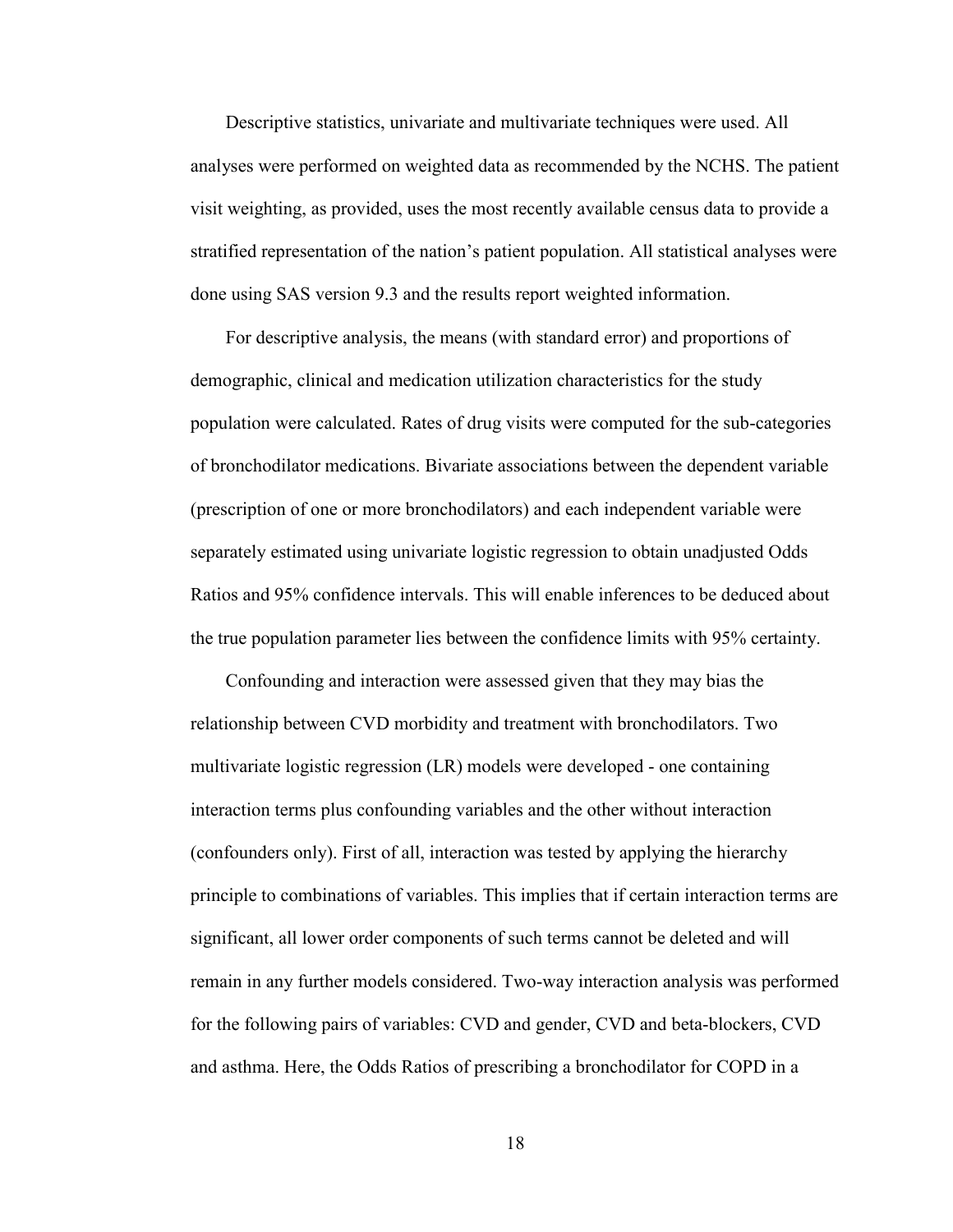CVD patient is described in terms of the modifying variable, either gender, betablockers or asthma. The multivariate logistic regression (LR) model without interaction terms was developed.

Both multivariate models included a number of confounders - Age, gender, race, insurance coverage, asthma, concomitant antiarrhythmic and beta-blocker use, and physician specialty. Therefore, the multiple regression analysis presented adjusted models and allowed us to quantify the true association between concurrent COPD-CVD morbidity and the probability of receiving a bronchodilator prescription, while controlling for the effects of other explanatory variables.

#### Model fit

The next step in the model building procedure was to verify whether or not the model fitted the data well. Hosmer and Lemeshow goodness-of-fit test and a likelihood ratio test were conducted on the two multivariate logistic models - full model with interaction and reduced model without interaction. A final model was selected based on the adequacy of the fit.

In interpreting the results of the likelihood of prescribing a bronchodilator for COPD visit of a patient with cardiovascular comorbidity, the Adjusted Odds Ratios derived from the selected multivariate logistic regression model were used. The 95% confidence intervals were also calculated for each Odds Ratio.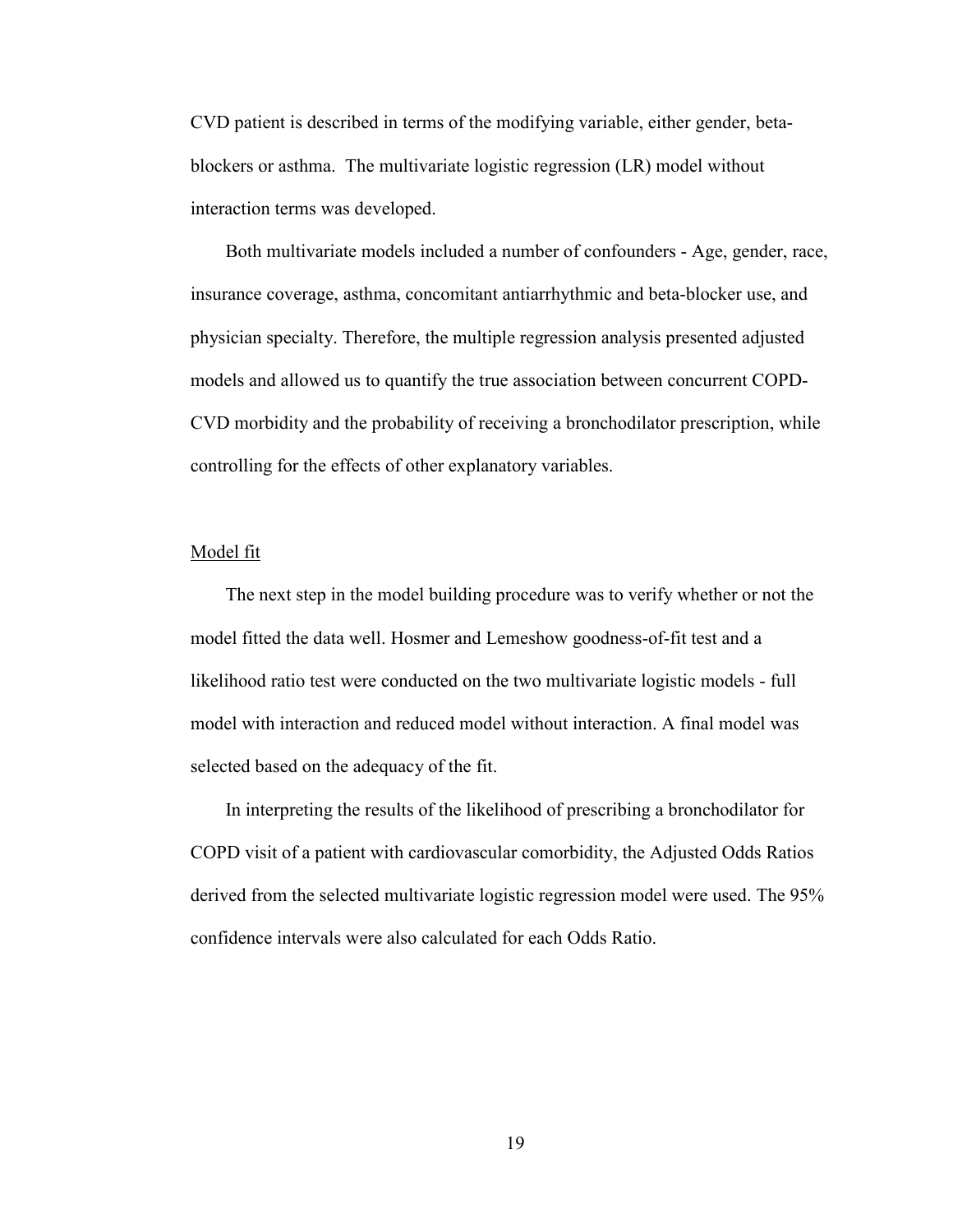#### **CHAPTER 4**

#### **FINDINGS**

#### Study Sample Characteristics

An estimated 13,799,072 visits of patients above 40 years had a diagnosis of COPD occurred in 2010 in the US. This is approximately 1.4% of 1billion annual office visits. Missing or unknown data were removed leaving 11,627,061 visits in the analytic sample (Table 4).

The majority of the population (57%) was male, between 55 and 74 years (mean age, 69 years). Over 80% were Non-Hispanic White and only 8.3% had the cardiac comorbidities of interest. In terms of the dependent variable, 55.5% of the COPD visits had a bronchodilator prescription. Source of payment for most visits was reported to be Medicare (67.5%) which is consistent with the average age  $\geq 65$  years eligible for Medicare benefits. 14.4% had a concurrent diagnosis of asthma showing that some patients may be suffering from the asthma-COPD overlap syndrome. A small proportion of visits received a prescription for inhaled corticosteroids. Concomitant use of cardiac medications like anti-arrhythmic agents and beta-blockers occurred in 14.3% and 23.4%. Cardiologists had a lower percentage of the office visits compared to Internal Medicine doctors (22.5%), Family physicians (29.4%) and other specialties (44%).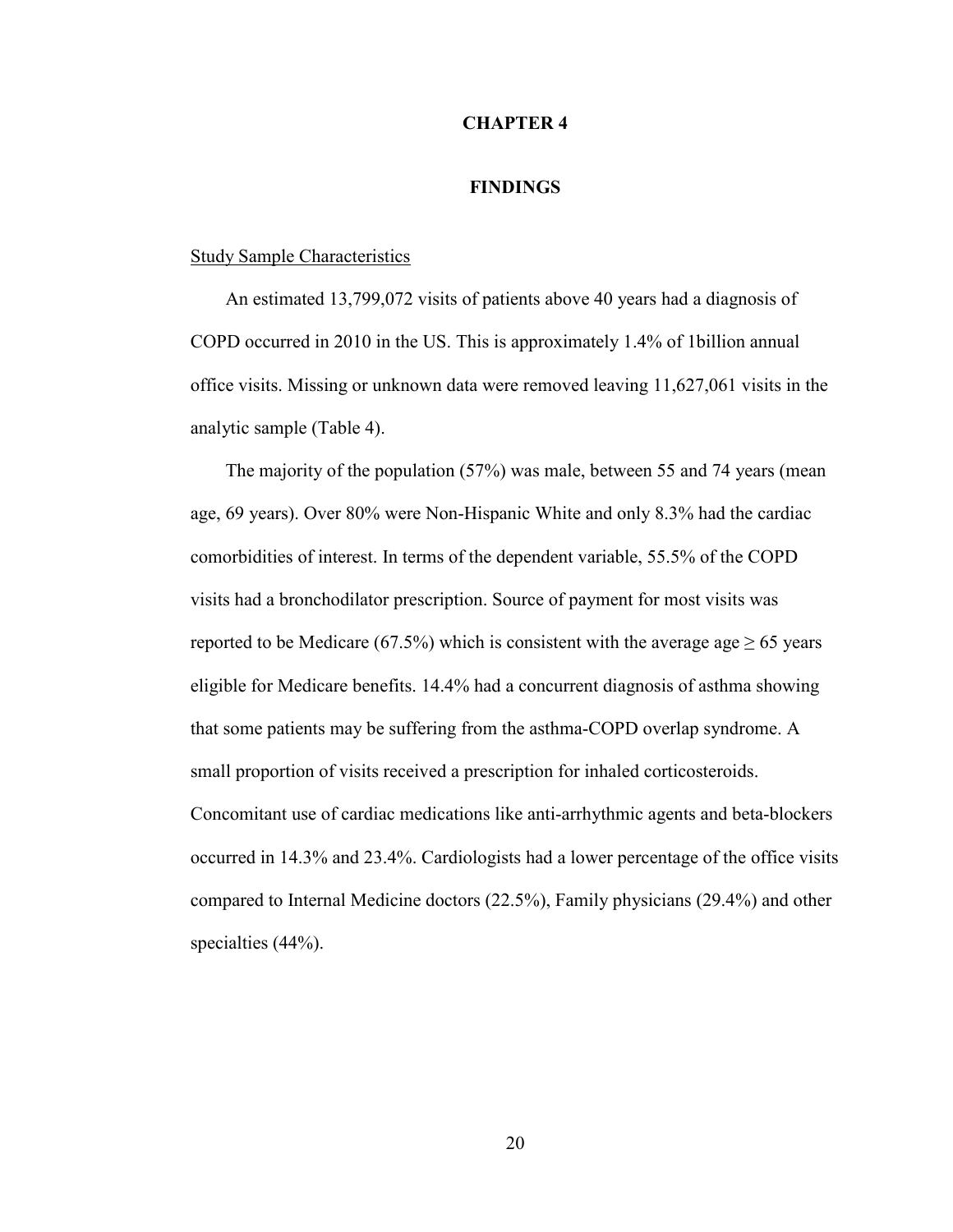#### Univariate Logistic Regression

The univariate logistic regression analysis performed indicated that most of the independent variables were significantly associated with the dependent variable (Table 5). Of the 11,672,061 COPD visits, 55.5% had a bronchodilator (BD) prescribed. CVD visits had lesser odds (OR =  $0.35$ , 95% CI 0.31 - 0.4) than non-CVD visits of receiving a prescription for a bronchodilator. Females had a lower chance of being prescribed a bronchodilator compared to males  $OR = 0.51$  95%CI 0.47 - 0.55). In terms of patient ethnicity, Hispanics and non-Hispanics blacks were about 24% and 78% less likely to have a bronchodilator medication than Non-Hispanic Whites because they had lower OR of 0.76 (95%CI 0.62, 0.92) and 0.22 (95%CI 0.2, 0.26) respectively. There was no significant treatment difference between non-Hispanic whites and non-Hispanics persons that were neither white nor black (OR =  $0.94$ ,  $95\%$  CI 0.74 -1.19).

The effect of age on the likelihood of bronchodilator use was significant in the univariate regression analysis (OR =  $1.01$ , 95% CI  $1.01 - 1.02$  p= < 0.0001). Odds Ratio of 1.01 implies that the chance of being prescribed the medication increases by 10% with every 10 years of increasing age. Surprisingly, current smokers were half as likely to be prescribed one or more bronchodilators compared to those who did not currently smoke (OR =  $0.55$  95% CI 0.51 - 0.59). The most likely reason is that those who eventually developed COPD and were taking medications may have quit smoking and be in the 'not current' category. Again, the implication of the broad categorization of the tobacco use variable into 'Current' and 'Not current' smokers is that it excludes smoking behaviors like ex-smokers, never smokers, heavy or light smokers and we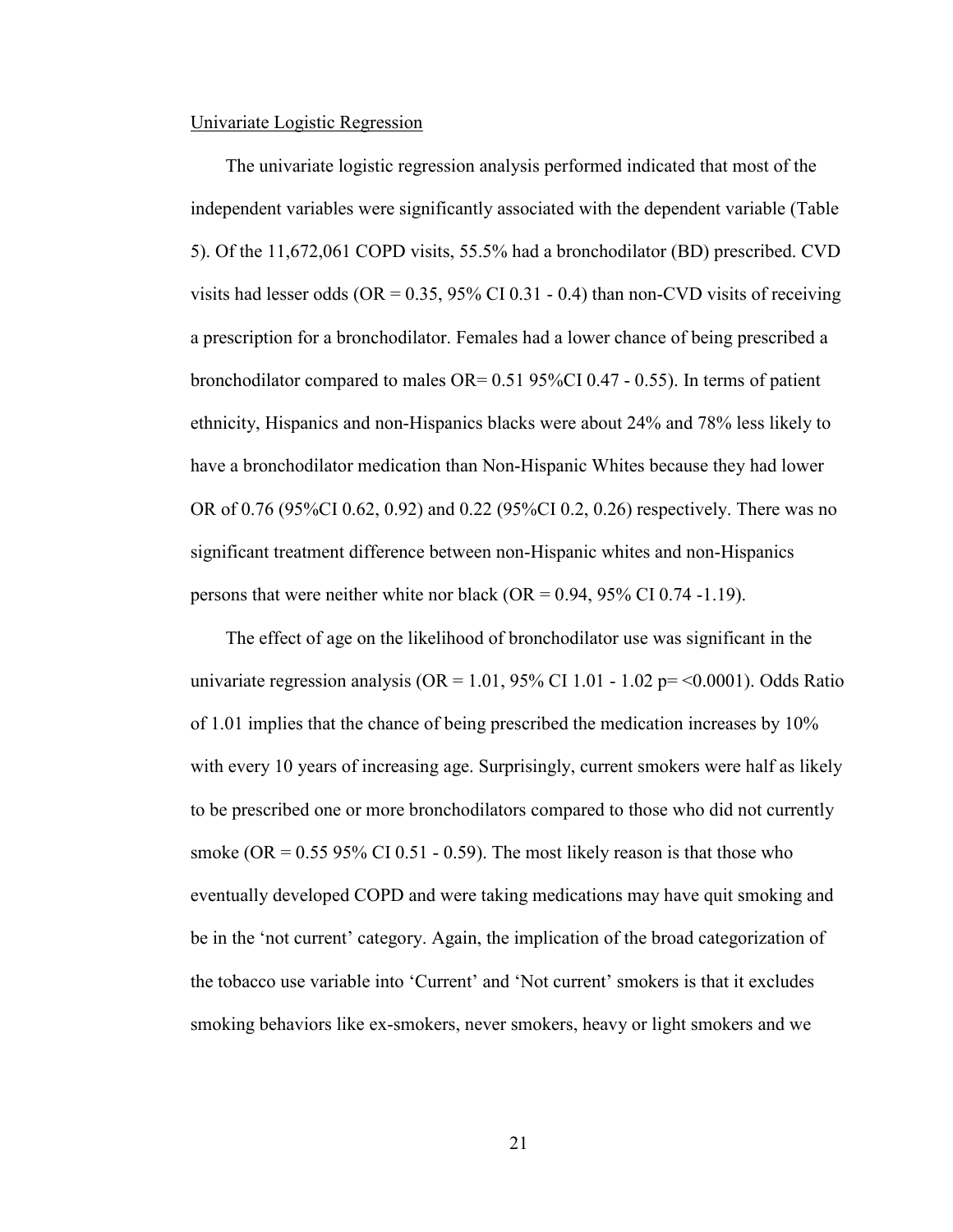cannot compare treatment differences. There was a strong association between asthma and bronchodilator utilization as revealed by the odds ratio of 4.64, 95% CI 4.07 - 5.3.

The use of inhaled corticosteroids appears to increase the chance that patient is also taking a bronchodilator (OR=2.84, 95% CI 2.23 - 3.63) while beta-blocker utilization decreased the probability of concomitant bronchodilator treatment (OR=0.88, 95% CI 0.80 - 0.95). Antiarrhythmic drugs were not associated with prevalent BD use (OR = 1.02, 95% CI 0.92 - 1.13).

Physician specialty and type of insurance were associated with increased odds of receiving a bronchodilator during a doctor visit (p-value  $\leq 0.001$ ). A patient who had private insurance (OR=1.12,  $95\%$ CI 1.02 - 1.21) or was seen by a cardiologist (OR= 1.32, 95%CI 1.09 - 1.59) or other specialty (OR=2.13, 95%CI 1.95 - 2.33) was more likely to get a BD prescription compared to those in the reference category who had Medicare coverage or were seen by a family doctor or internal medicine specialist (OR=1.00). Medicaid enrollees did not differ in their treatment with bronchodilators for COPD diagnosis (OR=1.09, 95%CI 0.91 -1.31).

#### Multivariate Logistic Regression

Two multivariate logistic regression (LR) models were developed - one containing interaction terms, exposure and other independent variables and the other without interaction (exposure plus independent variables only).

In the interaction model, the effects were significant between CVD and each of three possible modifying variables tested - gender, beta blockers (BB) and asthma since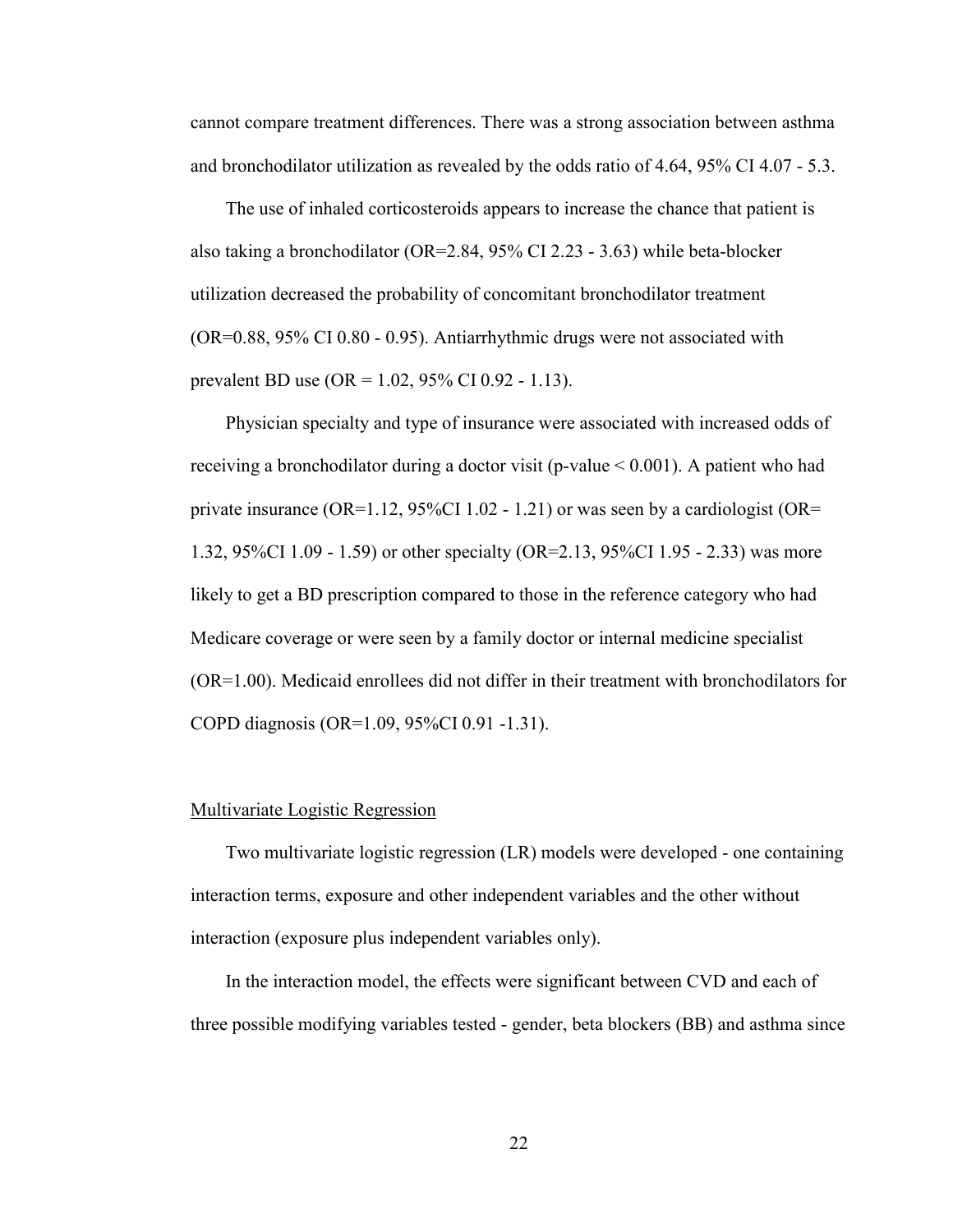all p-values  $\leq 0.05$ . All three modifiers and their product terms with CVD were retained in the model according to the hierarchy principle.

The reduced model without interaction terms contained the exposure variable (CVD), and potential confounding variables yielded the results in Table 8. A likelihood ratio test was conducted based on the null hypothesis of 'no interaction' versus 'interaction' as alternative hypothesis. The test statistic was  $134.4$ , p-value  $\leq 0.0001$ produced evidence that the 'interaction' model is a significantly better fitting model. Therefore, the interaction model was selected as the best model and this final choice guided the interpretation of the parameter estimates and odds ratios. Table 7 displays the Odds Ratio for the modifying effect of gender, asthma and β-blockers on the association between CVD and bronchodilator prescribing in COPD.

For effect modification by gender, CVD had a greater effect on bronchodilator prescribing compared to the non-CVD group in females with neither asthma nor betablocker medication. OR=0.06, 95%CI 0.04-0.09 implies a 94% reduction in the probability of receiving bronchodilator. In males with no asthma and no beta-blocker utilization, the effect of CVD was 68% since OR=0.32, 95%CI 0.25-0.40. The highest difference in the odds of bronchodilator use between CVD and non-CVD groups was observed in females who had asthma and did not use beta-blockers (OR=0.03, 95%CI 0.02-0.06). Thus, this patient group had the least chance of taking bronchodilators.

CVD was not associated with bronchodilator prescribing in male beta-blocker users, regardless of asthma status (for male, BB users with asthma OR=0.62 95%CI 0.33-1.16; for male BB users without asthma  $OR=1.11$  95%CI 0.82 - 1.51). Therefore, cardiovascular disease did not affect the outcome in this category of patients. On the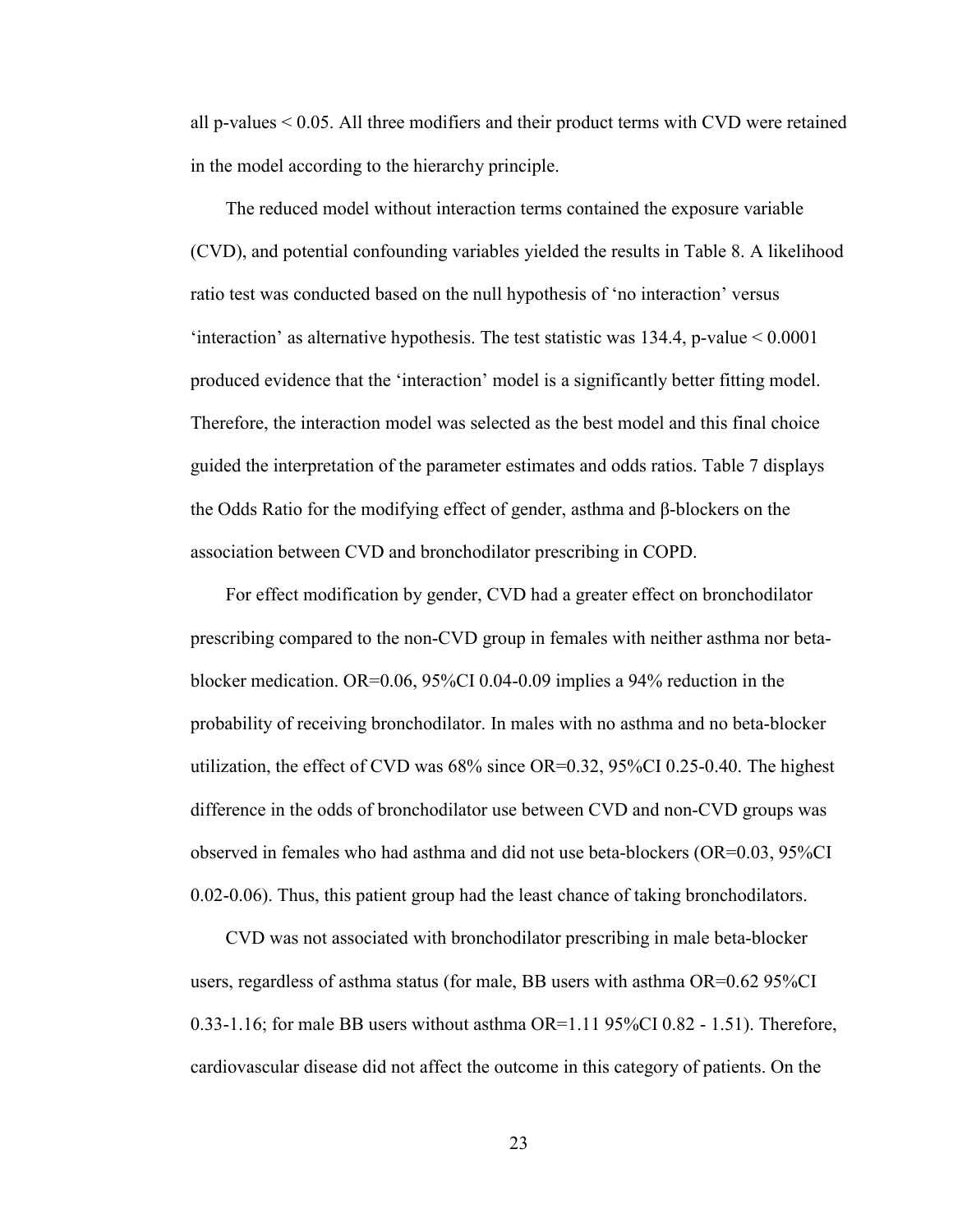contrary, CVD female beta-blocker users without asthma had 79% less probability of receiving a bronchodilator than similar patients without CVD.

The effect of cardiovascular disease was also modified by concomitant asthma to different degrees. CVD asthma patients who were males and not taking BB were only 17% as likely to be prescribed bronchodilators compared to those without CVD, that is, 83% less chance of receiving the drug. The effect of CVD was stronger for female asthma patients taking BBs with 89% lower likelihood, and strongest for female asthma patients who did not use BB (97% lower likelihood).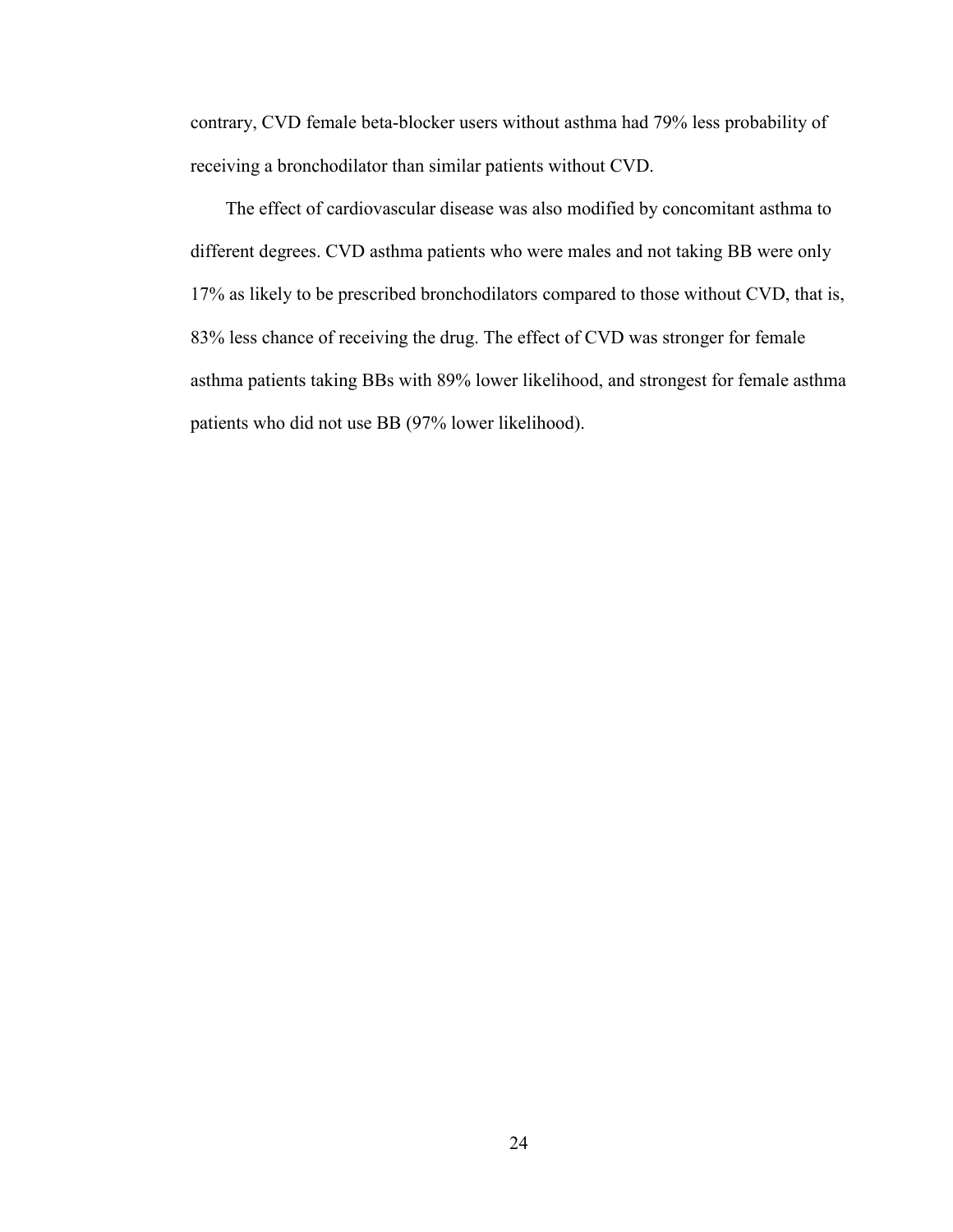#### **CHAPTER 5**

### **DISCUSSION**

Our study revealed that *β*-agonists were the most frequently prescribed class of bronchodilators and were prescribed at 56.4% of COPD visits. This fact supports previous studies.<sup>44</sup> We conducted this cross-sectional study to determine whether prescribing rates of bronchodilators in COPD patients were different in cardiovascular comorbidities and if so, to what extent patient characteristics modified the prescribing pattern in ambulatory care in the United States.

We found that most COPD patients, who had been diagnosed with cardiovascular disease, were prescribed bronchodilators less frequently than were those who had COPD without cardiovascular diagnosis, but that this relationship was modified by patient characteristics. This pattern was more evident for females, whereas males had less pronounced differences between CVD and non-CVD groups. Our finding was consistent with literature on treatment differences in bronchodilator utilization for comorbid groups. <sup>45</sup>

There were significant interactions between cardiovascular disease and gender, βblocker and asthma, shown in Table 7. The presence of cardiovascular diagnosis significantly decreased the likelihood of bronchodilator prescription by 97% for females who were not taking beta-blockers but had asthma (OR=0.03, 95% CI 0.02- 0.06). Males with similar characteristics had 83% reduced odds of taking bronchodilators. This was not entirely suspected as a previous cross-sectional study by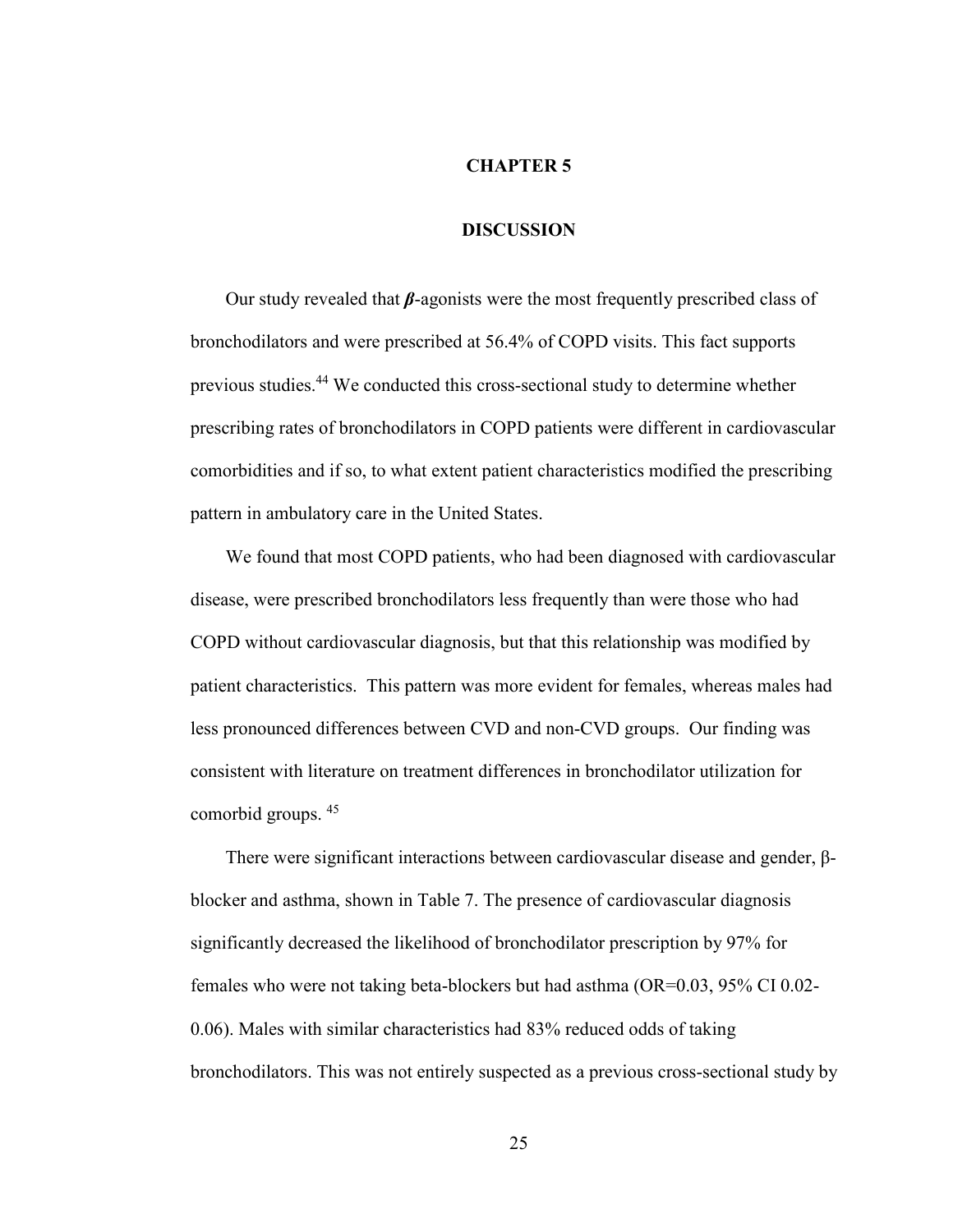Suh *et al* based on 10 years data from the NAMCS and hospital files (NHAMCS)<sup>42</sup> found that women had a consistently higher proportion of visits with COPD medication prescriptions than visits by men.

No significant difference in bronchodilator utilization between CVD and non-CVD groups was observed with the use of beta-blockers in males who were either asthma (OR=0.62 95% CI 0.33-1.16) or non-asthma patients (OR=1.11 95%CI 0.82-1.51). A possible explanation may be that the concurrent use of beta-blockers for cardiac conditions and bronchodilators (which are majorly beta-agonists) in patients with multiple morbidities, leads to opposing pharmacological activity due to interaction between these medications. Other studies have found that the effects of  $\beta$ -agonists may be diminished by β-blockers and vice-versa.<sup>46</sup> In the Cooperative Cardiovascular Project<sup>47</sup>, β-blocker use was not associated with lower mortality among patients receiving concurrent beta-agonists. Subjects enrolled in the Veterans Administration's ACQUIP trial who received both beta-blockers and beta-agonists had no increase in risk of acute coronary syndromes.<sup>48</sup> However, we did not observe this nullifying effect among females with comparable characteristics. The effect of CVD on bronchodilator prescribing in females taking beta-blockers with coexisting asthma was about 79% less than those without CVD (OR=0.21 95%CI 0.14 - 0.30). These results point to the fact that the effect of CVD on prescribing differs between males and females who concurrently use beta-blockers and bronchodilators (mainly beta-agonists) and suggest more conservative prescribing practices for females than for males.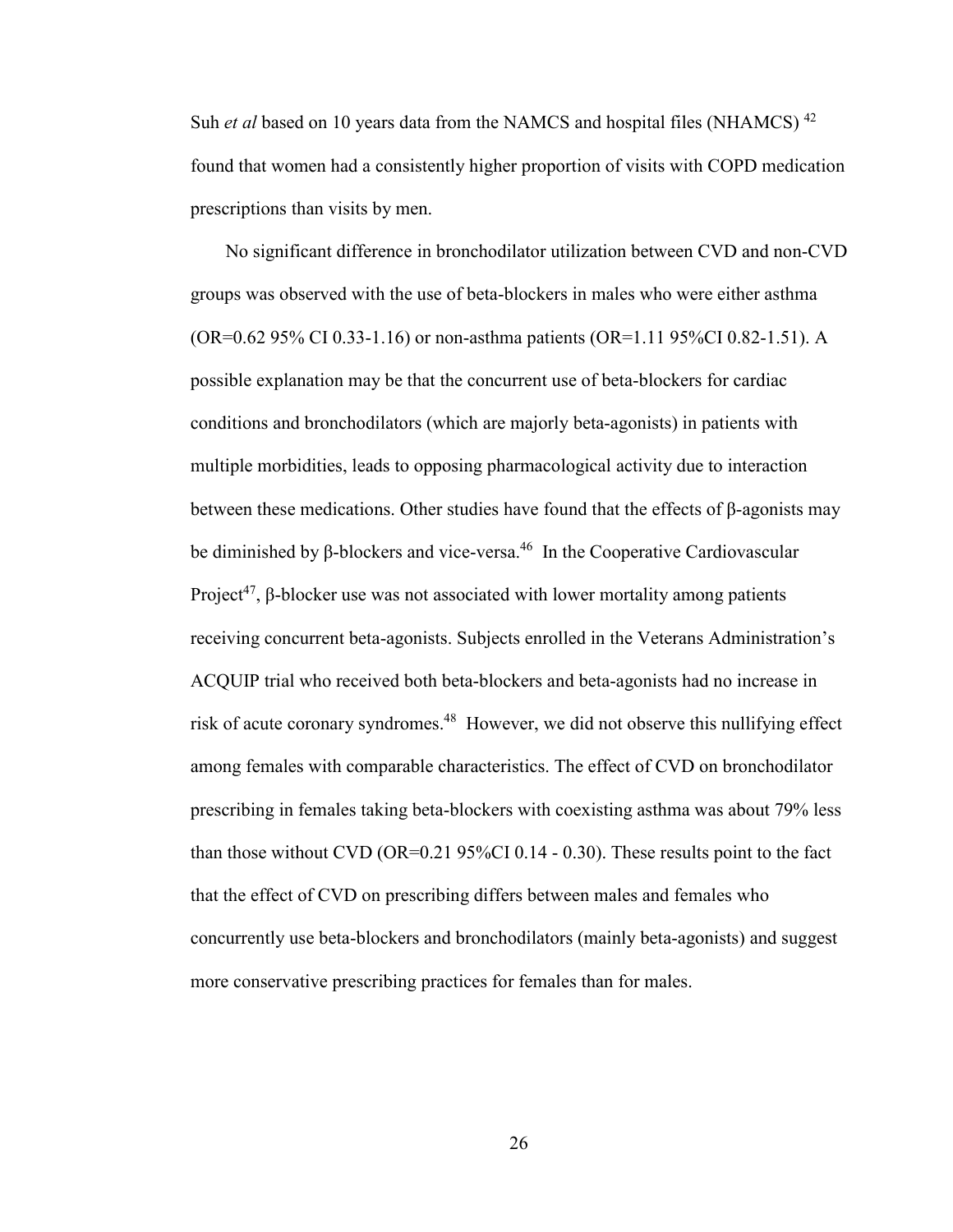#### Strengths and Limitations

One of the strengths of the current study is the dataset. The NAMCS provides a national perspective on drug utilization in ambulatory medical care. We included patients with COPD diagnosis, race and ethnicity data, sources of payment, all regions and physician categories across the United States. Standard ICD-(-CM coding used for all the diagnoses aided identification of the COPD and cardiovascular conditions of interest. Apart from the ICD-9 codes, the survey included separate physician-defined variables for chronic conditions like COPD, Congestive heart failure, Ischemic heart disease. For example, the questions on the patient record form came in form of "Does the patient now have COPD (Yes/No)". We could compare responses from both approaches to increase the reliability of patients' diagnosis. The Ambulatory Drug database had specific drug codes for each therapeutic class which were employed for easy analysis of medication utilization for bronchodilators, cardiovascular drugs and their therapeutic subcategories. The inclusion of these details helped to evaluate differences in the use of bronchodilators across patient characteristics.

This study has limitations related to the study design and datasource. Because of the cross-sectional nature of the study design, the disease diagnosis and use of medications prescribed were collected at a single point in time, precluding the researcher from establishing the temporal relationship between onset of cardiovascular disease and initiation of bronchodilator treatment.

Bronchodilator prescriptions were assumed to be directly indicated for COPD treatment which may not be accurate. The NAMCS data has a comprehensive list of medications and diagnosis codes documented for each patient encounter but since there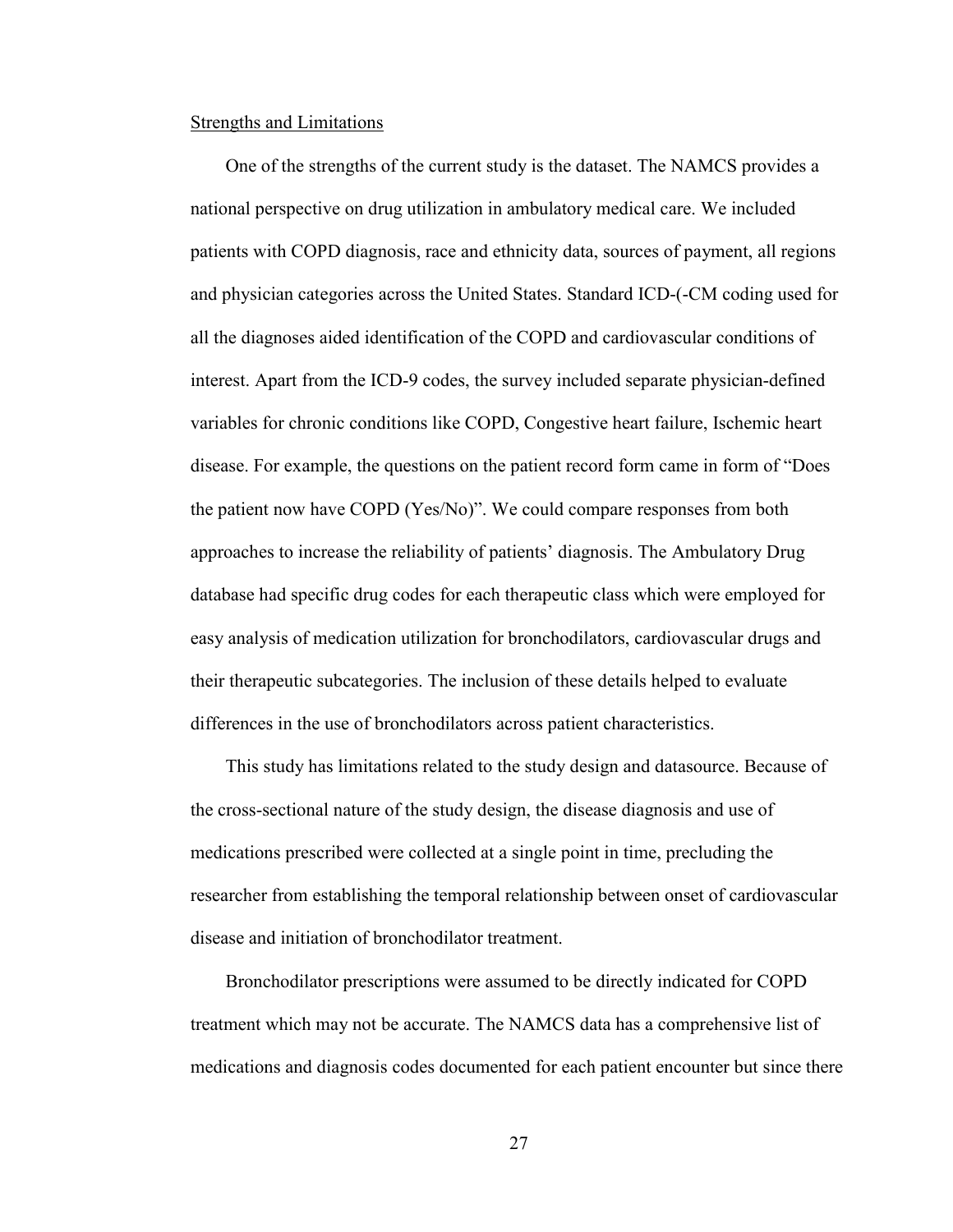is no clear match between the prescribed medications and ICD-9 diagnosis codes, we could not verify the specific diagnosis for which bronchodilators are being prescribed. Future improvements to the survey design to establish a link between these disease condition and medications prescribed would be helpful to researchers. The dataset did not contain specific information that would indicate that patients may have a contraindication or past drug-related adverse event, thereby preventing the use of one or more bronchodilator medication.

Another limitation is the type of drug formulation. 17.4% of the prescribed products per visit were fixed combinations of different classes of bronchodilators or a bronchodilator in addition to an inhaled corticosteroid. However, we categorized and assessed them like any other bronchodilator in the study because evidence suggests inhaled corticosteroid present less cardiovascular risk unlike oral corticosteroids that may cause sodium and fluid retention leading to elevated blood pressure and adverse cardiovascular effects. $49,50$  Combination regimens are substantially utilized in COPD due to the increased effectiveness, reduced burden of medication use and increased adherence that can potentially achieved with this agents. Therefore, all bronchodilatorcontaining drugs whether single agents or in combination with corticosteroids were included in the definition of the outcome variable.

We considered including disease severity measures as covariates in this study but were unable to because the cross-sectional data did not contain clinical outcomes or follow-up information. Prescribing practices often differ from provider to provider and it may be worth investigating predictors of bronchodilator prescribing among physicians. Future research should attempt documenting the physician characteristics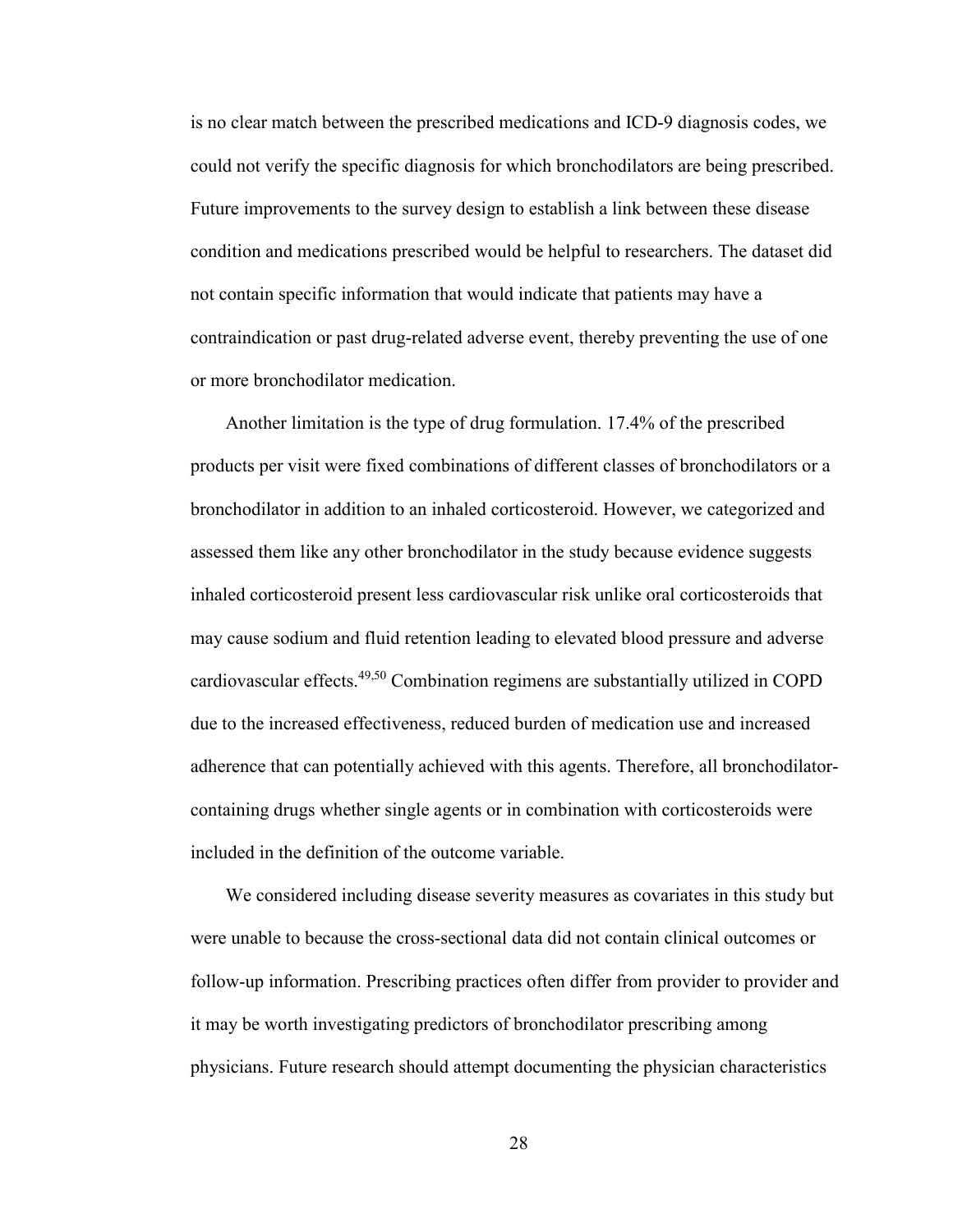influencing bronchodilator prescribing for COPD patients. The outcome of this type of analysis can provide inputs for shaping integrated disease management programs for concurrent COPD and CVD conditions.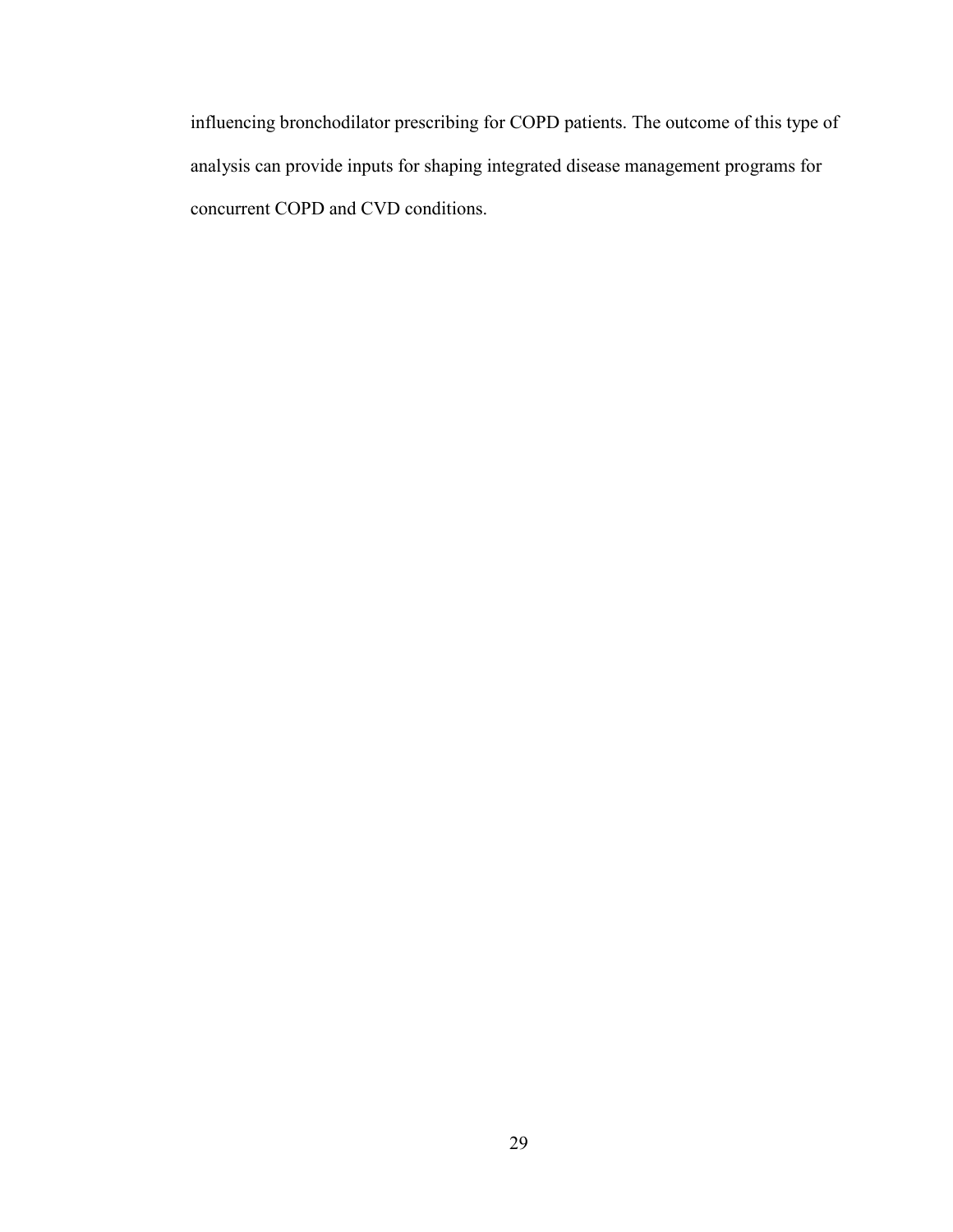#### **CHAPTER 6**

#### **CONCLUSION**

Despite considerable research interest in the potential risk of cardiac events associated with use of bronchodilators in COPD patients, few studies have analyzed the real-world prescribing rates of this highly utilized COPD therapy in cardiovascular disease. This study presents a unique national perspective to understand the effect of CVD on prescribing practices of bronchodilators in the United States.

Concurrent CVD diagnosis is a significant factor for reducing the probability of prescribing bronchodilators for COPD and the odds of prescribing were further decreased due to differences in gender, asthma and beta-blocker use. CVD patients who were female, not taking beta-blockers and not having concomitant asthma were 94% less likely to be taking bronchodilators compared the non-CVD females with same characteristics. On the other hand, males not taking beta-blockers and not having concomitant asthma had 68% lower probability when CVD coexisted with COPD. Female CVD patients taking beta-blockers and not living with asthma had only 20% chance of being a bronchodilator user than those without CVD. It is noteworthy that the general pattern observed in these national data is consistent with treatment guidelines that advise using bronchodilators with caution in the comorbid COPD-CVD patient population, however cardiovascular disease did not affect the utilization of bronchodilators in males taking beta-blockers.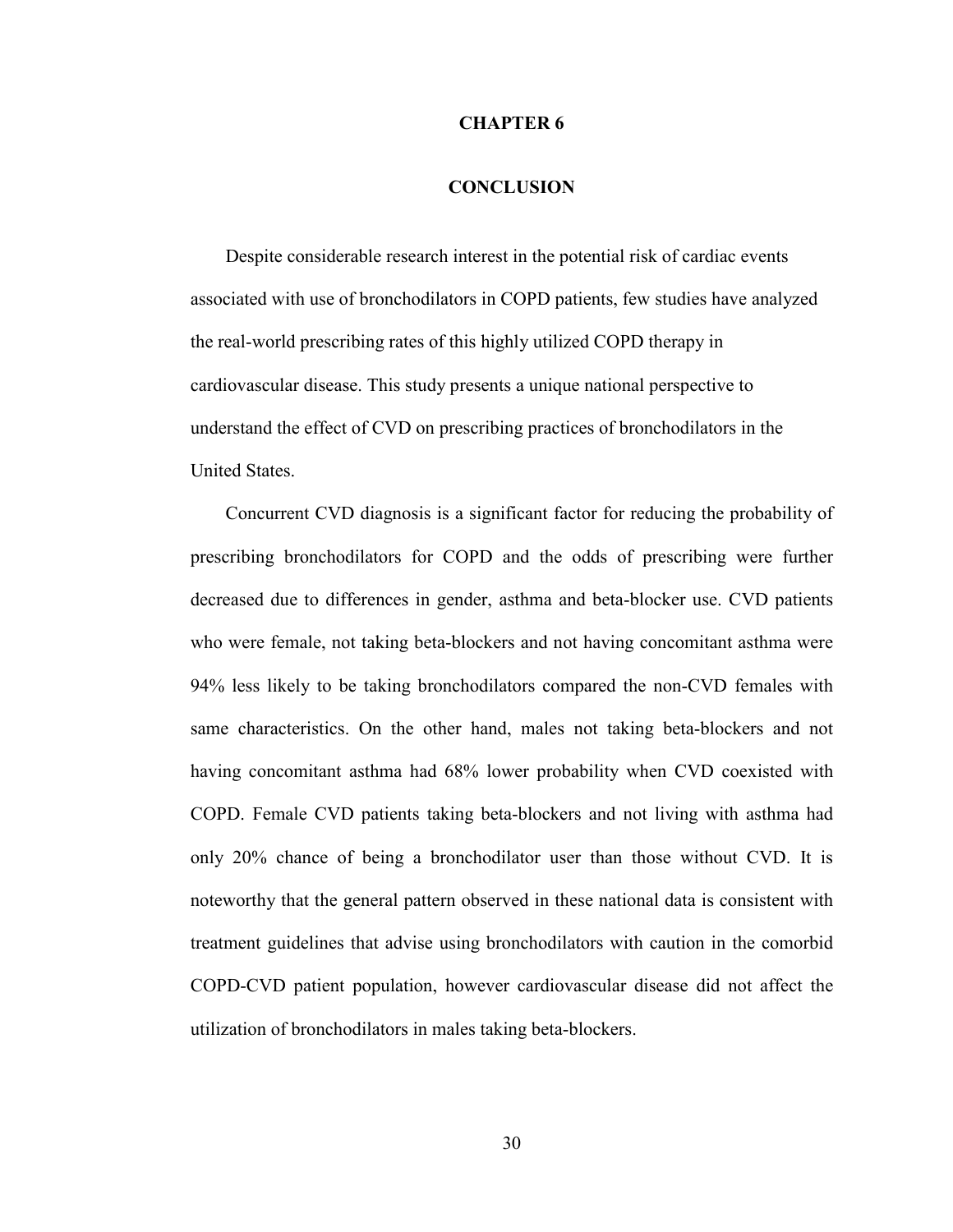Our findings provide evidence that most patients with COPD and CVD are less likely to be prescribed bronchodilators, with the exception of males who were also prescribed beta-blockers. Thus this study highlights a specific patient subgroup for whom the guidelines are less likely to be observed.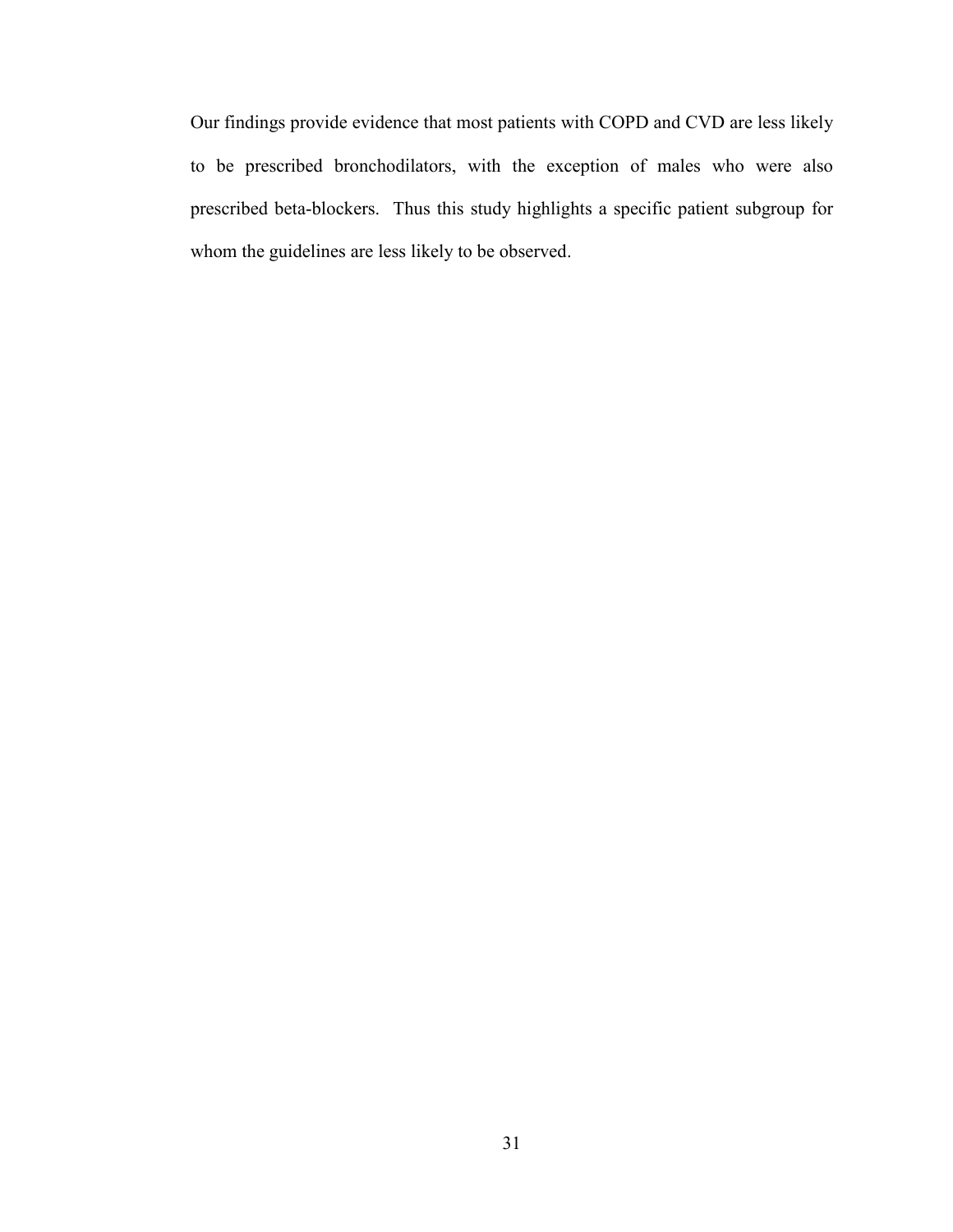#### **APPENDICES**

#### **Appendix A: University of Rhode Island IRB Exemption Letter**



Thank you for your submission of New Project materials for this research study. The University of Rhode island IRB has determined this project does not meet the definition of human subject research under the purview of federal regulation 45 CFR 46 regarding human subject research at this time. Therefore, your project does not require institutional Review Board (IRB) oversight. Any changes in focus of this project will require further review of the IRB.

If you have any questions, please contact us by email at researchintegrity@ds.url.edu. Please include your study title and reference number in all correspondence with this office.

Andread Guerrat

Andrea Rusnock, Ph.D. **IRB Chair**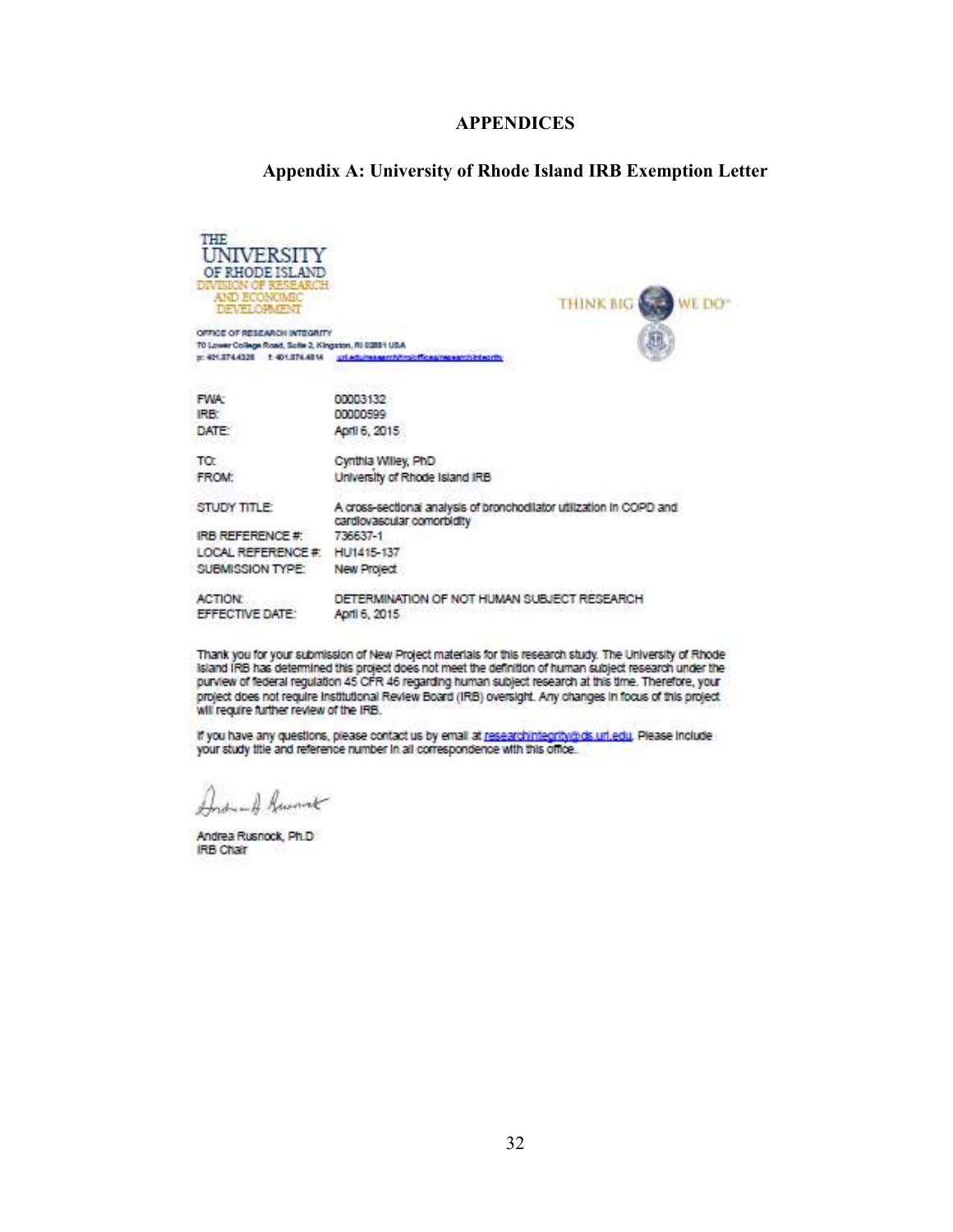| Table 1: Selected Information on the 2010 NAMCS Data and Analytic Sample |
|--------------------------------------------------------------------------|
|--------------------------------------------------------------------------|

| <b>Survey Item</b>                                                                                               | Data         | <b>Result</b> |
|------------------------------------------------------------------------------------------------------------------|--------------|---------------|
| Unweighted number of office visits recorded by participating<br>physicians                                       | 2010         | 31, 229       |
| Weighted number of representative ambulatory-based medical<br>care office visits in the United States            | <b>NAMCS</b> | 1,008,802,005 |
| Unweighted number of office visit records for COPD patients<br>40 years and over, without missing/unknown values | Analytic     | 263           |
| Weighted number of representative COPD office visits for<br>patients 40+years in the United States               | sample       | 11,627,061    |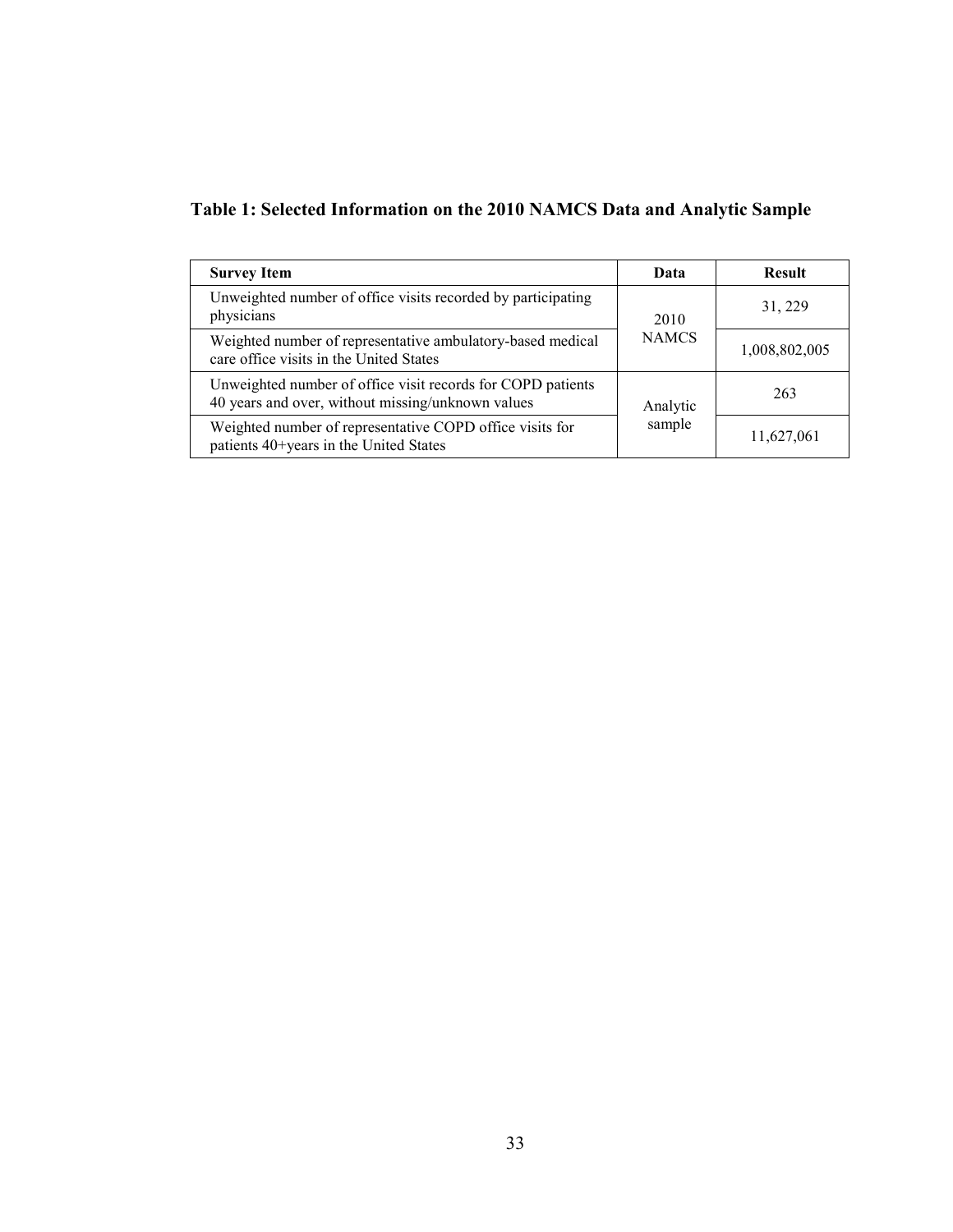| <b>Description of Diagnosis</b>                                     | <b>Diagnosis</b><br>code | <b>Study</b><br>variable |
|---------------------------------------------------------------------|--------------------------|--------------------------|
| Chronic bronchitis                                                  | 491 xx                   | <b>COPD</b>              |
| Emphysema                                                           | 492.x                    | <b>COPD</b>              |
| Chronic airway obstruction                                          | $496$ xx                 | <b>COPD</b>              |
| Acute myocardial infarction                                         | $410$ xx                 | <b>CVD</b>               |
| Angina pectoris                                                     | 413.xx                   | <b>CVD</b>               |
| Coronary artery disease                                             | $414$ xx                 | <b>CVD</b>               |
| Cardiac arrhythmias (including tachycardia, atrial<br>fibrillation) | $427$ xx                 | <b>CVD</b>               |
| Congestive heart failure                                            | 428 xx                   |                          |

# **Table 2: ICD-9-CM diagnosis codes for COPD and cardiovascular diseases**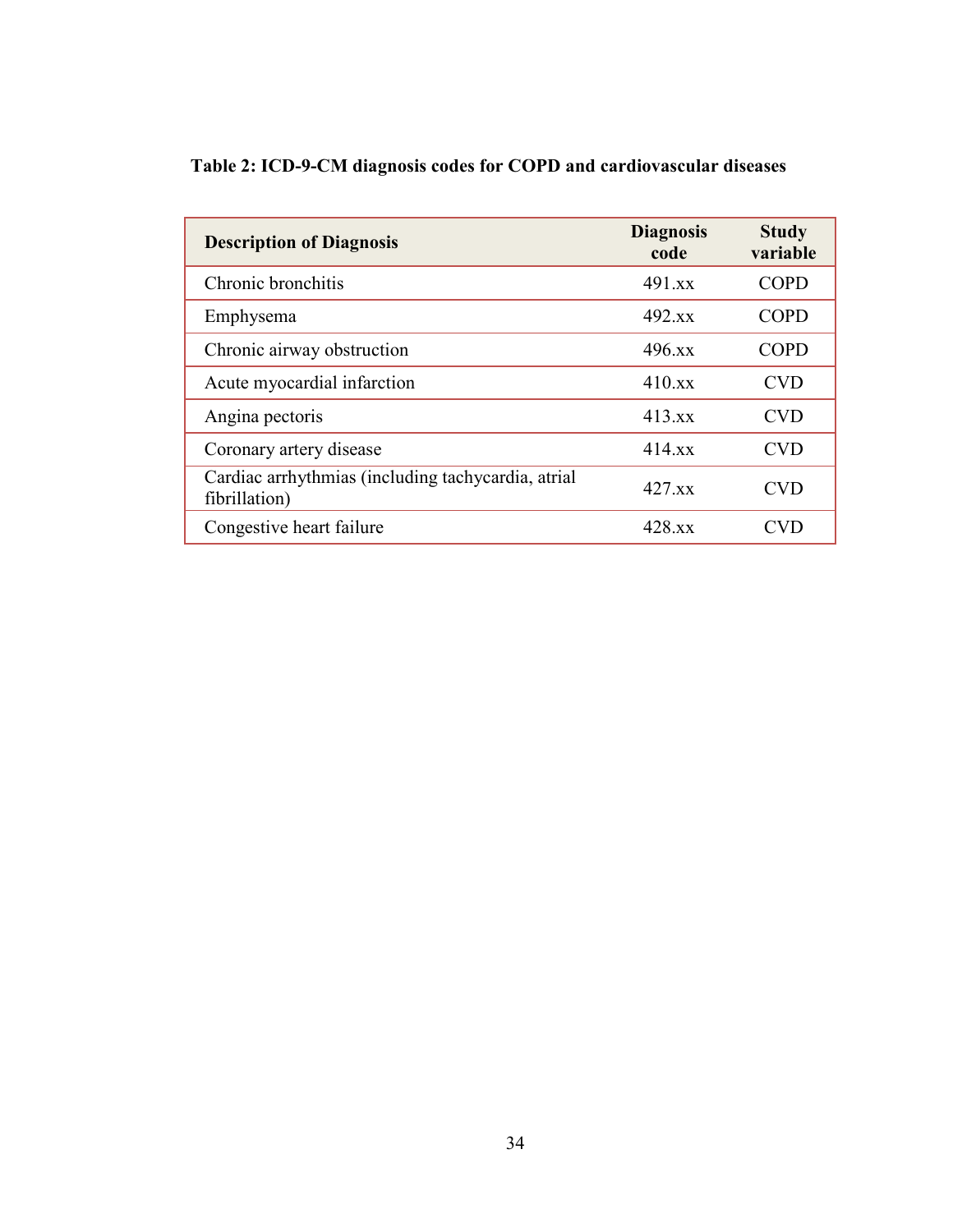**Table 3: List of NAMCS 2010 Pharmacologic classes and codes of bronchodilator medications**

| Drug                                 | Drug                           | Sub-class                                  | Generic                                        | <b>Brand</b>                                                    |
|--------------------------------------|--------------------------------|--------------------------------------------|------------------------------------------------|-----------------------------------------------------------------|
| therapeutic                          | therapeutic                    |                                            | names                                          | names                                                           |
| category                             | category                       |                                            |                                                | available in                                                    |
| Level 2                              | Level 3                        |                                            |                                                | 2010                                                            |
|                                      | Beta-2-agonists<br>(code 180)  | Short-acting<br>Beta-2-agonists<br>(SABA)  | Albuterol,<br>levalbuterol,<br>metaprotenerol  | Ventolin,<br>Proair,<br>Proventil,<br>VoSpire,<br>Xopenex,      |
|                                      |                                | Long-acting<br>Beta-2-agonists<br>(LABA)   | Arformoterol,<br>formoterol,<br>salmeterol,    | Brovana,<br>Foradil,<br>Perforomist,<br>Serevent,               |
|                                      | Anticholinergics               | Short-acting<br>Anticholinergics           | Ipratropium                                    | Atrovent                                                        |
| <b>Bronchodilators</b><br>(code 125) | (code 299)                     | Long-acting<br>Anticholinergics            | Aclidinium,<br>tiotropium                      | Tudorza<br>Pressair,<br>Spiriva                                 |
|                                      | Methylxanthines<br>(code 126)  | Methylxanthines                            | Aminophylline<br>, dyphylline,<br>theophylline | Lufyllin,<br>Jay-Phyl,<br>Theo-24,<br>Elixophyllin,<br>Uniphyl, |
|                                      | Combination<br>bronchodilators | Beta-2-agonists<br>plus<br>anticholinergic | Albuterol/iprat<br>ropium,                     | Combivent,                                                      |
|                                      | (code 181)                     | Beta-2-agonists<br>plus<br>corticosteroid  | Salmeterol/Flut<br>icasone                     | Advair                                                          |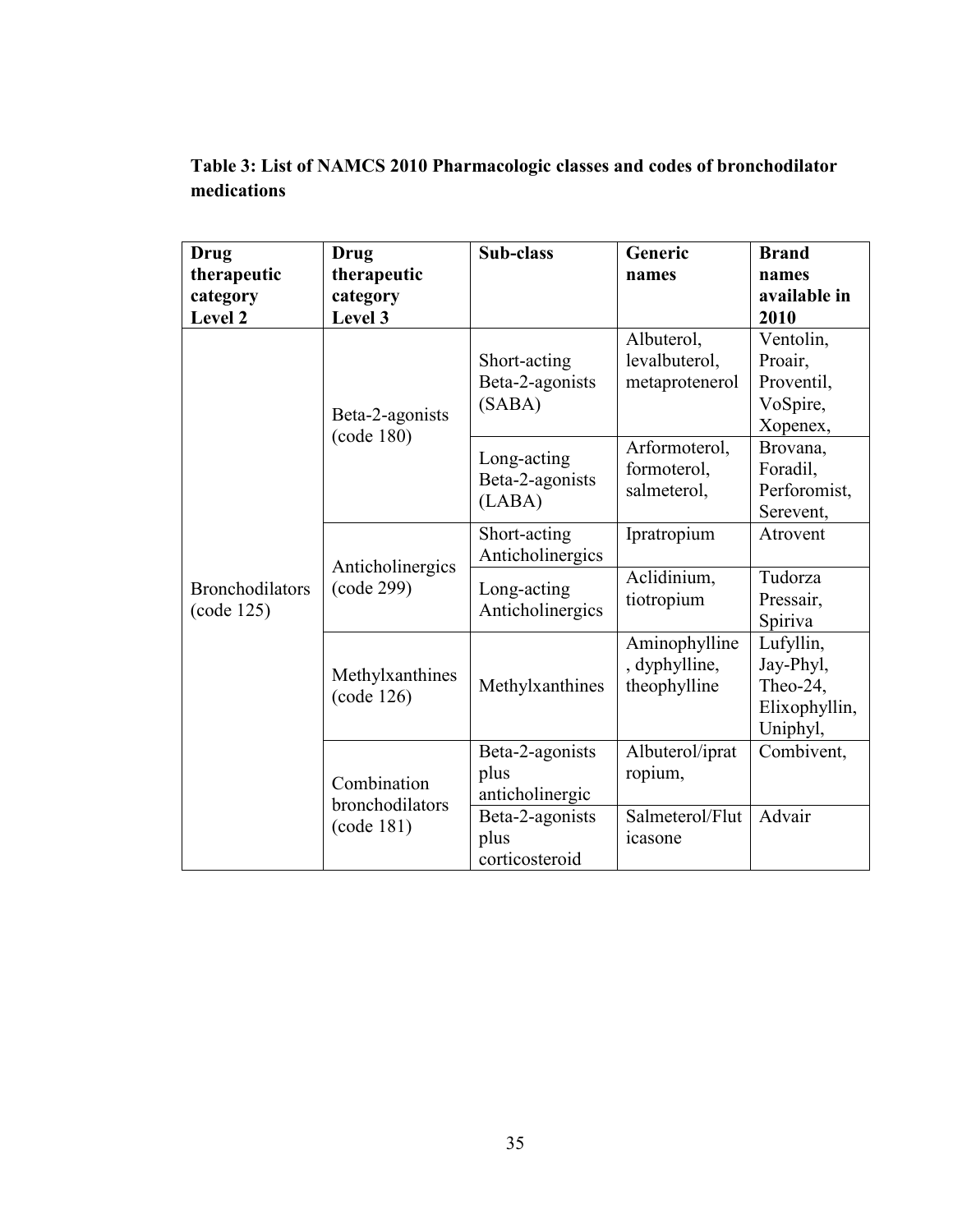|                                    |                             | Weighted Estimates <sup>+</sup> |               |
|------------------------------------|-----------------------------|---------------------------------|---------------|
| Characteristic                     |                             | No. ('000s)                     | $\frac{0}{0}$ |
| Age                                | Mean age *                  | 69.2(0.9)                       |               |
|                                    | $40 - 54$                   | 1331                            | 11.4          |
|                                    | $55 - 74$                   | 6296                            | 54.1          |
|                                    | $\geq$ 75                   | 4000                            | 34.4          |
| Gender                             | Female                      | 4999                            | 43.0          |
|                                    | Male                        | 6628                            | 57.0          |
| Race/ethnicity                     | Non-Hispanic White          | 9545                            | 82.1          |
|                                    | Non-Hispanic Black          | 1376                            | 11.8          |
|                                    | Hispanic                    | 418                             | 3.6           |
|                                    | Non-Hispanic Other          | 289                             | 2.5           |
| Region                             | Northeast                   | 1556                            | 13.4          |
|                                    | Midwest                     | 1928                            | 16.6          |
|                                    | South                       | 6097                            | 52.4          |
|                                    | West                        | 2046                            | 17.6          |
| <b>Tobacco Use</b>                 | Current                     | 7392                            | 63.6          |
|                                    | Not current                 | 4235                            | 36.4          |
| Cardiovascular disease CVD**       | Yes                         | 960                             | 8.3           |
|                                    | N <sub>0</sub>              | 10667                           | 91.7          |
| <b>Bronchodilator prescription</b> | Yes                         | 6456                            | 55.5          |
|                                    | N <sub>0</sub>              | 5171                            | 44.5          |
| Type of Bronchodilator             | Beta-2- agonist             | 3638                            | 56.4          |
| prescribed                         | Anticholinergics            | 1604                            | 24.8          |
|                                    | Methylxanthines             | 89                              | 1.4           |
|                                    | Combination bronchodilators | 1126                            | 17.4          |
| <b>Concomitant Asthma</b>          | Yes                         | 1677                            | 14.4          |
|                                    | No                          | 9950                            | 85.6          |
| Inhaled corticosteroid use         | Yes                         | 379                             | 3.3           |
|                                    | N <sub>o</sub>              | 11248                           | 96.7          |
| Antiarrhythmic drugs               | Yes                         | 1658                            | 14.3          |
|                                    | N <sub>o</sub>              | 9969                            | 85.7          |
| <b>Beta-blockers</b>               | Yes                         | 2726                            | 23.4          |
|                                    | N <sub>o</sub>              | 8901                            | 76.6          |
| <b>Payment Source</b>              | Private Insurance           | 2996                            | 25.8          |
|                                    | Medicare                    | 7848                            | 67.5          |
|                                    | Medicaid                    | 505                             | 4.3           |
|                                    | Other                       | 277                             | 2.4           |
| <b>Physician specialty</b>         | General/Family Practice     | 3424                            | 29.4          |
|                                    | <b>Internal Medicine</b>    | 2620                            | 22.5          |
|                                    | Cardiology                  | 489                             | 4.2           |
|                                    | Other specialty             | 5094                            | 44            |

**Table 4: Demographic and Clinical characteristics of COPD visits (N=11,627,061)** 

\* Mean age and standard error in years

\*\* CVD includes myocardial infarction (0.05%), angina (0.3%), coronary artery disease (5.15%), cardiac

arrhythmias 2.0% (including tachycardia, atrial fibrillation), congestive heart failure (0.7%)  $+$  Weighted values represent the sample adjusted to represent national visit characteristics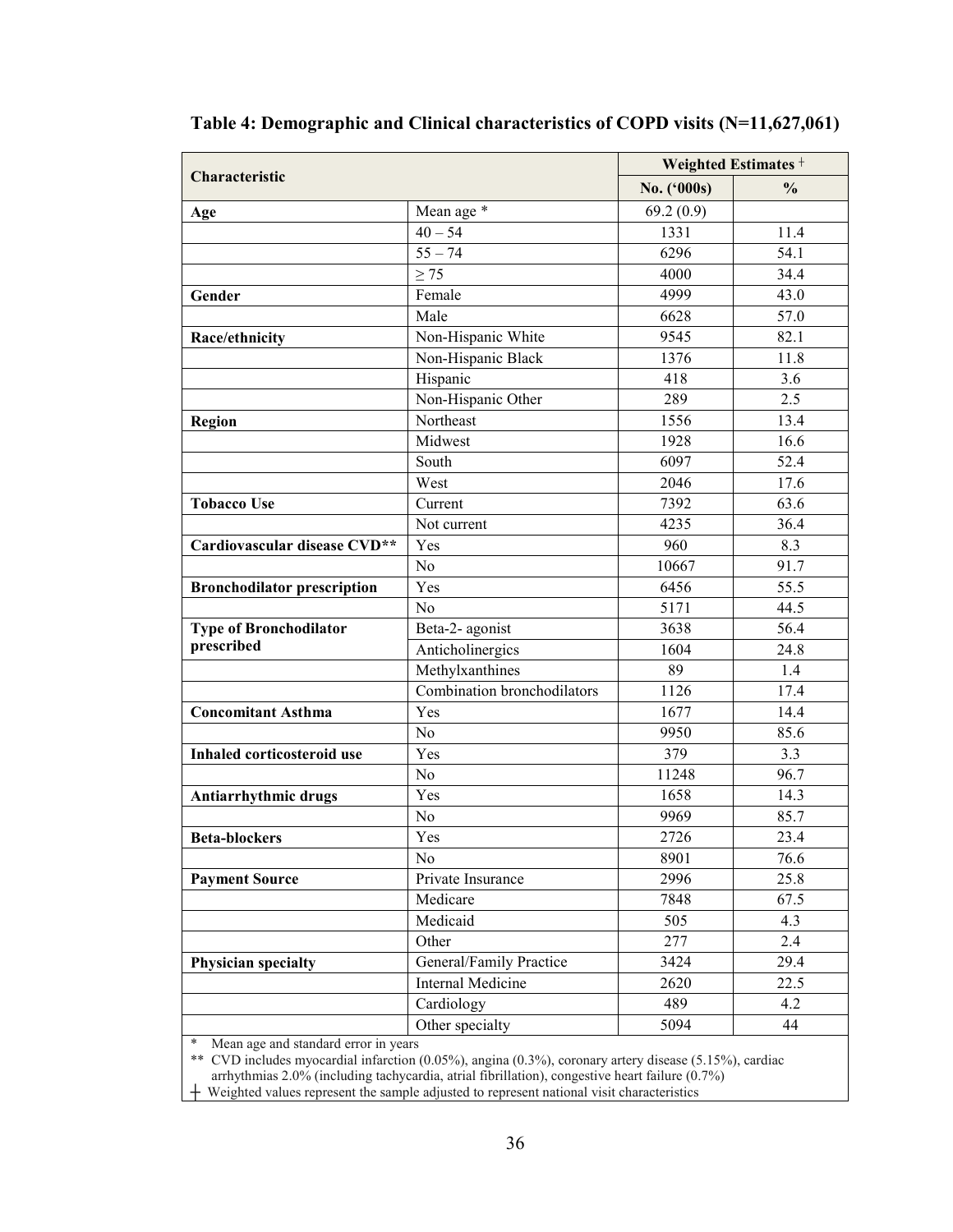| <b>Type of</b><br>bronchodilator (Yes) | $\frac{6}{6}$<br><b>CVD</b> | $\frac{6}{6}$<br>No CVD | p-value      |
|----------------------------------------|-----------------------------|-------------------------|--------------|
| Beta-2- agonist                        | 5.1                         | 94.9                    |              |
| Anticholinergics                       | 6.9                         | 93.1                    |              |
| Methylxanthines                        | 0                           | 100                     | ${}< 0.0001$ |
| Combination<br>bronchodilators         | 1.1                         | 98.9                    |              |

# **Table 5: Utilization of bronchodilator by CVD status**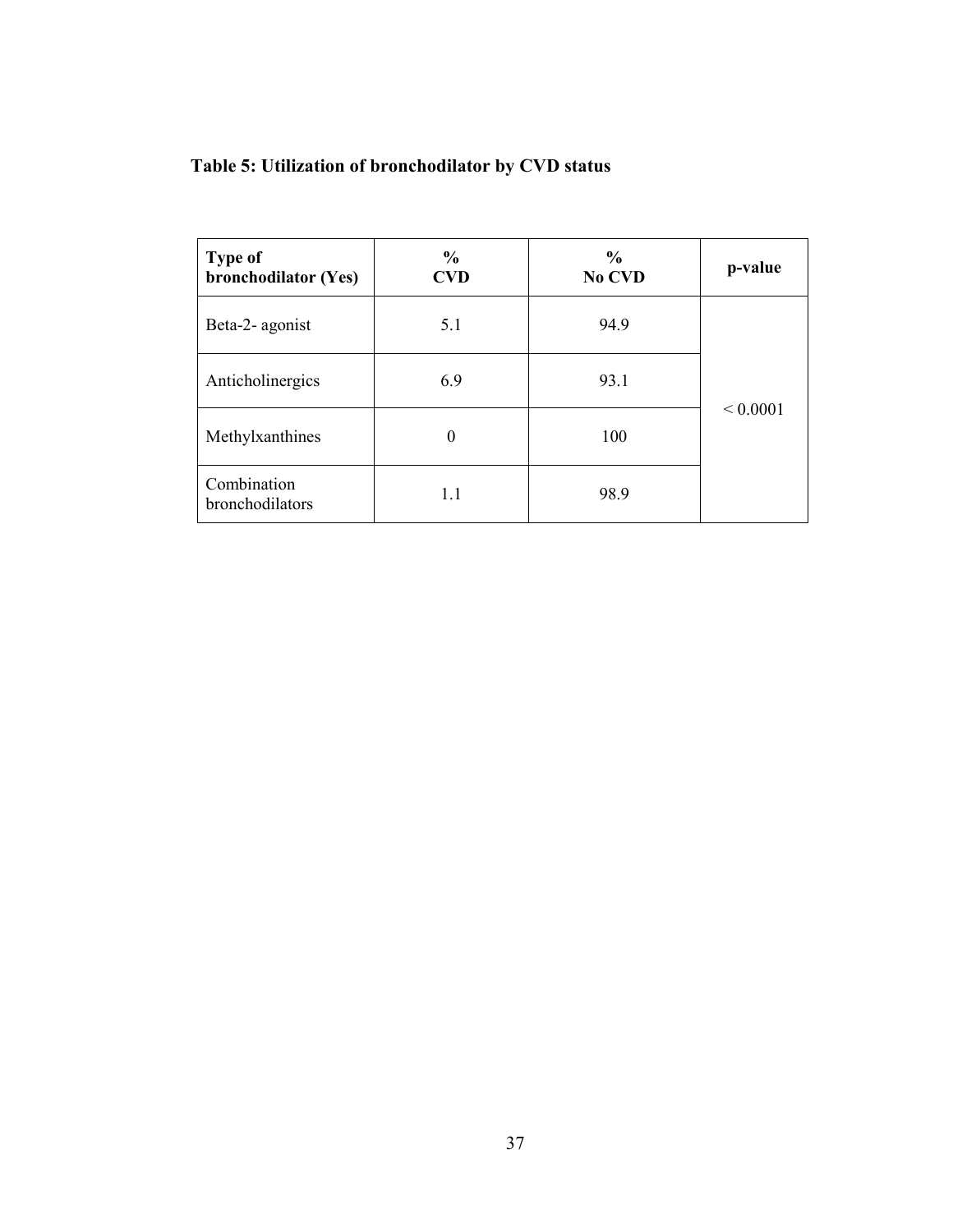| <b>Characteristic</b>      |                            | % of COPD<br>visits receiving<br><b>Bronchodilator</b><br>prescription | <b>Unadjusted</b><br><b>Odds Ratio</b><br>(95% CI) |          |
|----------------------------|----------------------------|------------------------------------------------------------------------|----------------------------------------------------|----------|
| Cardiovascular disease     | Yes                        | 32.3                                                                   | 0.35(0.31, 0.4)                                    | < 0.0001 |
|                            | <b>No</b>                  |                                                                        |                                                    |          |
|                            |                            | 57.6                                                                   | 1.00 (reference)                                   |          |
| Gender                     | Female                     | 46.1                                                                   | 0.51(0.47, 0.55)                                   | < 0.0001 |
|                            | Male                       | 62.7                                                                   | 1.00 (reference)                                   |          |
| Age                        |                            | 55.5                                                                   | 1.01 (1.01,1.02)                                   |          |
| Race/ethnicity             | Non-Hispanic White         | 59.9                                                                   | 1.00 (reference)                                   | < 0.0001 |
|                            | Non-Hispanic Black         | 25.1                                                                   | 0.22(0.2,0.26)                                     |          |
|                            | Hispanic                   | 53.1                                                                   | 0.76(0.62, 0.92)                                   |          |
|                            | Non-Hispanic Other         | 58.4                                                                   | 0.94(0.74, 1.19)                                   |          |
| <b>Tobacco Use</b>         | Current                    | 46.1                                                                   | 0.55(0.51, 0.59)                                   | < 0.0001 |
|                            | Not current                | 60.9                                                                   | 1.00 (reference)                                   |          |
| Patients with Asthma       | Yes                        | 82.8                                                                   | 4.64 (4.07,5.3)                                    | < 0.0001 |
|                            | No                         | 50.9                                                                   | 1.00 (reference)                                   |          |
| Inhaled corticosteroid use | Yes                        | 77.5                                                                   | 2.84 (2.23,3.63)                                   | < 0.0001 |
|                            | <b>No</b>                  | 54.8                                                                   | 1.00 (reference)                                   |          |
| Antiarrhythmic drugs       | Yes                        | 55.9                                                                   | 1.02(0.92, 1.13)                                   | 0.7159   |
|                            | No.                        | 55.5                                                                   | 1.00 (reference)                                   |          |
| Beta blockers              | Yes                        | 53.0                                                                   | 0.88(0.8, 0.95)                                    | 0.0023   |
|                            | No                         | 56.3                                                                   | 1.00 (reference)                                   |          |
| Health Insurance type      | Private Insurance          | 57.6                                                                   | 1.12 (1.02,1.21)                                   |          |
|                            | Medicare                   | 55.0                                                                   | 1.00 (reference)                                   | 0.0005   |
|                            | Medicaid                   | 57.1                                                                   | 1.09 (0.91,1.31)                                   |          |
|                            | Other                      | 45.6                                                                   | 0.69(0.54, 0.88)                                   |          |
| Physician specialty        | General/Family<br>Practice | 48.8                                                                   | 1.00 (reference)                                   | < 0.0001 |
|                            | Internal Medicine          | 42.1                                                                   | 0.76(0.69, 0.85)                                   |          |
|                            | Cardiology                 | 55.6                                                                   | 1.32 (1.09,1.59)                                   |          |
|                            | Other specialty            | 67.0                                                                   | 2.13 (1.95,2.33)                                   |          |

**Table 6: Univariate Logistic Regression Analysis of NAMCS 2010 COPD visits of patients ≥ 40years with bronchodilator prescription by covariates**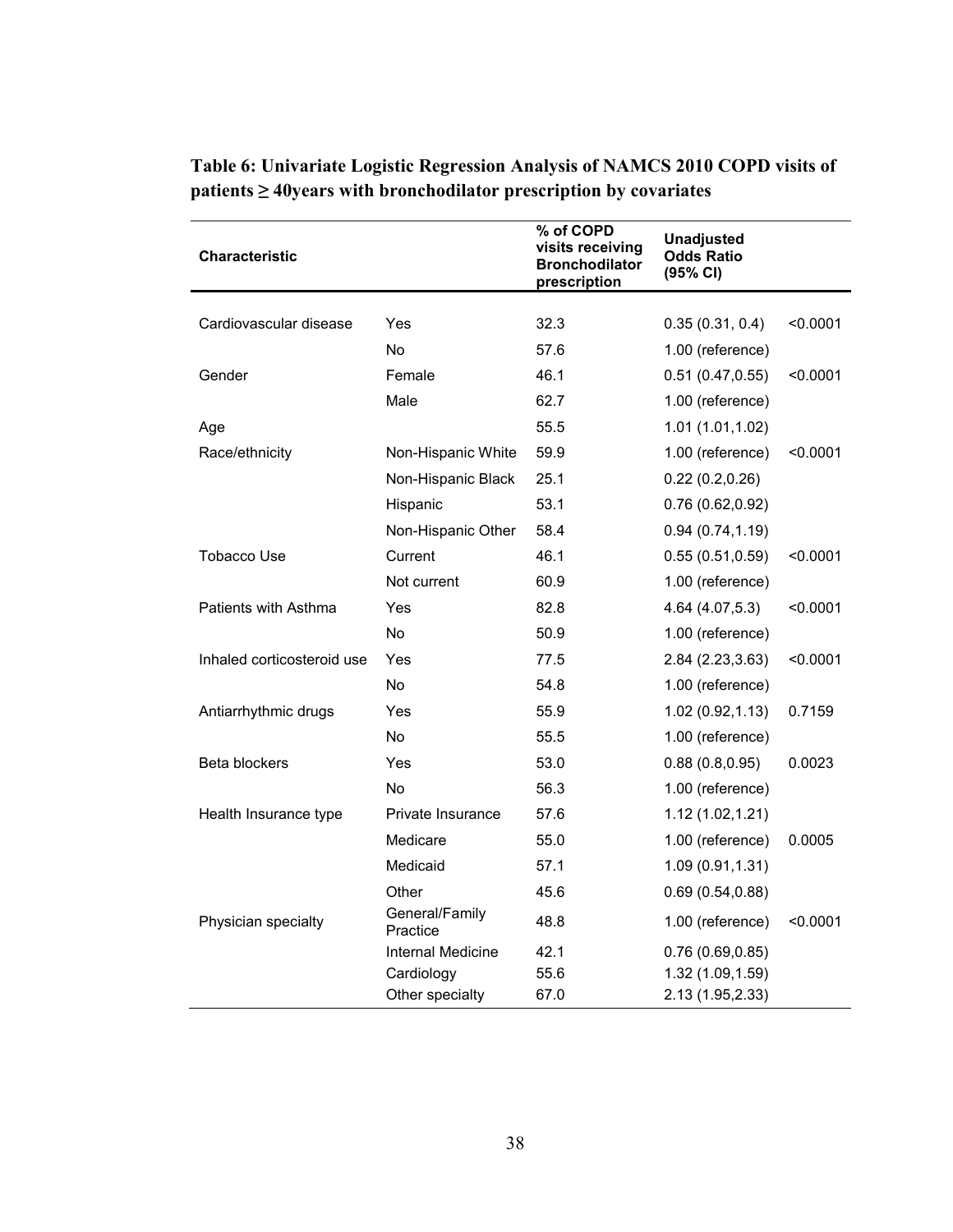## **Table 7: Modification of the effect of cardiovascular disease comorbidity on bronchodilator prescription in COPD**

| <b>Exposure</b><br>(CVD)                  | Effect modifier $(s)$ *         | <b>Adjusted</b><br><b>Odds</b><br>Ratio | 95%<br>confidence<br>limits | <b>Effect measure</b><br>modification ** |
|-------------------------------------------|---------------------------------|-----------------------------------------|-----------------------------|------------------------------------------|
| Yes                                       | Male, no Asthma, no β-blocker   | 0.32                                    | $0.25 - 0.40$               | 68%                                      |
| N <sub>o</sub>                            | Male, no Asthma, no β-blocker   | 1.00                                    | reference                   |                                          |
|                                           |                                 |                                         |                             |                                          |
| Yes                                       | Male, Asthma, no β-blocker      | 0.17                                    | $0.10 - 0.31$               | 83%                                      |
| N <sub>0</sub>                            | Male, Asthma, no β-blocker      | 1.00                                    | reference                   |                                          |
|                                           |                                 |                                         |                             |                                          |
| Yes                                       | Male, no Asthma, β-blocker      | 1.11                                    | $0.82 - 1.51$               | None                                     |
| N <sub>o</sub>                            | Male, no Asthma, β-blocker      | 1.00                                    | reference                   |                                          |
|                                           |                                 |                                         |                             |                                          |
| Yes                                       | Male, Asthma, β-blocker         | 0.62                                    | $0.33 - 1.16$               | None                                     |
| Male, Asthma, β-blocker<br>N <sub>o</sub> |                                 | 1.00                                    | reference                   |                                          |
|                                           |                                 |                                         |                             |                                          |
| Yes                                       | Female, no Asthma, no β-blocker | 0.06                                    | $0.04 - 0.09$               | 94%                                      |
| N <sub>o</sub>                            | Female, no Asthma, no β-blocker |                                         | reference                   |                                          |
|                                           |                                 |                                         |                             |                                          |
| Yes                                       | Female, Asthma, no β-blocker    | 0.03                                    | $0.02 - 0.06$               | 97%                                      |
| No                                        | Female, Asthma, no β-blocker    | 1.00                                    | reference                   |                                          |
|                                           |                                 |                                         |                             |                                          |
| Yes                                       | Female, no Asthma, β-blocker    | 0.21                                    | $0.14 - 0.30$               | 79%                                      |
| N <sub>0</sub>                            | Female, no Asthma, β-blocker    | 1.00                                    | reference                   |                                          |
|                                           |                                 |                                         |                             |                                          |
| Yes                                       | Female, Asthma, β-blocker       | 0.11                                    | $0.07 - 0.19$               | 89%                                      |
| N <sub>o</sub>                            | Female, Asthma, β-blocker       | 1.00                                    | reference                   |                                          |

\* Effect modifiers are gender, asthma and β-blockers

\*\* Effect measure modification was calculated by the difference between the odds in the CVD group and the non-CVD comparison group, on a percent-scale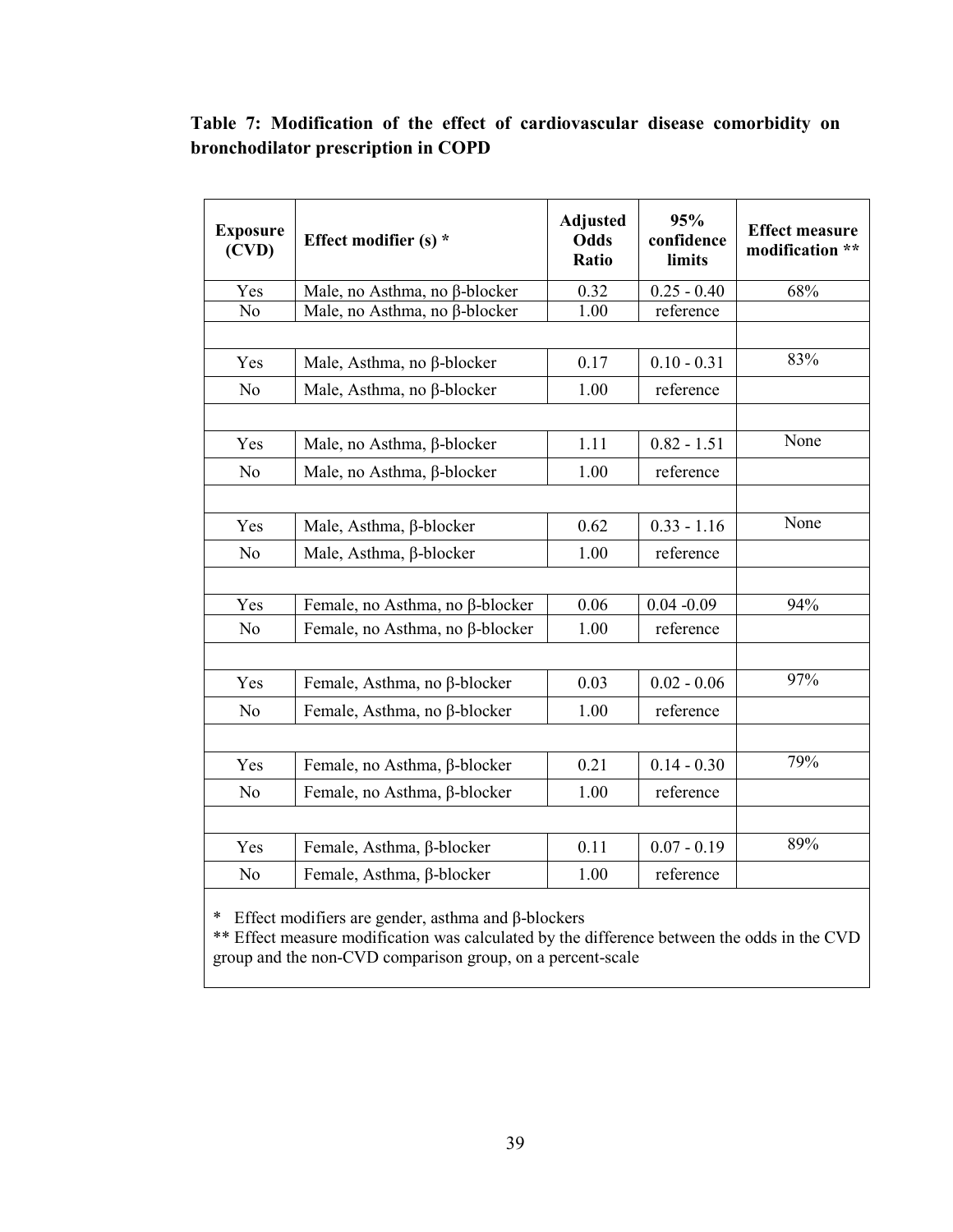| Characteristic             | Factor                   | <b>Adjusted Odds Ratio</b><br>$(95\% \text{ CI})$ |
|----------------------------|--------------------------|---------------------------------------------------|
| <b>Main effects</b>        |                          |                                                   |
| <b>CVD</b>                 | Yes                      | $0.30(0.25 - 0.35)$                               |
|                            | No                       | 1.00 (reference)                                  |
| Gender                     | Female                   | $0.50(0.46 - 0.55)$                               |
|                            | Male                     | 1.00 (reference)                                  |
| Beta blockers              | Yes                      | $0.90(0.82 - 1.00)$                               |
|                            | No                       | 1.00 (reference)                                  |
| Asthma                     | Yes                      | $4.85(4.17 - 5.63)$                               |
|                            | N <sub>o</sub>           | 1.00 (reference)                                  |
| Race/ethnicity             | Non-Hispanic White       | 1.00 (reference)                                  |
|                            | Non-Hispanic Black       | $0.24(0.21 - 0.28)$                               |
|                            | Hispanic                 | $0.39(0.32 - 0.49)$                               |
|                            | Non-Hispanic Other       | $1.49(1.15 - 1.93)$                               |
| <b>Tobacco Use</b>         | Current                  | $0.55(0.50 - 0.61)$                               |
|                            | Not current              | 1.00 (reference)                                  |
| Inhaled corticosteroid use | Yes                      | $1.52(1.15 - 2.00)$                               |
|                            | N <sub>0</sub>           | 1.00 (reference)                                  |
| Antiarrhythmic drugs       | Yes                      | $1.71(1.50 - 1.94)$                               |
|                            | No                       | 1.00 (reference)                                  |
| Health Insurance type      | Private Insurance        | $1.47(1.32 - 1.62)$                               |
|                            | Medicare                 | 1.00 (reference)                                  |
|                            | Medicaid                 | $1.68(1.34 - 2.10)$                               |
|                            | Other                    | $1.15(0.85 - 1.55)$                               |
| Physician specialty        | General/Family Practice  | 1.00 (reference)                                  |
|                            | <b>Internal Medicine</b> | $0.72(0.64 - 0.81)$                               |
|                            | Cardiology               | $1.94(1.56 - 2.43)$                               |
|                            | Other specialty          | $2.00(1.81 - 2.22)$                               |

## **Table 8: Multivariate Logistic Regression Analysis of bronchodilator prescription in COPD without effect modification**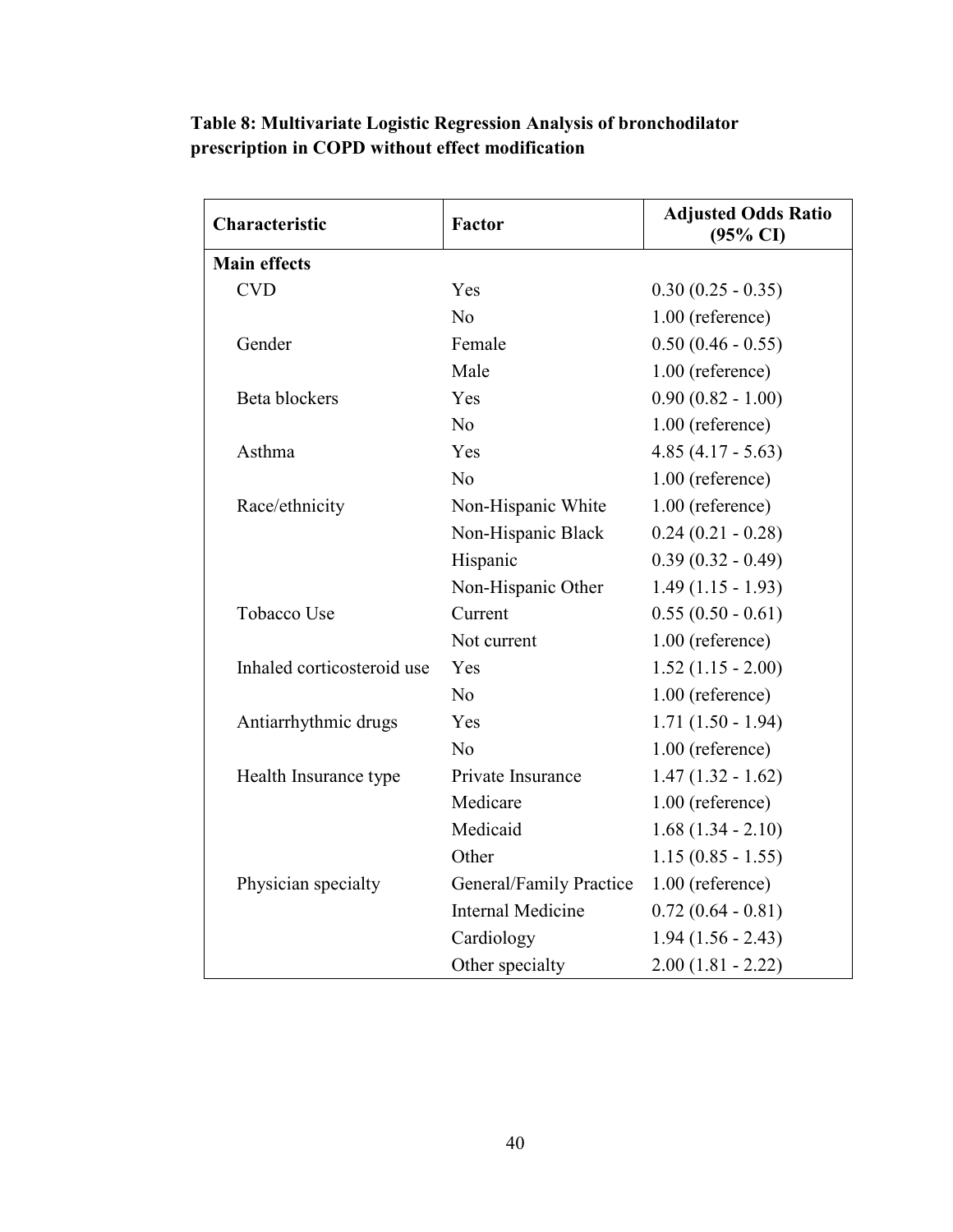**Figure 1: Flow Chart of application of study eligibility criteria** 

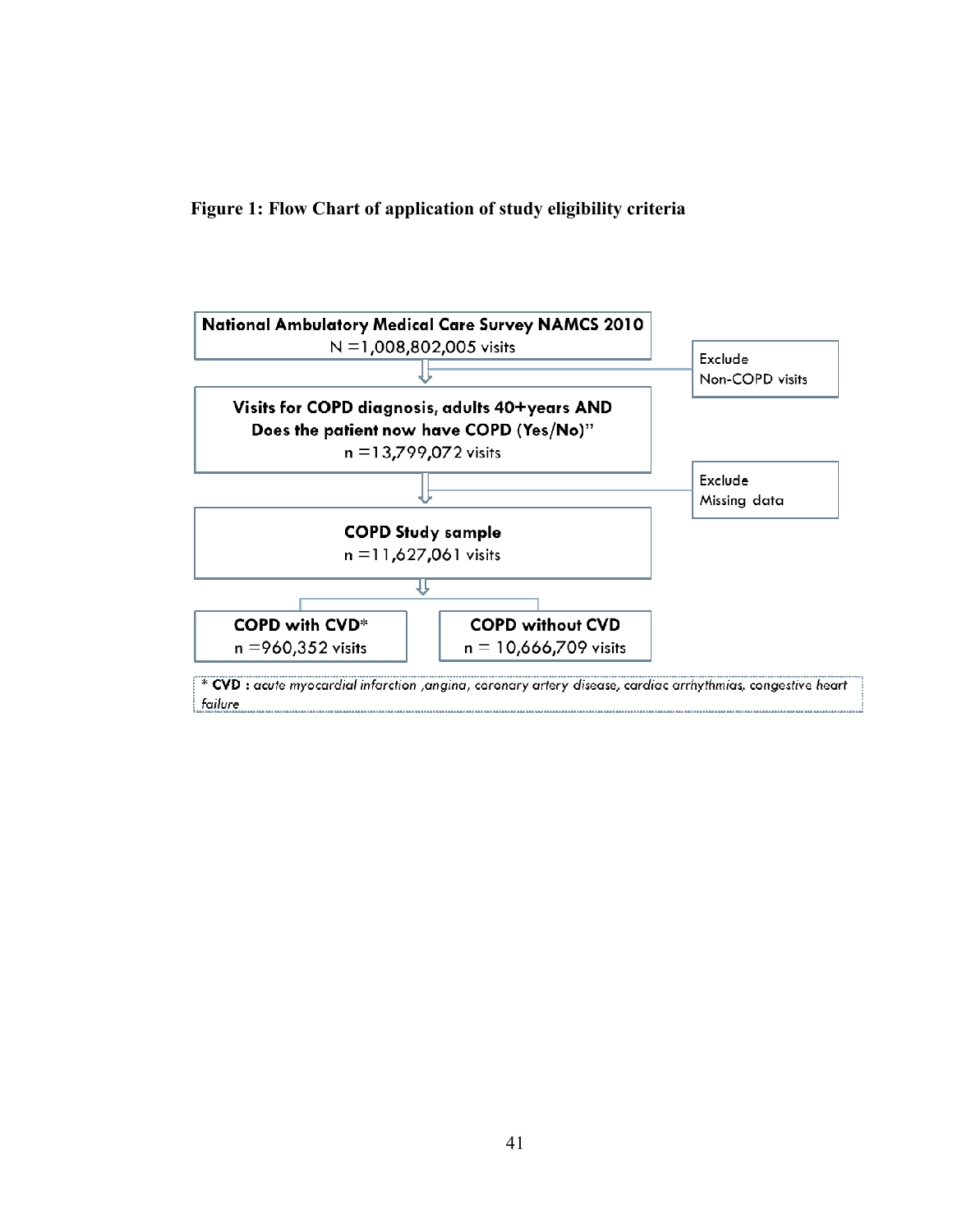**Figure 2: Two-way contingency table for Primary IV and DV** 

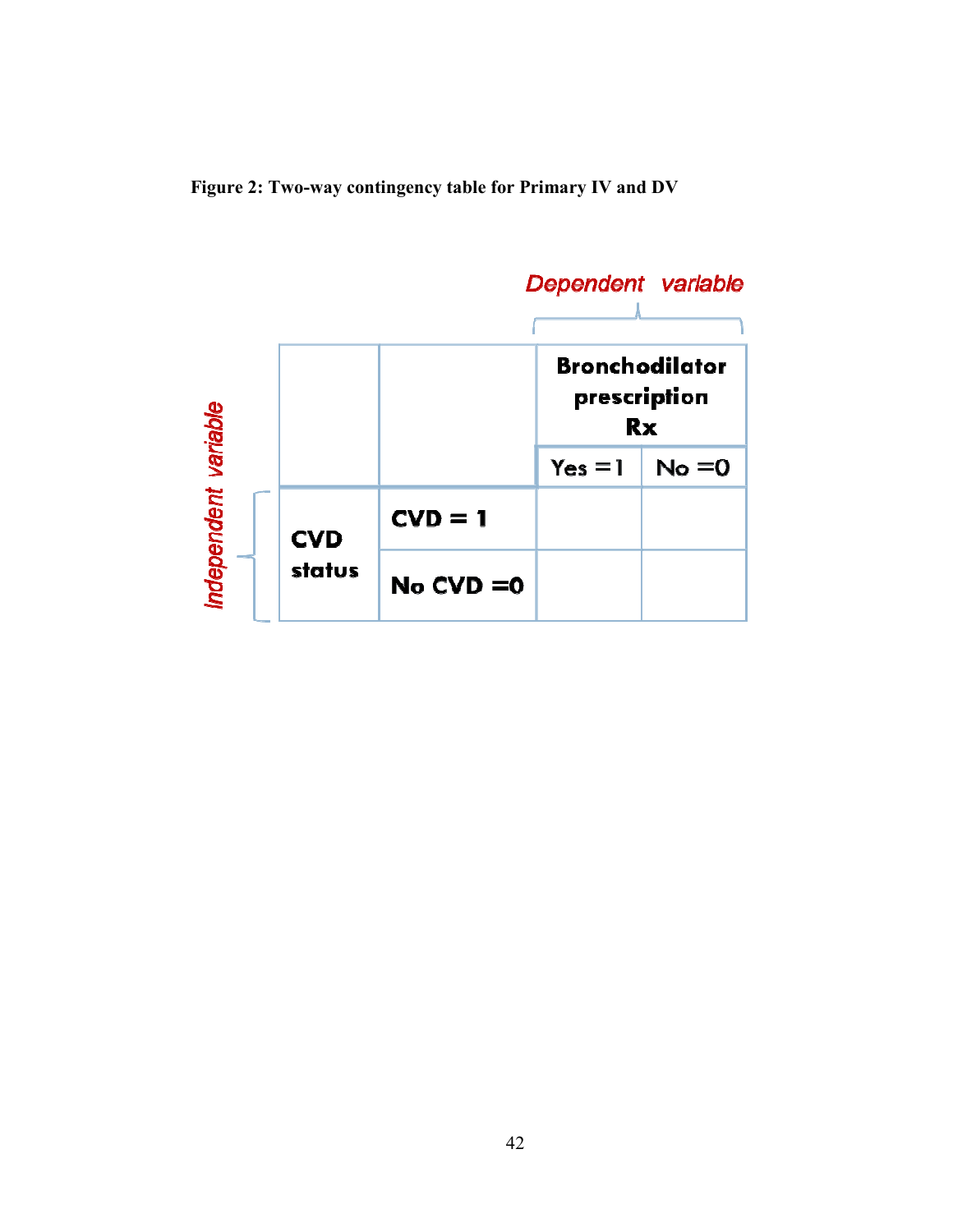**Figure 3: Parametric Assessment of Continuous Variables** 



## **Reference class= agecat2**

| <b>Effect</b> | Age<br>category | Mid-point | % Frequency | <b>Odds Ratio</b> |
|---------------|-----------------|-----------|-------------|-------------------|
| agecat 1      | $40 - 54$       | 47.5      | 11.4        | 0.709             |
| agecat 2      | $55 - 74$       | 65        | 54.1        | 1.00              |
| agecat 3      | 75 & over       | 89.5      | 34.4        | 1.378             |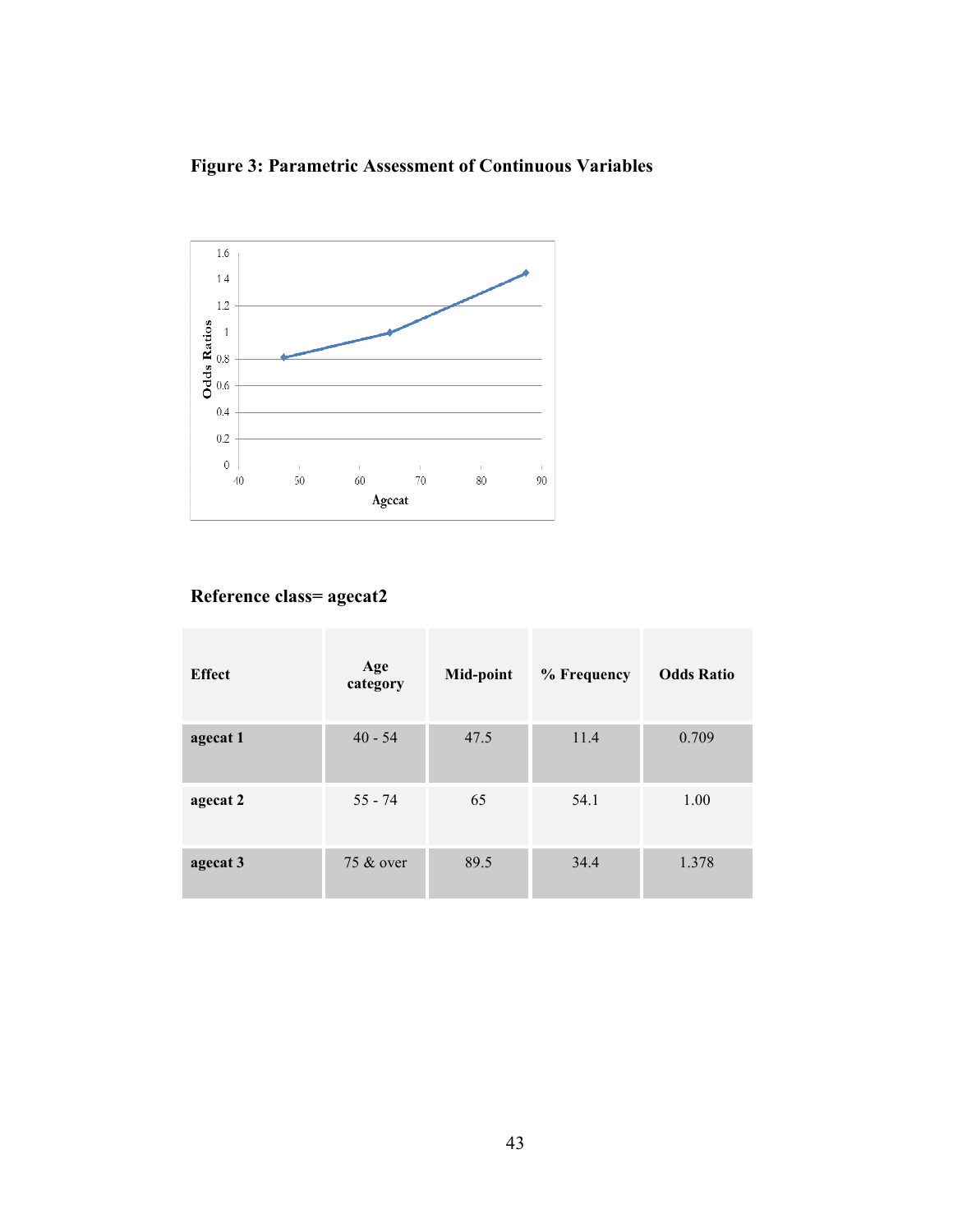### **LIST OF REFERENCES**

- 1. Global Initiative for Chronic Obstructive Lung Disease (GOLD). Global Strategy for the Diagnosis, Management and Prevention of COPD. 2014; Available from: http://www.goldcopd.org/. Accessed November 20, 2014.
- 2. Ford ES, Croft JB, Mannino DM, Wheaton AG, Zhang X, Giles WH. COPD surveillance—United States, 1999-2011. *Chest.* 2013;144(1):284-305.
- 3. Vos T, Flaxman AD, Naghavi M, et al. Years lived with disability (YLDs) for 1160 sequelae of 289 diseases and injuries 1990–2010: a systematic analysis for the Global Burden of Disease Study 2010. *The Lancet.*  2012;380(9859):2163-2196.
- 4. World Health Organization. Global surveillance, Prevention and Control of Chronic Respiratory Diseases: A Comprehensive Approach. 2007; Available from: http://whqlibdoc.who.int/publications/2007/9789241563468\_eng.pdf. Accessed January 2, 2015.
- 5. Lopez AD, Shibuya K, Rao C, et al. Chronic obstructive pulmonary disease: current burden and future projections. *European Respiratory Journal.*  2006;27(2):397-412.
- 6. Cazzola M, Matera MG. Bronchodilators: Current and Future. *Clinics in Chest Medicine.* 2014;35(1):191-201.
- 7. Hanania NA, Donohue JF. Pharmacologic Interventions in Chronic Obstructive Pulmonary Disease. *Proceedings of the American Thoracic Society.* 2007;4(7):526-534.
- 8. Macie C, Wooldrage K, Manfreda J, Anthonisen N. Cardiovascular morbidity and the use of inhaled bronchodilators. *International Journal of Chronic Obstructive Pulmonary Disease.* 2008;3(1):163.
- 9. Wilchesky M, Ernst P, Brophy JM, Platt RW, Suissa S. Bronchodilator use and the risk of arrhythmia in copd: Part 1: saskatchewan cohort study. *Chest.*  2012;142(2):298-304.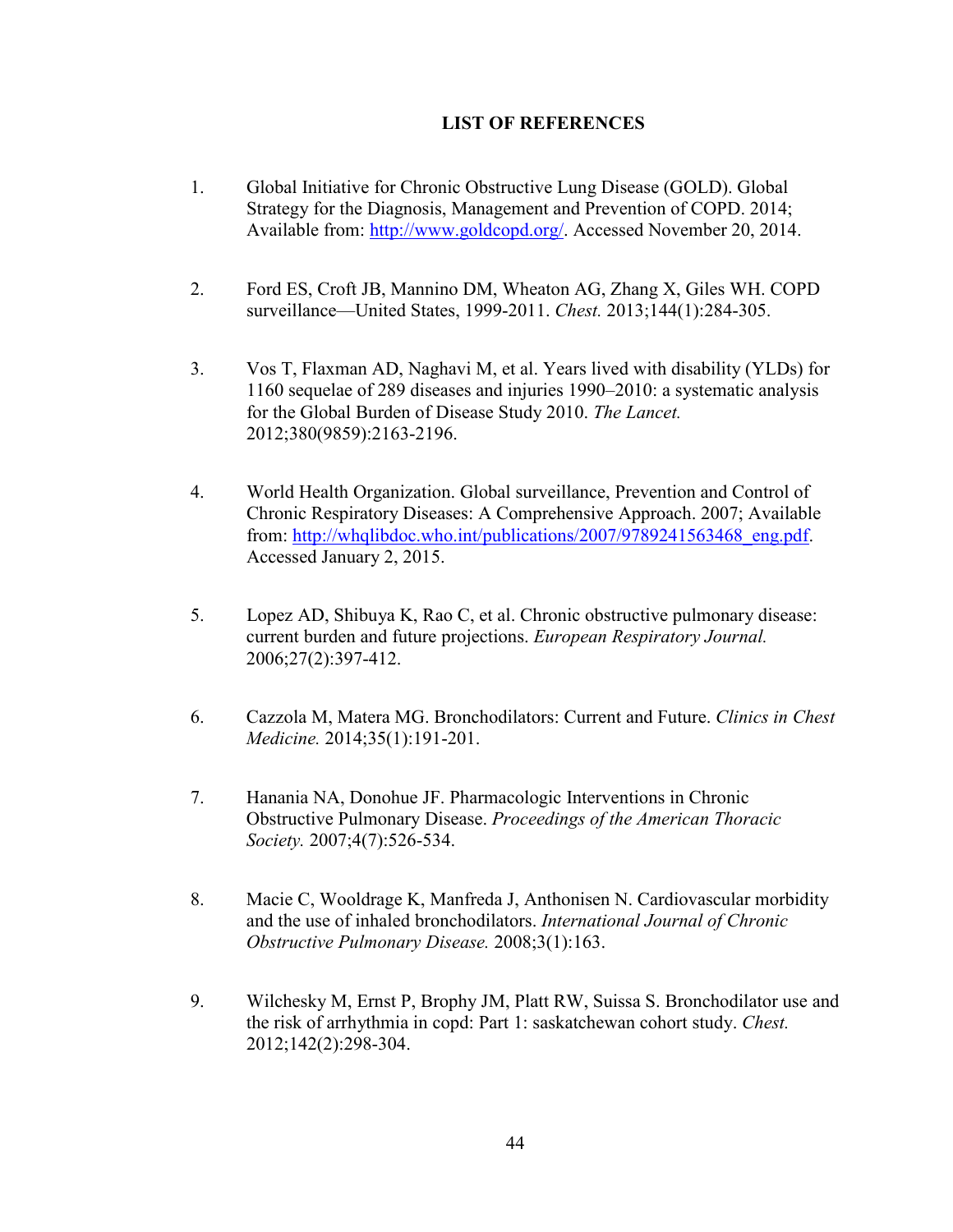- 10. Wilchesky M, Ernst P, Brophy JM, Platt RW, Suissa S. Bronchodilator use and the risk of arrhythmia in copd: Part 2: reassessment in the larger quebec cohort. *Chest.* 2012;142(2):305-311.
- 11. Bermingham M, O'Callaghan E, Dawkins I, et al. Are beta2-agonists responsible for increased mortality in heart failure? *European Journal of Heart Failure.* 2011;13(8):885-891.
- 12. Verhamme KM, Afonso A, Romio S, Stricker BC, Brusselle GG, Sturkenboom MC. Use of tiotropium Respimat Soft Mist Inhaler versus HandiHaler and mortality in patients with COPD. *European Respiratory Journal.* 2013;42(3):606-615.
- 13. Singh S, Loke YK, Enright P, Furberg CD. Pro-arrhythmic and pro-ischaemic effects of inhaled anticholinergic medications. *Thorax.* 2013;68(1):114-116.
- 14. Mannino DM, Thorn D, Swensen A, Holguin F. Prevalence and outcomes of diabetes, hypertension and cardiovascular disease in COPD. *European Respiratory Journal.* 2008;32(4):962-969.
- 15. Baty F, Putora PM, Isenring B, Blum T, Brutsche M. Comorbidities and burden of COPD: a population based case-control study. *PloS One.*  2013;8(5):e63285.
- 16. Chatila WM, Thomashow BM, Minai OA, Criner GJ, Make BJ. Comorbidities in Chronic Obstructive Pulmonary Disease. *Proceedings of the American Thoracic Society.* 2008;5(4):549-555.
- 17. Salvi SS, Barnes PJ. Chronic obstructive pulmonary disease in non-smokers. *Lancet.* 2009;374(9691):733-743.
- 18. Bang KM. Chronic obstructive pulmonary disease in nonsmokers by occupation and exposure: a brief review. *Current Opinion in Pulmonary Medicine.* 2015;21(2):149-154.
- 19. Lamprecht B, McBurnie MA, Vollmer WM, et al. COPD in never smokers: results from the population-based burden of obstructive lung disease study. *Chest.* 2011;139(4):752-763.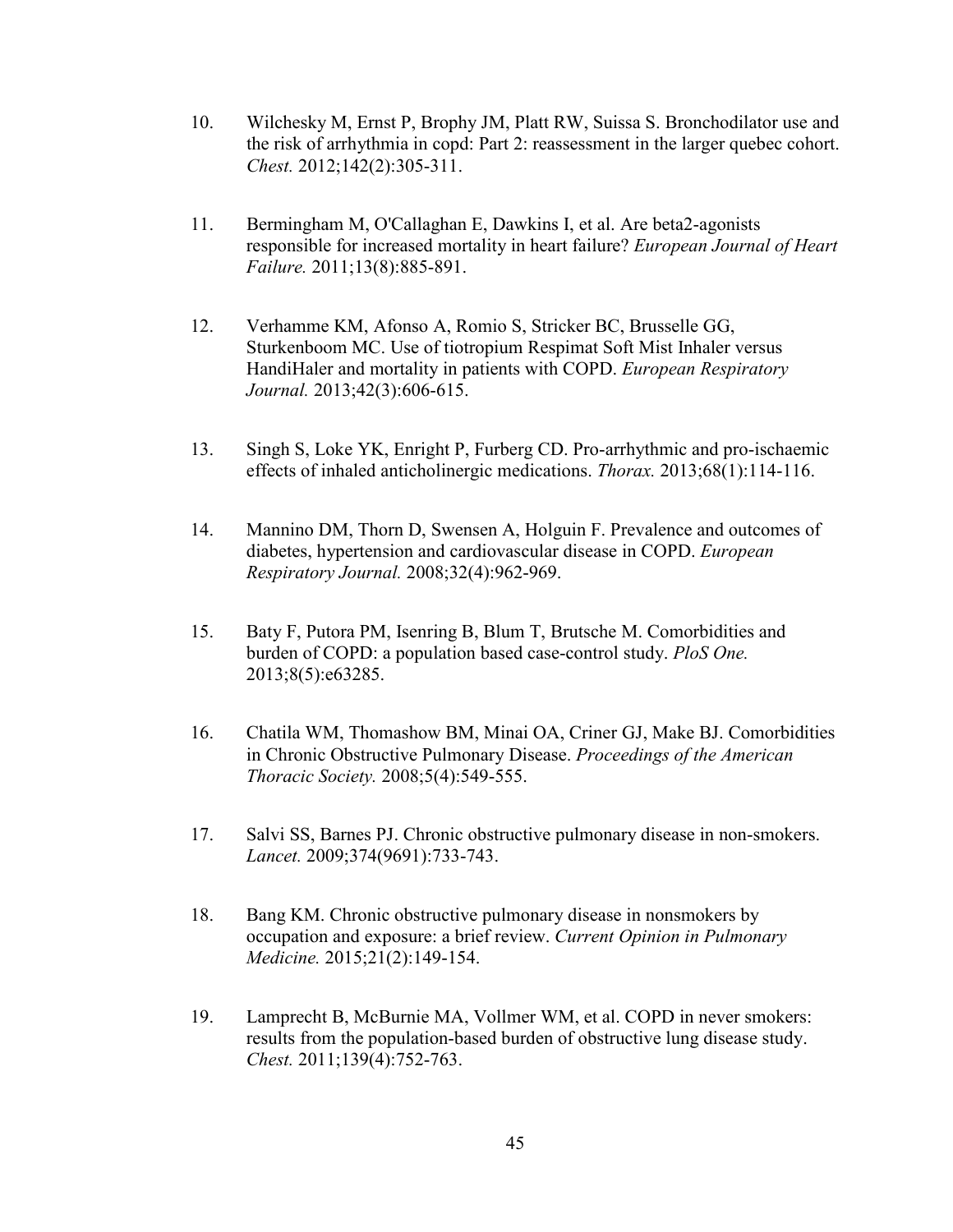- 20. Barnes PJ, Celli BR. Systemic manifestations and comorbidities of COPD. *European Respiratory Journal.* 2009;33(5):1165-1185.
- 21. Cavailles A, Brinchault-Rabin G, Dixmier A, et al. Comorbidities of COPD. *European Respiratory Review: An Official Journal of the European Respiratory Society.* 2013;22(130):454-475.
- 22. Smith MC, Wrobel JP. Epidemiology and clinical impact of major comorbidities in patients with COPD. *International Journal of Chronic Obstructive Pulmonary Disease.* 2014;9:871-888.
- 23. Pumar MI, Gray CR, Walsh JR, Yang IA, Rolls TA, Ward DL. Anxiety and depression-Important psychological comorbidities of COPD. *Journal of Thoracic Disease.* 2014;6(11):1615-1631.
- 24. Schnell K, Weiss CO, Lee T, et al. The prevalence of clinically-relevant comorbid conditions in patients with physician-diagnosed COPD: a crosssectional study using data from NHANES 1999-2008. *BMC Pulmonary Medicine.* 2012;12(26):1471-2466.
- 25. Vanfleteren L, Spruit MA, Groenen M, et al. Clusters of Comorbidities Based on Validated Objective Measurements and Systemic Inflammation in Patients with Chronic Obstructive Pulmonary Disease. *American Journal of Respiratory and Critical Care Medicine.* 2013;187(7):728-735.
- 26. Noteboom B, Jenkins S, Maiorana A, Cecins N, Ng C, Hill K. Comorbidities and medication burden in patients with chronic obstructive pulmonary disease attending pulmonary rehabilitation. *Journal of Cardiopulmonary Rehabilitation and Prevention.* 2014;34(1):75-79.
- 27. Ng TP, Niti M, Tan WC, Cao Z, Ong KC, Eng P. Depressive symptoms and chronic obstructive pulmonary disease: effect on mortality, hospital readmission, symptom burden, functional status, and quality of life. *Archives of Internal Medicine.* 2007;167(1):60-67.
- 28. Burgel PR, Escamilla R, Perez T, et al. Impact of comorbidities on COPDspecific health-related quality of life. *Respiratory Medicine.* 2013;107(2):233- 241.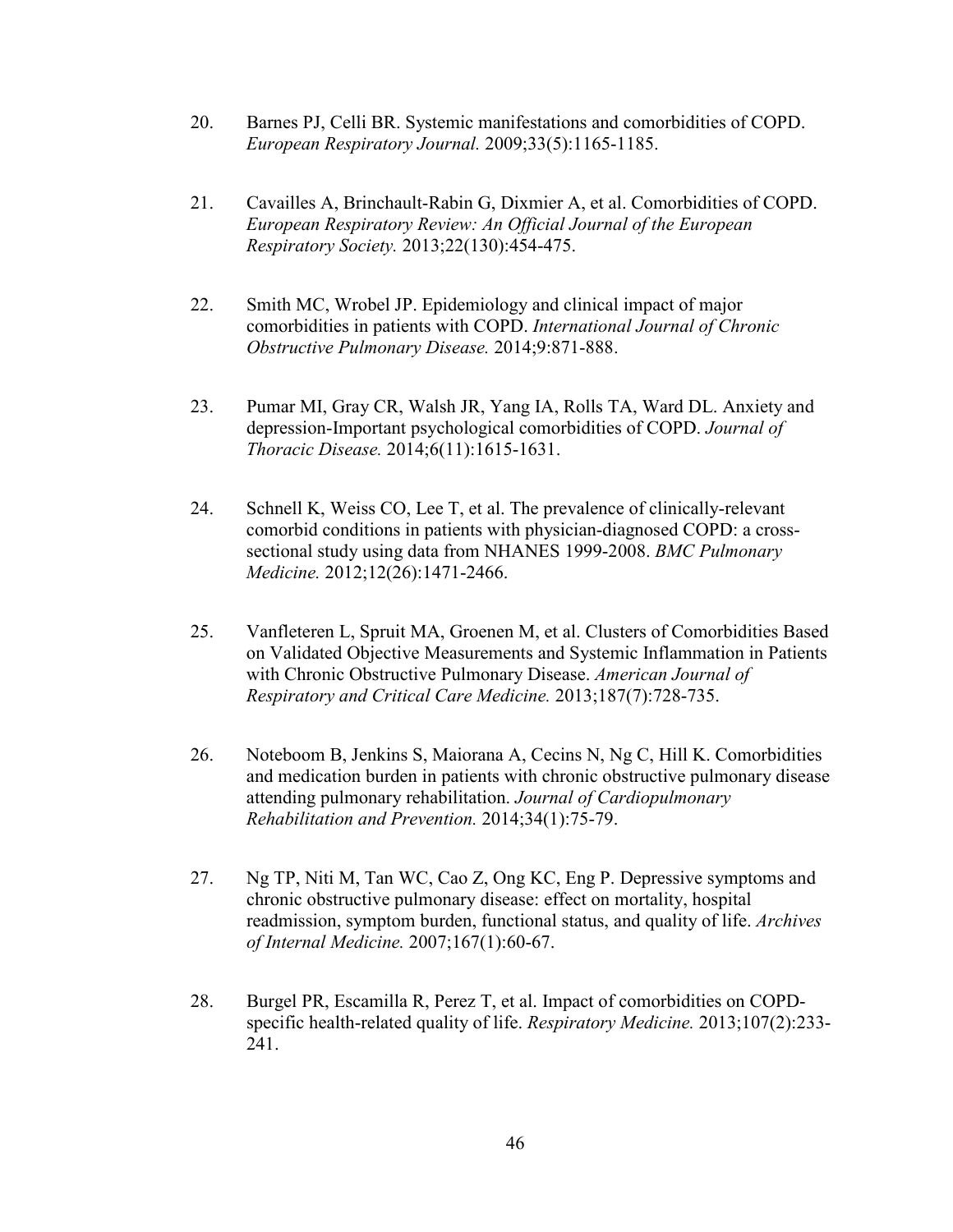- 29. Sin DD, Anthonisen NR, Soriano JB, Agusti AG. Mortality in COPD: role of comorbidities. *European Respiratory Journal.* 2006;28(6):1245-1257.
- 30. Divo M, Cote C, de Torres JP, et al. Comorbidities and risk of mortality in patients with chronic obstructive pulmonary disease. *American Journal of Respiratory and Critical Care Medicine.* 2012;186(2):155-161.
- 31. Falk JA, Kadiev S, Criner GJ, Scharf SM, Minai OA, Diaz P. Cardiac Disease in Chronic Obstructive Pulmonary Disease. *Proceedings of the American Thoracic Society.* 2008;5(4):543-548.
- 32. Bhatt SP, Dransfield MT. Chronic obstructive pulmonary disease and cardiovascular disease. *Translational Research.* 2013;162(4):237-251.
- 33. Güder G, Brenner S, Störk S, Hoes A, Rutten FH. Chronic obstructive pulmonary disease in heart failure: accurate diagnosis and treatment. *European Journal of Heart Failure.* 2014;16(12):1273-1282.
- 34. Feary JR, Rodrigues LC, Smith CJ, Hubbard RB, Gibson JE. Prevalence of major comorbidities in subjects with COPD and incidence of myocardial infarction and stroke: a comprehensive analysis using data from primary care. *Thorax.* 2010;65(11):956-962.
- 35. Curkendall SM, deLuise C, Jones JK, et al. Cardiovascular Disease in Patients with Chronic Obstructive Pulmonary Disease, Saskatchewan Canada: Cardiovascular Disease in COPD Patients. *Annals of Epidemiology.*  2006;16(1):63-70.
- 36. Dalal AA, Shah M, Lunacsek O, Hanania NA. Clinical and economic burden of patients diagnosed with COPD with comorbid cardiovascular disease. *Respiratory Medicine.* 2011;105(10):1516-1522.
- 37. Osthoff M, Jenkins C, Leuppi J. Chronic obstructive pulmonary disease--a treatable disease. *Swiss Medical Weekly.* 2013;143:w13777.
- 38. Ferguson GT, Funck-Brentano C, Fischer T, Darken P, Reisner C. Cardiovascular safety of salmeterol in COPD. *Chest.* 2003;123(6):1817-1824.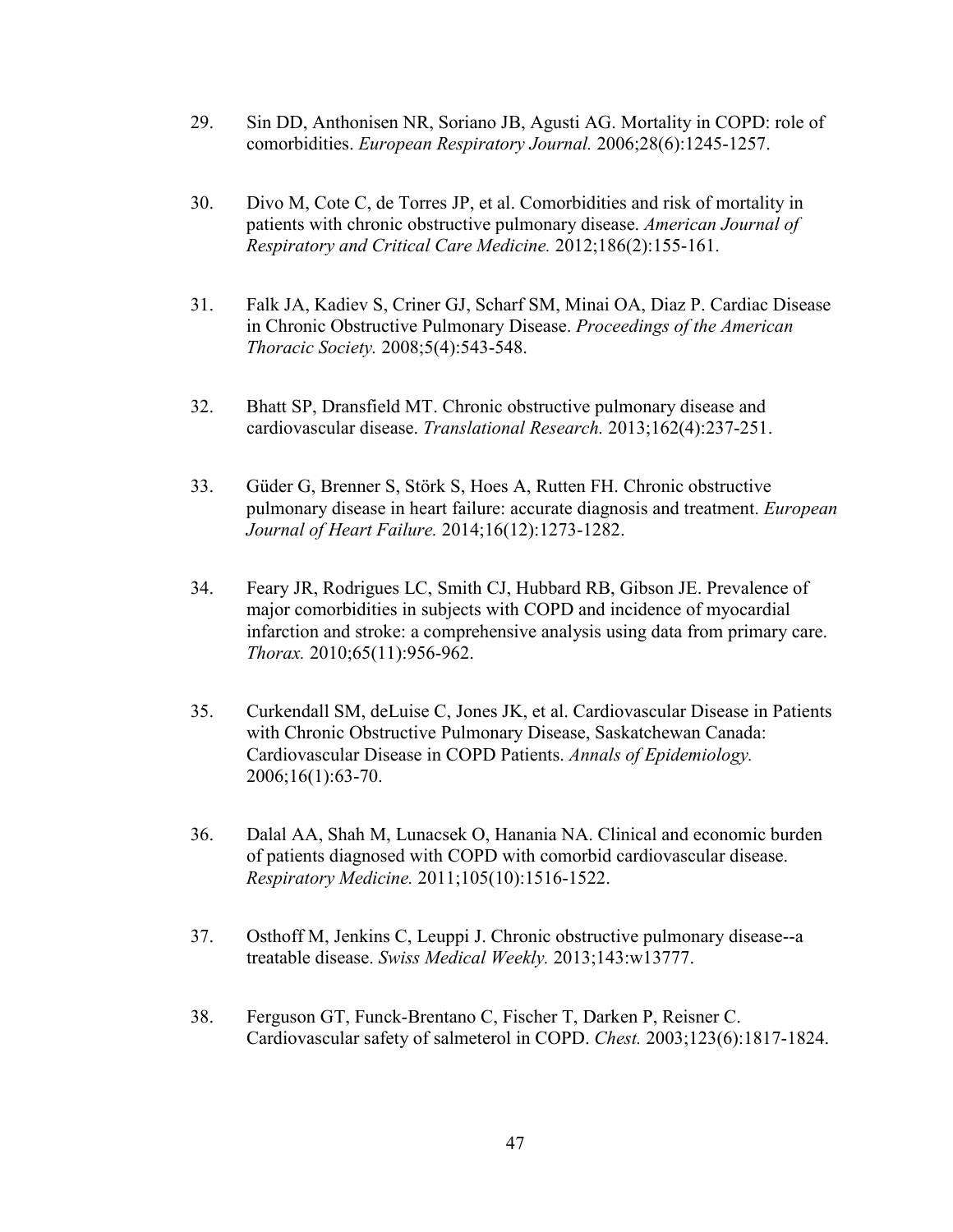- 39. Salpeter SR, Ormiston TM, Salpeter EE. Cardiovascular effects of betaagonists in patients with asthma and COPD: a meta-analysis. *Chest.*  2004;125(6):2309-2321.
- 40. Van Noord JA, Cornelissen PJ, Aumann JL, Platz J, Mueller A, Fogarty C. The efficacy of tiotropium administered via Respimat Soft Mist Inhaler or HandiHaler in COPD patients. *Respiratory Medicine.* 2009;103(1):22-29.
- 41. Groenwold RH, de Vries F, de Boer A, et al. Balance measures for propensity score methods: a clinical example on beta-agonist use and the risk of myocardial infarction. *Pharmacoepidemiology and Drug Safety.*  2011;20(11):1130-1137.
- 42. Suh DC, Lau H, Pokras SM, Choi IS, Valiyeva E. Sex differences in ambulatory visits for chronic obstructive pulmonary disease, based on the National Ambulatory Medical Care Survey and the National Hospital Ambulatory Medical Care Survey from 1995 to 2004. *Respiratory Care.*  2008;53(11):1461-1469.
- 43. National Center for Health Statistics. National Ambulatory Medical Care Survey. 2010; Available at http://www.cdc.gov/nchs/ahcd/ahcd\_questionnaires.htm. Accessed February 12, 2015.
- 44. Ford ES, Mannino DM, Wheaton AG, et al. Trends in the use, sociodemographic correlates, and undertreatment of prescription medications for chronic obstructive pulmonary disease among adults with chronic obstructive pulmonary disease in the United States from 1999 to 2010. *PloS One.* 2014;9(4):e95305.
- 45. Drivenes E, Ostrem A, Melbye H. Predictors of ICS/LABA prescribing in COPD patients: a study from general practice. *BMC Family Practice.*  2014;15:42.
- 46. Hawkins NM, Petrie MC, MacDonald MR, et al. Heart Failure and Chronic Obstructive Pulmonary Disease: The Quandary of Beta-Blockers and Beta-Agonists. *Journal of the American College of Cardiology.* 2011;57(21):2127- 2138.
- 47. Chen J, Radford MJ, Wang Y, Marciniak TA, Krumholz HM. Effectiveness of beta-blocker therapy after acute myocardial infarction in elderly patients with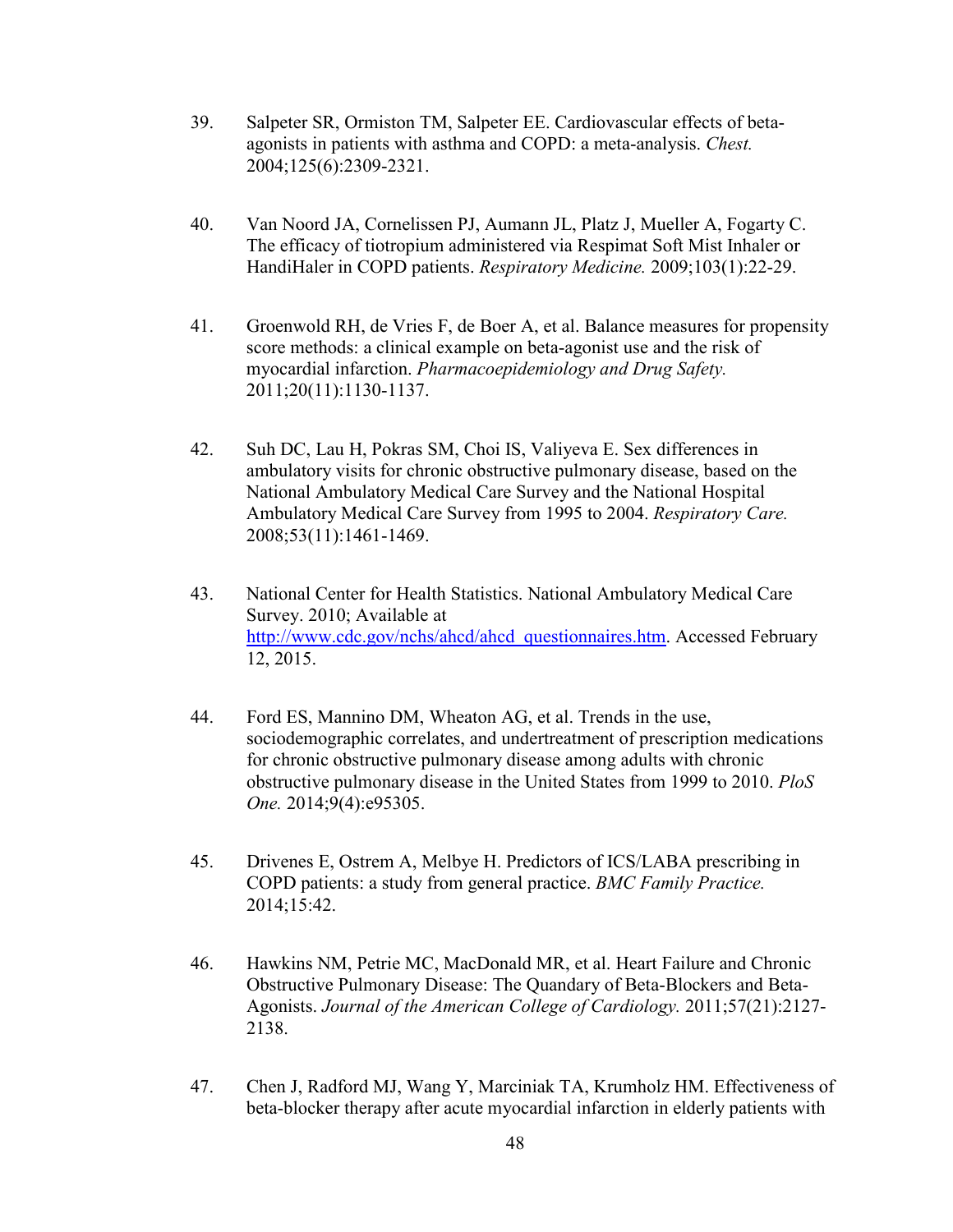chronic obstructive pulmonary disease or asthma. *Journal of the American College of Cardiology.* 2001;37(7):1950-1956.

- 48. Au DH, Curtis JR, Every NR, McDonell MB, Fihn SD. Association between inhaled beta-agonists and the risk of unstable angina and myocardial infarction. *Chest.* 2002;121(3):846-851.
- 49. Amabile CM, Spencer AP. Keeping your patient with heart failure safe: A review of potentially dangerous medications. *Archives of Internal Medicine.*  2004;164(7):709-720.
- 50. Souverein PC, Berard A, Van Staa TP, et al. Use of oral glucocorticoids and risk of cardiovascular and cerebrovascular disease in a population based case– control study. *Heart.* 2004;90(8):859-865.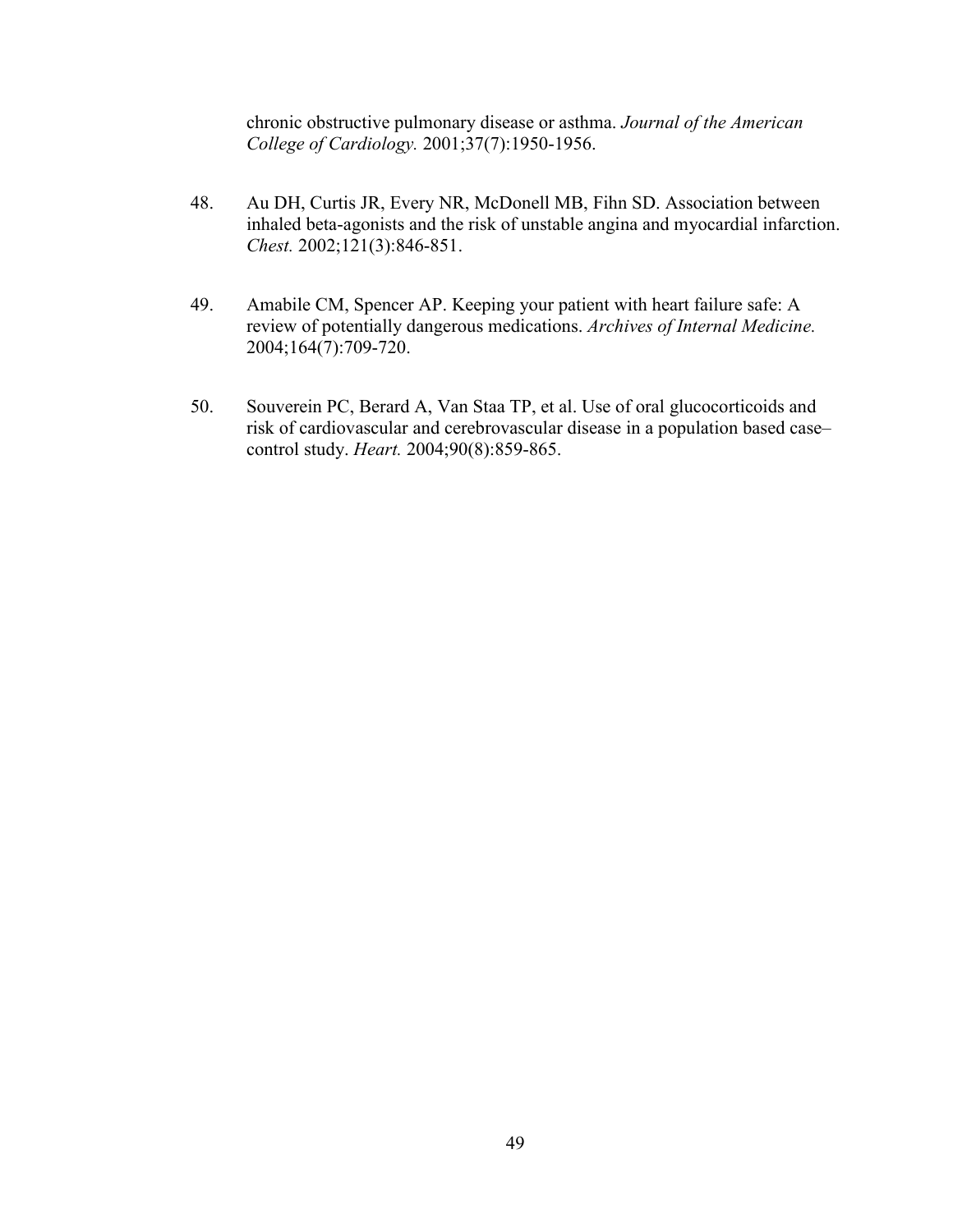#### **BIBLIOGRAPHY**

- Amabile, C. M. and A. P. Spencer. "Keeping Your Patient with Heart Failure Safe: A Review of Potentially Dangerous Medications." *Archives of Internal Medicine* 164, no. 7 (2004): 709-720.
- Au, D. H., J. R. Curtis, N. R. Every, M. B. McDonell and S. D. Fihn. "Association between Inhaled Beta-Agonists and the Risk of Unstable Angina and Myocardial Infarction." *Chest* 121, no. 3 (2002): 846-51.
- Bang, K. M. "Chronic Obstructive Pulmonary Disease in Nonsmokers by Occupation and Exposure: A Brief Review." *Current Opinion in Pulmonary Medicine* 21, no. 2 (2015): 149-54.
- Barnes, P. J. and B. R. Celli. "Systemic Manifestations and Comorbidities of Copd." *European Respiratory Journal* 33, no. 5 (2009): 1165-85.
- Baty, F., P. M. Putora, B. Isenring, T. Blum and M. Brutsche. "Comorbidities and Burden of Copd: A Population Based Case-Control Study." *PloS One* 8, no. 5 (2013): e63285.
- Bermingham, M., E. O'Callaghan, I. Dawkins, S. Miwa, S. Samsudin, K. McDonald and M. Ledwidge. "Are Beta2-Agonists Responsible for Increased Mortality in Heart Failure?" *European Journal of Heart Failure* 13, no. 8 (2011): 885-91.
- Bhatt, Surya P. and Mark T. Dransfield. "Chronic Obstructive Pulmonary Disease and Cardiovascular Disease." *Translational Research* 162, no. 4 (2013): 237-251.
- Burgel, P. R., R. Escamilla, T. Perez, P. Carre, D. Caillaud, P. Chanez, C. Pinet, G. Jebrak, G. Brinchault, I. Court-Fortune, J. L. Paillasseur, N. Roche and Initiatives Bpco Scientific Committee. "Impact of Comorbidities on Copd-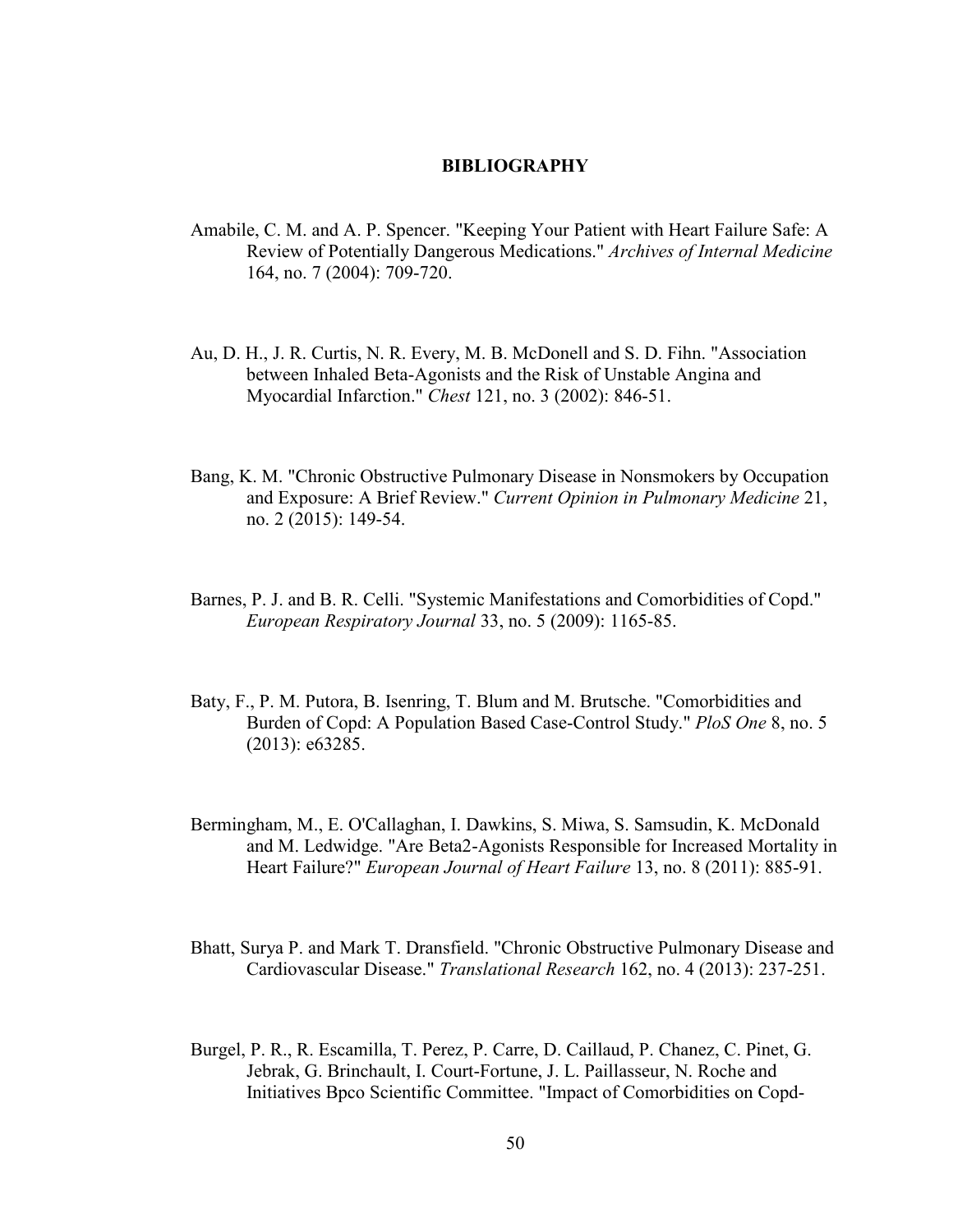Specific Health-Related Quality of Life." *Respiratory Medicine* 107, no. 2 (2013): 233-41.

- Cavailles, A., G. Brinchault-Rabin, A. Dixmier, F. Goupil, C. Gut-Gobert, S. Marchand-Adam, J. C. Meurice, H. Morel, C. Person-Tacnet, C. Leroyer and P. Diot. "Comorbidities of Copd." *European Respiratory Review: An Official Journal of the European Respiratory Society* 22, no. 130 (2013): 454-75.
- Cazzola, Mario and Maria Gabriella Matera. "Bronchodilators: Current and Future." *Clinics in Chest Medicine* 35, no. 1 (2014): 191-201.
- Chatila, Wissam M., Byron M. Thomashow, Omar A. Minai, Gerard J. Criner and Barry J. Make. "Comorbidities in Chronic Obstructive Pulmonary Disease." *Proceedings of the American Thoracic Society* 5, no. 4 (2008): 549-555.
- Chen, J., M. J. Radford, Y. Wang, T. A. Marciniak and H. M. Krumholz. "Effectiveness of Beta-Blocker Therapy after Acute Myocardial Infarction in Elderly Patients with Chronic Obstructive Pulmonary Disease or Asthma." *Journal of the American College of Cardiology* 37, no. 7 (2001): 1950-6.
- Curkendall, Suellen M., Cynthia deLuise, Judith K. Jones, Stephan Lanes, Mary Rose Stang, Earl Goehring Jr and Dewei She. "Cardiovascular Disease in Patients with Chronic Obstructive Pulmonary Disease, Saskatchewan Canada: Cardiovascular Disease in Copd Patients." *Annals of Epidemiology* 16, no. 1 (2006): 63-70.
- Dalal, Anand A., Manan Shah, Orsolya Lunacsek and Nicola A. Hanania. "Clinical and Economic Burden of Patients Diagnosed with Copd with Comorbid Cardiovascular Disease." *Respiratory Medicine* 105, no. 10 (2011): 1516-1522.
- Divo, M., C. Cote, J. P. de Torres, C. Casanova, J. M. Marin, V. Pinto-Plata, J. Zulueta, C. Cabrera, J. Zagaceta, G. Hunninghake, B. Celli and Bode Collaborative Group. "Comorbidities and Risk of Mortality in Patients with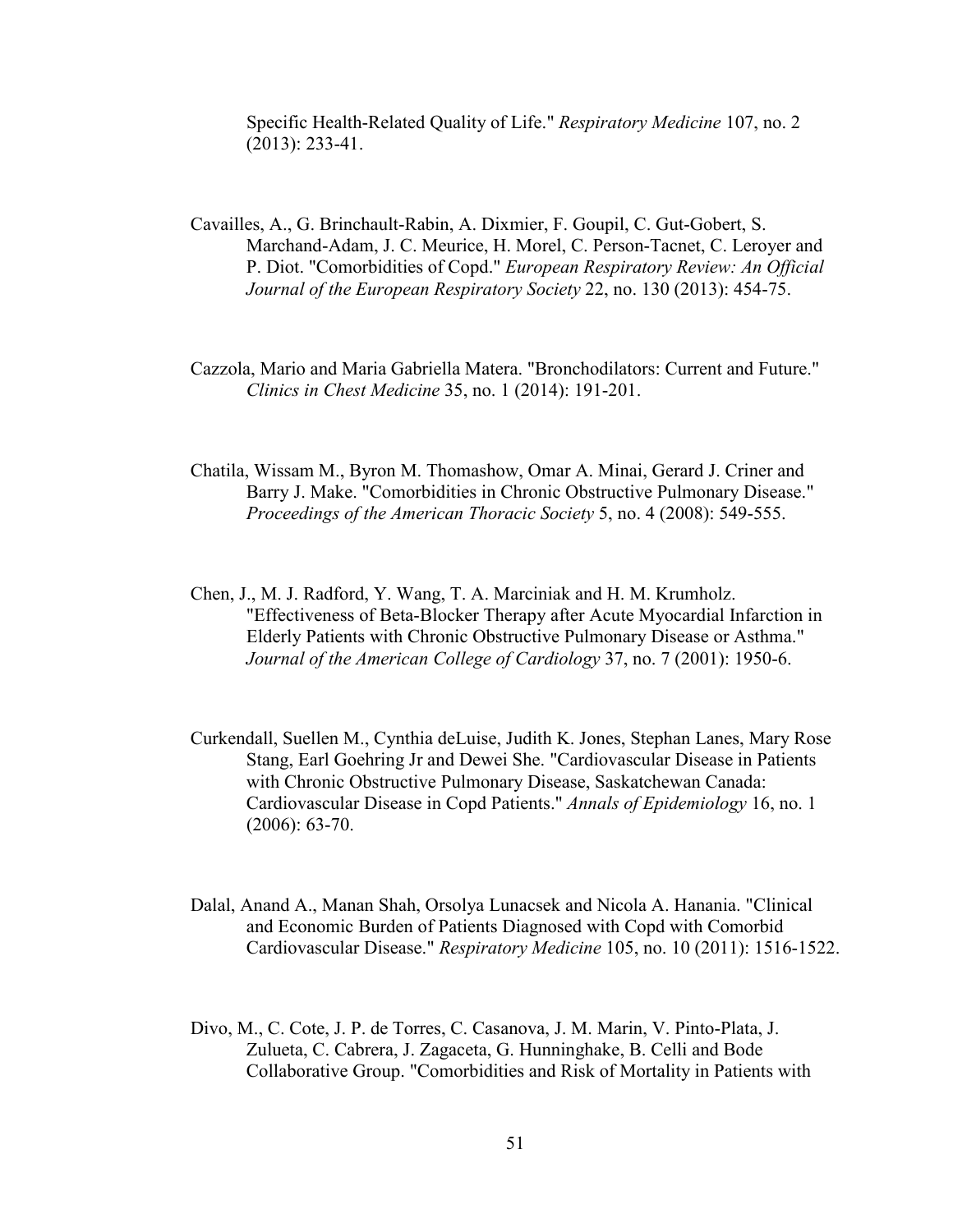Chronic Obstructive Pulmonary Disease." *American Journal of Respiratory and Critical Care Medicine* 186, no. 2 (2012): 155-61.

- Drivenes, E., A. Ostrem and H. Melbye. "Predictors of Ics/Laba Prescribing in Copd Patients: A Study from General Practice." *BMC Family Practice* 15, (2014): 42.
- Falk, Jeremy A., Steven Kadiev, Gerard J. Criner, Steven M. Scharf, Omar A. Minai and Philip Diaz. "Cardiac Disease in Chronic Obstructive Pulmonary Disease." *Proceedings of the American Thoracic Society* 5, no. 4 (2008): 543-548.
- Feary, J. R., L. C. Rodrigues, C. J. Smith, R. B. Hubbard and J. E. Gibson. "Prevalence of Major Comorbidities in Subjects with Copd and Incidence of Myocardial Infarction and Stroke: A Comprehensive Analysis Using Data from Primary Care." *Thorax* 65, no. 11 (2010): 956-62.
- Ferguson, G. T., C. Funck-Brentano, T. Fischer, P. Darken and C. Reisner. "Cardiovascular Safety of Salmeterol in Copd." *Chest* 123, no. 6 (2003): 1817- 24.
- Ford, E. S., D. M. Mannino, A. G. Wheaton, L. Presley-Cantrell, Y. Liu, W. H. Giles and J. B. Croft. "Trends in the Use, Sociodemographic Correlates, and Undertreatment of Prescription Medications for Chronic Obstructive Pulmonary Disease among Adults with Chronic Obstructive Pulmonary Disease in the United States from 1999 to 2010." *PloS One* 9, no. 4 (2014): e95305.
- Ford, Earl S., Janet B. Croft, David M. Mannino, Anne G. Wheaton, Xingyou Zhang and Wayne H. Giles. "Copd Surveillance—United States, 1999-2011." *Chest* 144, no. 1 (2013): 284-305.
- Global Initiative for Chronic Obstructive Lung Disease (GOLD), "Global Strategy for the Diagnosis, Management and Prevention of Copd" Available from: http://www.goldcopd.org/ (accessed November 20 2014).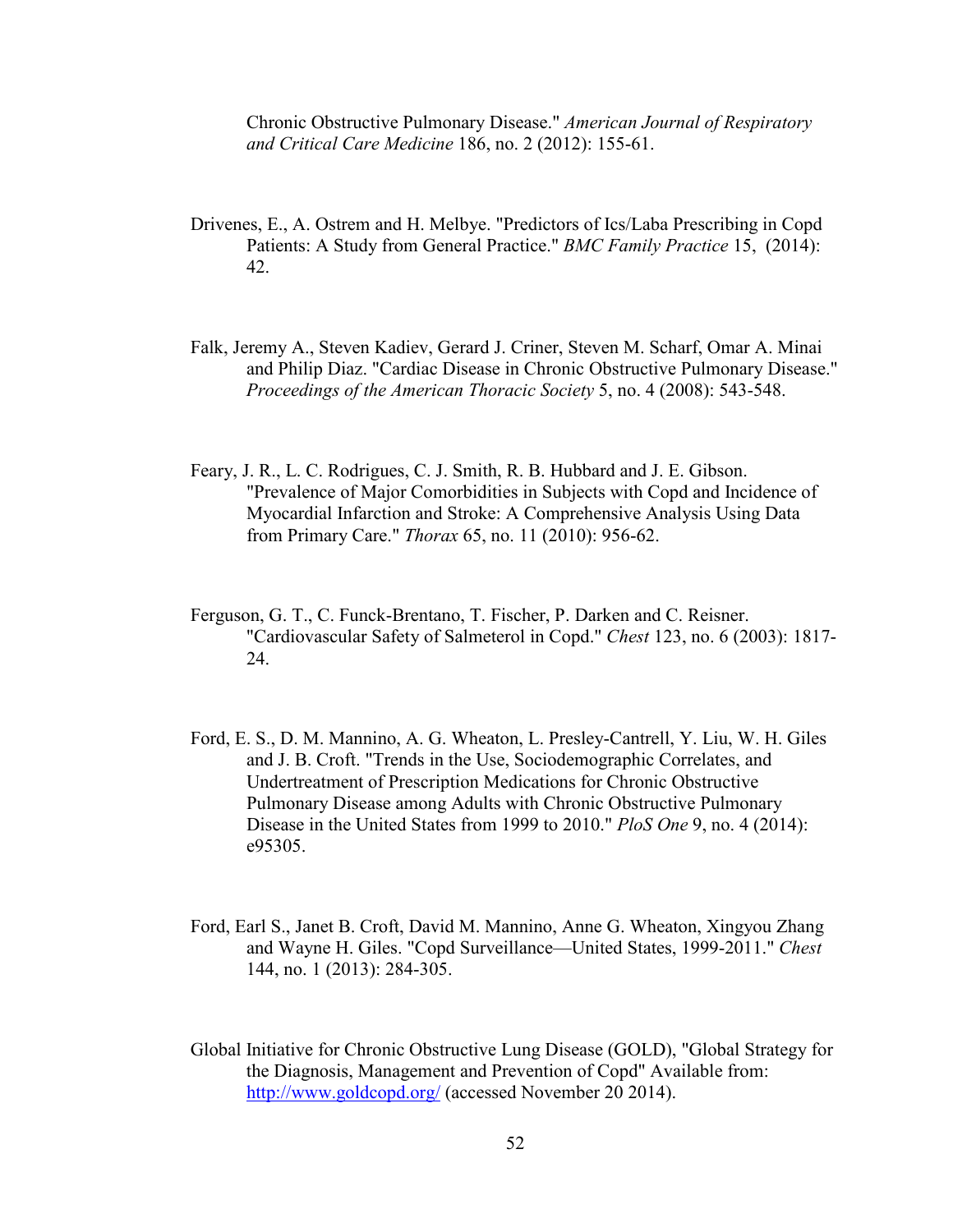- Groenwold, R. H., F. de Vries, A. de Boer, W. R. Pestman, F. H. Rutten, A. W. Hoes and O. H. Klungel. "Balance Measures for Propensity Score Methods: A Clinical Example on Beta-Agonist Use and the Risk of Myocardial Infarction." *Pharmacoepidemiology and Drug Safety* 20, no. 11 (2011): 1130-7.
- Güder, Gülmisal, Susanne Brenner, Stefan Störk, Arno Hoes and Frans H. Rutten. "Chronic Obstructive Pulmonary Disease in Heart Failure: Accurate Diagnosis and Treatment." *European Journal of Heart Failure* 16, no. 12 (2014): 1273- 1282.
- Hanania, Nicola A. and James F. Donohue. "Pharmacologic Interventions in Chronic Obstructive Pulmonary Disease." *Proceedings of the American Thoracic Society* 4, no. 7 (2007): 526-534.
- Hawkins, Nathaniel M., Mark C. Petrie, Michael R. MacDonald, Pardeep S. Jhund, Leonardo M. Fabbri, John Wikstrand and John J. V. McMurray. "Heart Failure and Chronic Obstructive Pulmonary Disease: The Quandary of Beta-Blockers and Beta-Agonists." *Journal of the American College of Cardiology* 57, no. 21 (2011): 2127-2138.
- Lamprecht, B., M. A. McBurnie, W. M. Vollmer, G. Gudmundsson, T. Welte, E. Nizankowska-Mogilnicka, M. Studnicka, E. Bateman, J. M. Anto, P. Burney, D. M. Mannino, S. A. Buist and Bold Collaborative Research Group. "Copd in Never Smokers: Results from the Population-Based Burden of Obstructive Lung Disease Study." *Chest* 139, no. 4 (2011): 752-63.
- Lopez, A. D., K. Shibuya, C. Rao, C. D. Mathers, A. L. Hansell, L. S. Held, V. Schmid and S. Buist. "Chronic Obstructive Pulmonary Disease: Current Burden and Future Projections." *European Respiratory Journal* 27, no. 2 (2006): 397-412.
- Macie, Christine, Kate Wooldrage, Jure Manfreda and Nicholas Anthonisen. "Cardiovascular Morbidity and the Use of Inhaled Bronchodilators."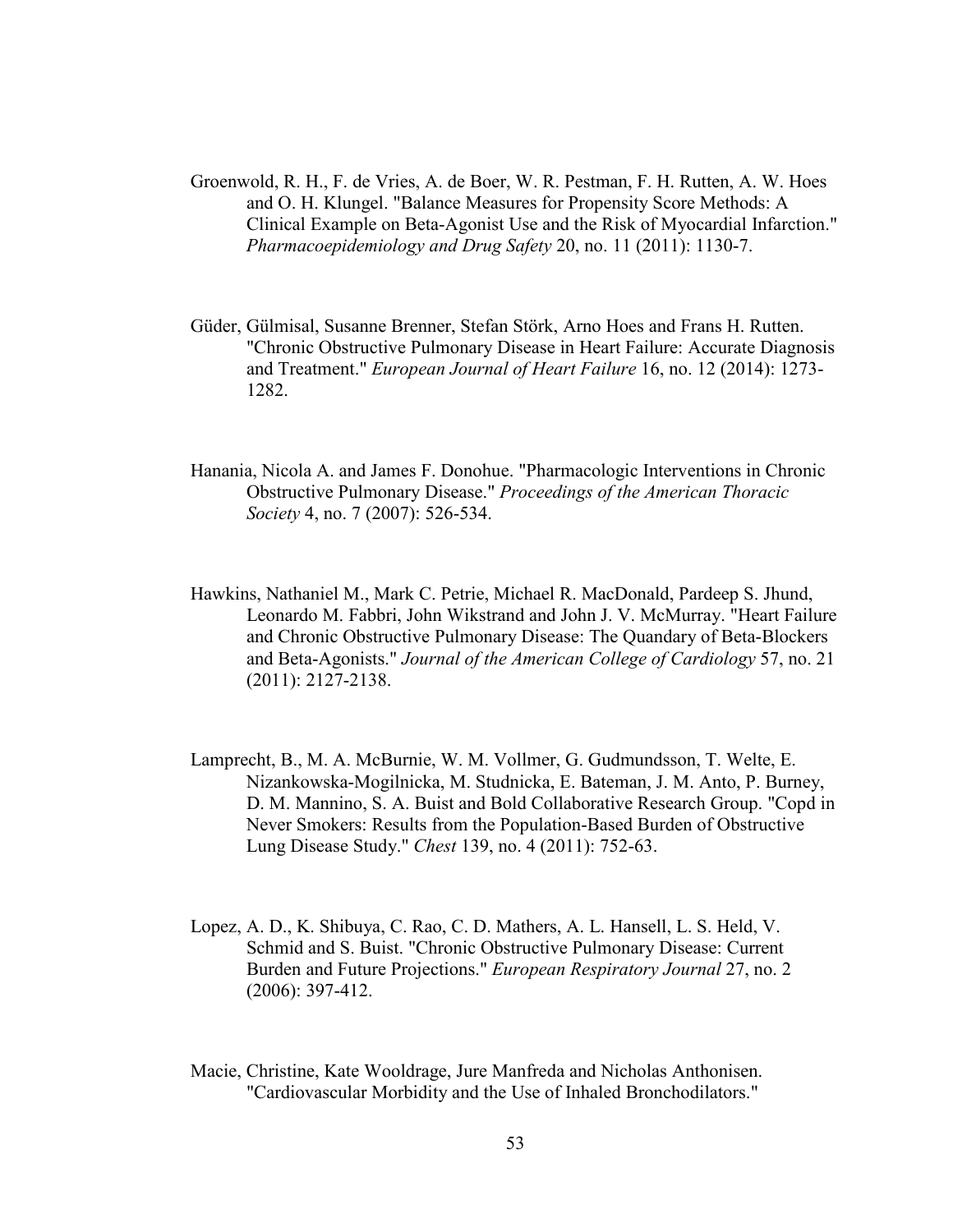*International Journal of Chronic Obstructive Pulmonary Disease* 3, no. 1 (2008): 163.

- Mannino, David M, D Thorn, A Swensen and F Holguin. "Prevalence and Outcomes of Diabetes, Hypertension and Cardiovascular Disease in Copd." *European Respiratory Journal* 32, no. 4 (2008): 962-969.
- National Center for Health Statistics, "National Ambulatory Medical Care Survey" Available at http://www.cdc.gov/nchs/ahcd/ahcd\_questionnaires.htm (accessed February 12 2015).
- Ng, T. P., M. Niti, W. C. Tan, Z. Cao, K. C. Ong and P. Eng. "Depressive Symptoms and Chronic Obstructive Pulmonary Disease: Effect on Mortality, Hospital Readmission, Symptom Burden, Functional Status, and Quality of Life." *Archives of Internal Medicine* 167, no. 1 (2007): 60-7.
- Noteboom, B., S. Jenkins, A. Maiorana, N. Cecins, C. Ng and K. Hill. "Comorbidities and Medication Burden in Patients with Chronic Obstructive Pulmonary Disease Attending Pulmonary Rehabilitation." *Journal of Cardiopulmonary Rehabilitation and Prevention* 34, no. 1 (2014): 75-9.
- Osthoff, M., C. Jenkins and J. Leuppi. "Chronic Obstructive Pulmonary Disease--a Treatable Disease." *Swiss Medical Weekly* 143, (2013): w13777.
- Pumar, M. I., C. R. Gray, J. R. Walsh, I. A. Yang, T. A. Rolls and D. L. Ward. "Anxiety and Depression-Important Psychological Comorbidities of Copd." *Journal of Thoracic Disease* 6, no. 11 (2014): 1615-1631.
- Salpeter, S. R., T. M. Ormiston and E. E. Salpeter. "Cardiovascular Effects of Beta-Agonists in Patients with Asthma and Copd: A Meta-Analysis." *Chest* 125, no. 6 (2004): 2309-21.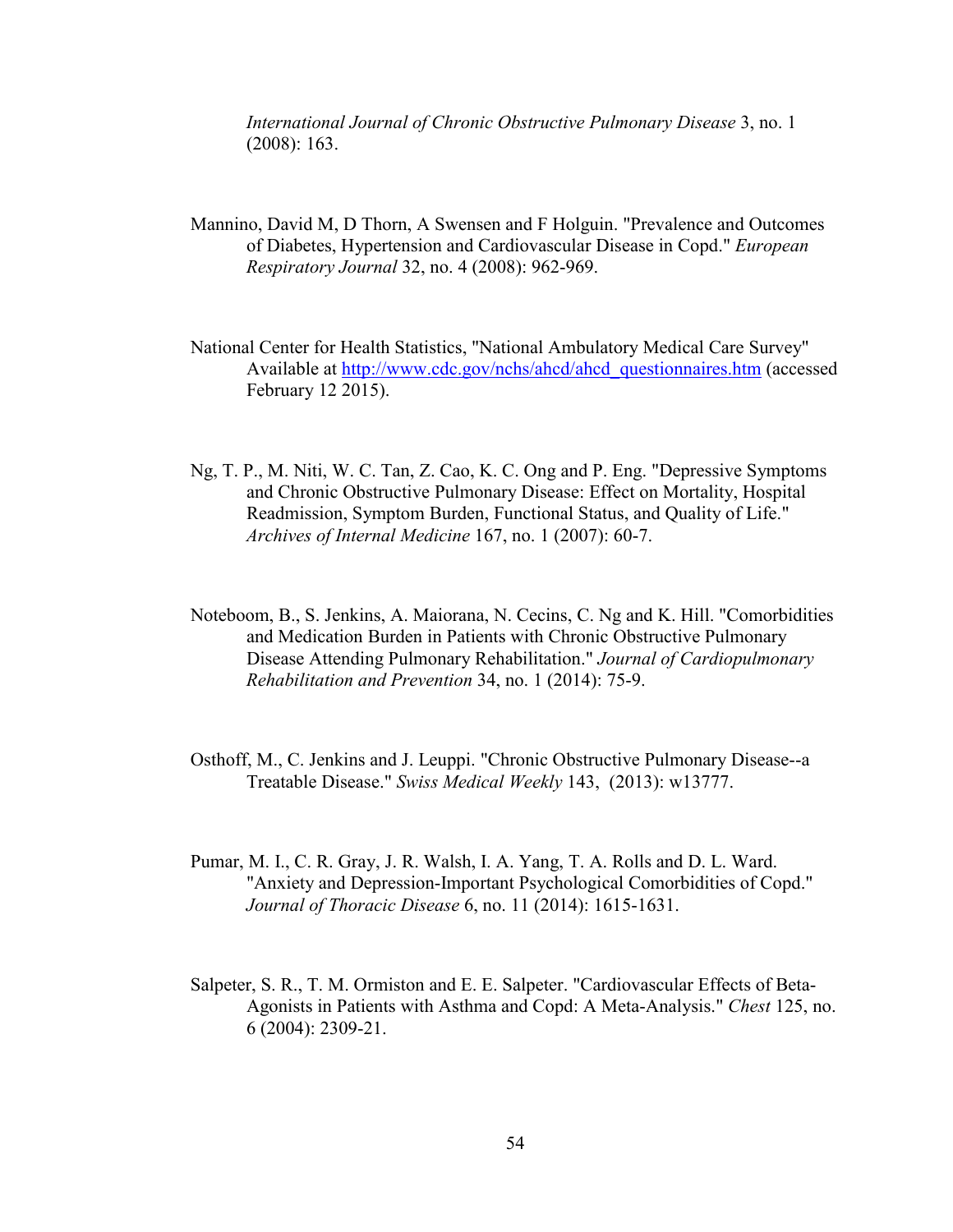- Salvi, S. S. and P. J. Barnes. "Chronic Obstructive Pulmonary Disease in Non-Smokers." *Lancet* 374, no. 9691 (2009): 733-43.
- Schnell, K., C. O. Weiss, T. Lee, J. A. Krishnan, B. Leff, J. L. Wolff and C. Boyd. "The Prevalence of Clinically-Relevant Comorbid Conditions in Patients with Physician-Diagnosed Copd: A Cross-Sectional Study Using Data from Nhanes 1999-2008." *BMC Pulmonary Medicine* 12, no. 26 (2012): 1471-2466.
- Sin, D. D., N. R. Anthonisen, J. B. Soriano and A. G. Agusti. "Mortality in Copd: Role of Comorbidities." *European Respiratory Journal* 28, no. 6 (2006): 1245-1257.
- Singh, Sonal, Yoon K Loke, Paul Enright and Curt D Furberg. "Pro-Arrhythmic and Pro-Ischaemic Effects of Inhaled Anticholinergic Medications." *Thorax* 68, no. 1 (2013): 114-116.
- Smith, M. C. and J. P. Wrobel. "Epidemiology and Clinical Impact of Major Comorbidities in Patients with Copd." *International Journal of Chronic Obstructive Pulmonary Disease* 9, (2014): 871-88.
- Souverein, P C, A Berard, T P Van Staa, C Cooper, A C G Egberts, H G M Leufkens and B R Walker. "Use of Oral Glucocorticoids and Risk of Cardiovascular and Cerebrovascular Disease in a Population Based Case–Control Study." *Heart* 90, no. 8 (2004): 859-865.
- Suh, D. C., H. Lau, S. M. Pokras, I. S. Choi and E. Valiyeva. "Sex Differences in Ambulatory Visits for Chronic Obstructive Pulmonary Disease, Based on the National Ambulatory Medical Care Survey and the National Hospital Ambulatory Medical Care Survey from 1995 to 2004." *Respiratory Care* 53, no. 11 (2008): 1461-9.
- Van Noord, J. A., P. J. Cornelissen, J. L. Aumann, J. Platz, A. Mueller and C. Fogarty. "The Efficacy of Tiotropium Administered Via Respimat Soft Mist Inhaler or Handihaler in Copd Patients." *Respiratory Medicine* 103, no. 1 (2009): 22-9.